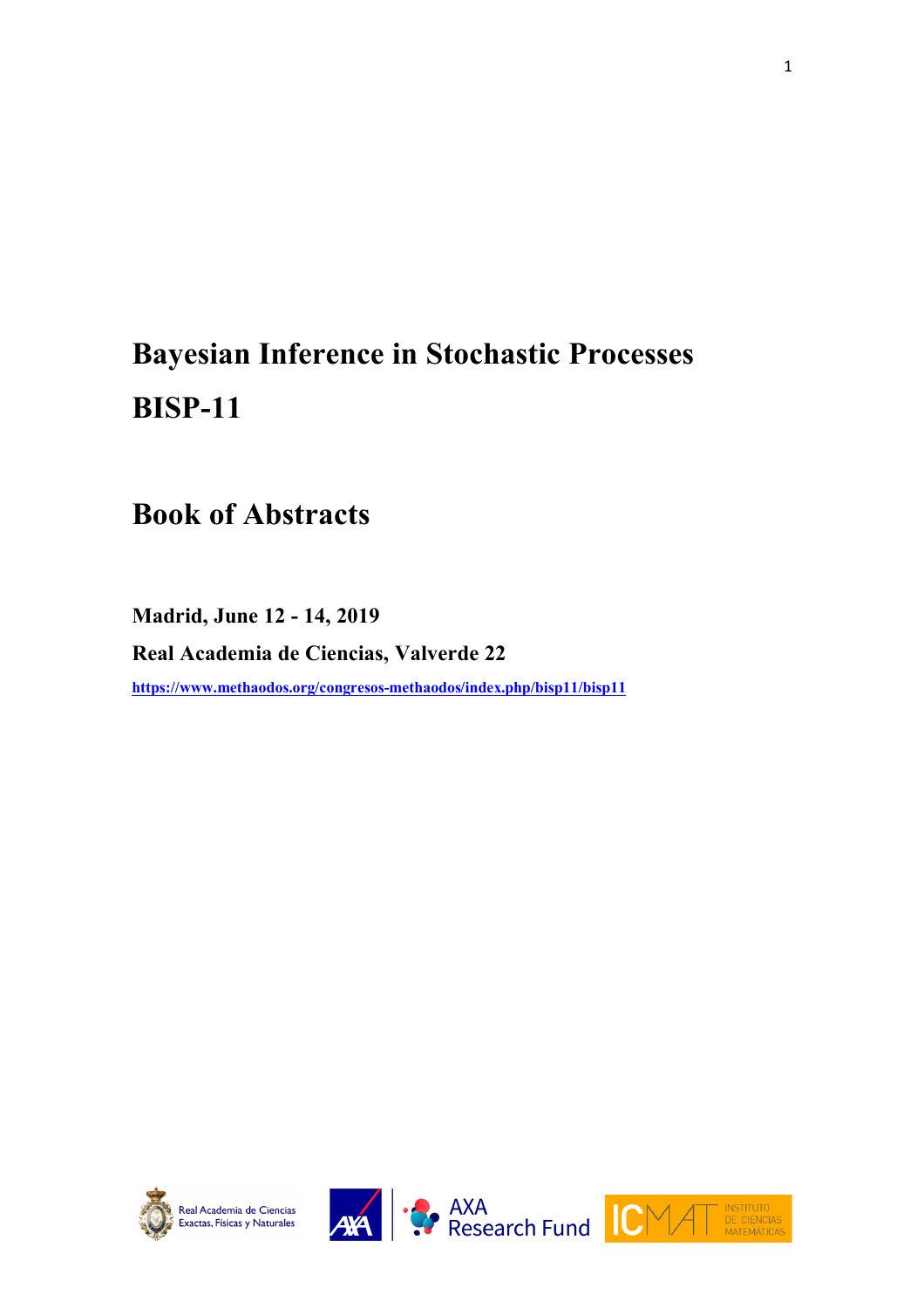**Plenary Talks**







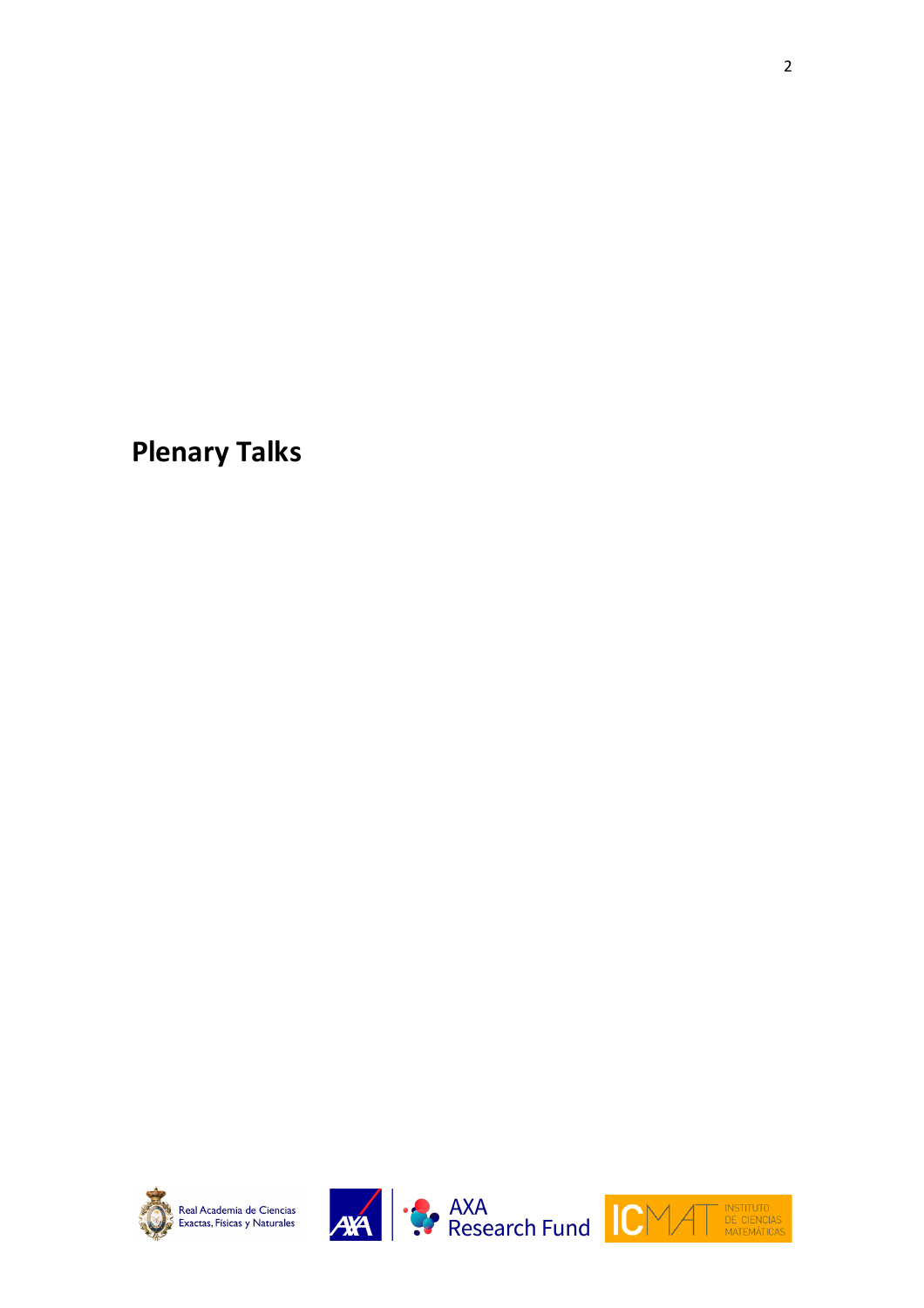**Bayesian dimensionality reduction via identifications of data intrinsic dimensions**

*Antonietta Mira* (1)*, Michale Allegra* (2)*, Elena Facco* (2)*, Alessandro Laio* (2)*, Francesco Denti* (3)*, Michale Guindani* (4)

(1) Università della Svizzera italiana and Insubria University, (2) Sissa (International School for Advanced Studies), (3) University of Milan – Bicocca, (4) University of California, Irvine

antonietta.mira@usi.ch

**Abstract:** Even if they are defined on a space with a large dimension, data points usually lie onto a hypersurface, or manifold with a much smaller intrinsic dimension (ID). The recent TWO-NN method (Facco et al., 2017, Scientific Report) allows estimating the ID when all points lie onto a single manifold. Let us consider the data as a configuration of a Poisson Process (PP) with an intensity proportional to the true density. TWO-NN makes only a weak assumption: locally, on the scale of the second nearest neighbor, the original PP can be well approximated by a homogeneous one. In other words, we assume that in a small neighborhood around each point the intensity of the underlying PP is approximately constant. Under this hypothesis, the ratio of the distances of a point from its first and second neighbor follows a Pareto distribution that depends parametrically only on the ID, allowing for an immediate estimation of the latter.

We have extended the TWO-NN model to the case in which the data lie onto several manifolds with different ID. While the idea behind the extension is simple, a non-trivial Bayesian scheme is required for estimating the model and assigning each point to the correct manifold. Applying this method, which we dub Hidalgo (heterogeneous intrinsic dimension algorithm), we uncover a surprising ID variability in several realworld datasets. The Hidalgo model obtains remarkable results, but its limitation consists in fixing a priori the number of components in the mixture. We then let K  $\rightarrow \infty$ , adopting a Bayesian Nonparametric approach: we model the data with a Dirichlet Process Mixture Model as an infinite mixture of Pareto distributions. This approach can consider the uncertainty relative to the number of mixture components. Since the





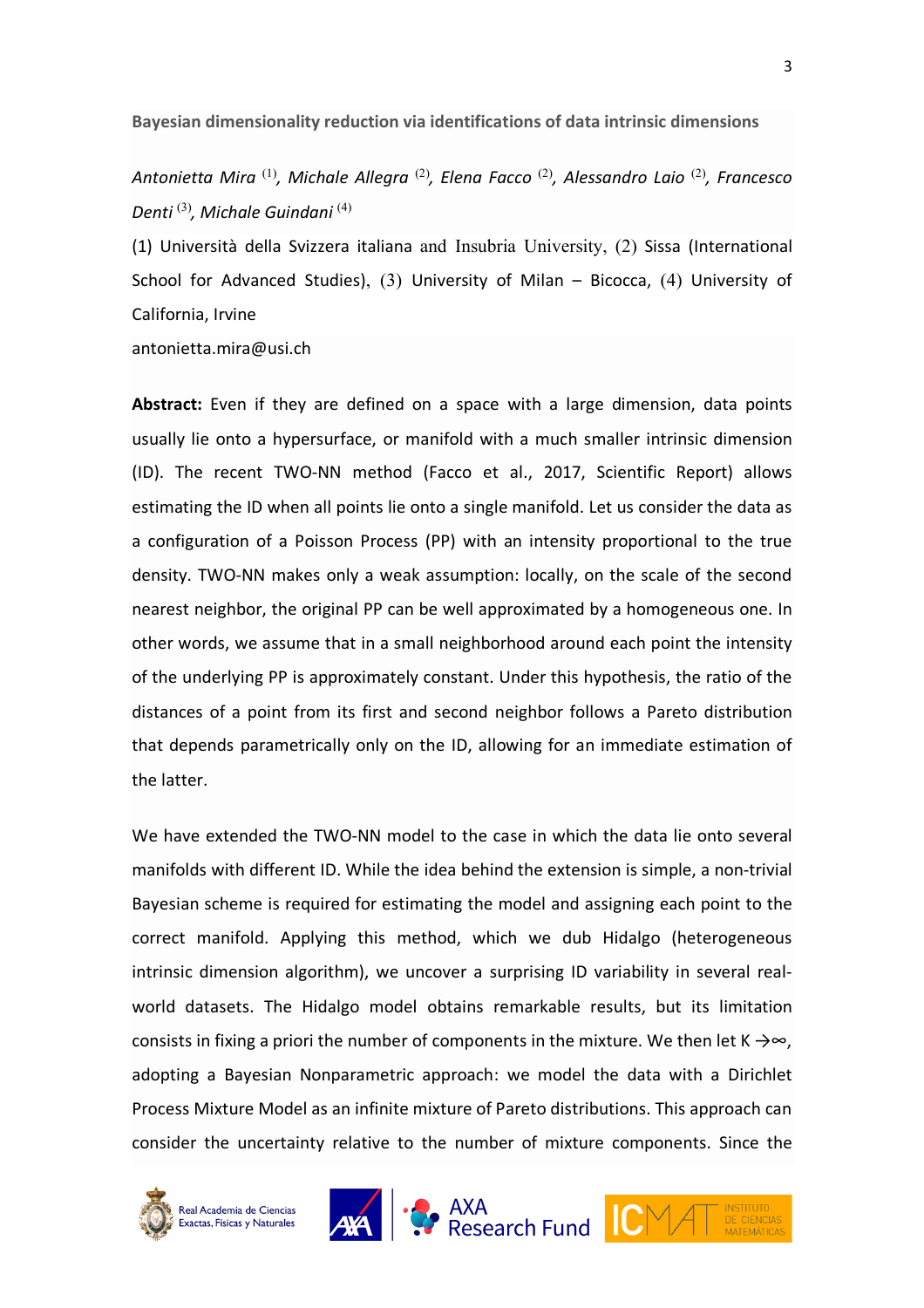posterior distribution has no closed form, to sample from it we rely on the Slice Sampler algorithm. From preliminary analyses performed on simulated data, the model provides promising results. In particular, the method reveals the ability to detect the ID of MCMC outputs, which can be used as an additional diagnostic method to test the identifiability of the entire set of parameters.

**Key Words:** Dimensionality reduction, Hierarchical model, Slice Sampler







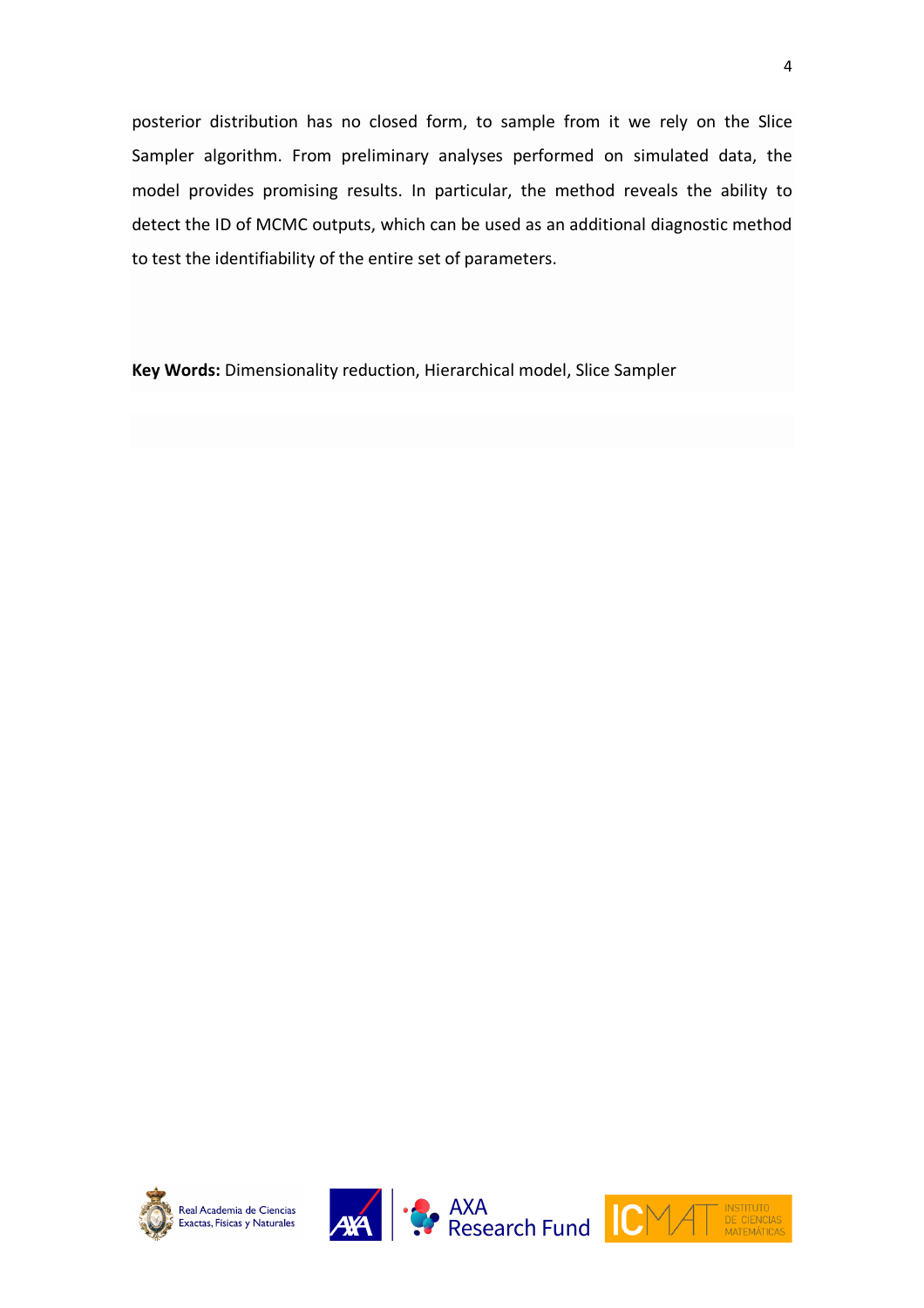#### **Non-Gaussian spatial and spatio-temporal processes**

*Alexandra M. Schmidt*.

Department of Epidemiology, Biostatistics and Occupational Health. McGill University alexandra.schmidt@mcgill.ca

**Abstract:** In the analysis of most spatial and spatio-temporal processes in environmental studies, observations present skewed distributions, with a heavy right or left tail. Usually, a single transformation of the data is used to approximate normality, and stationary Gaussian processes are assumed to model the transformed data. Spatial interpolation and/or temporal prediction are routinely performed by transforming the predictions back to the original scale. The choice of a distribution for the data is key for spatial interpolation and temporal prediction. In this talk, I will start discussing the advantages and disadvantages of using a single transformation to model such processes. Then I will discuss some recent advances in the modeling of non-Gaussian spatial and spatio-temporal processes.

**Keywords:** Covariance function; Stationarity; Spatial interpolation; Temporal prediction







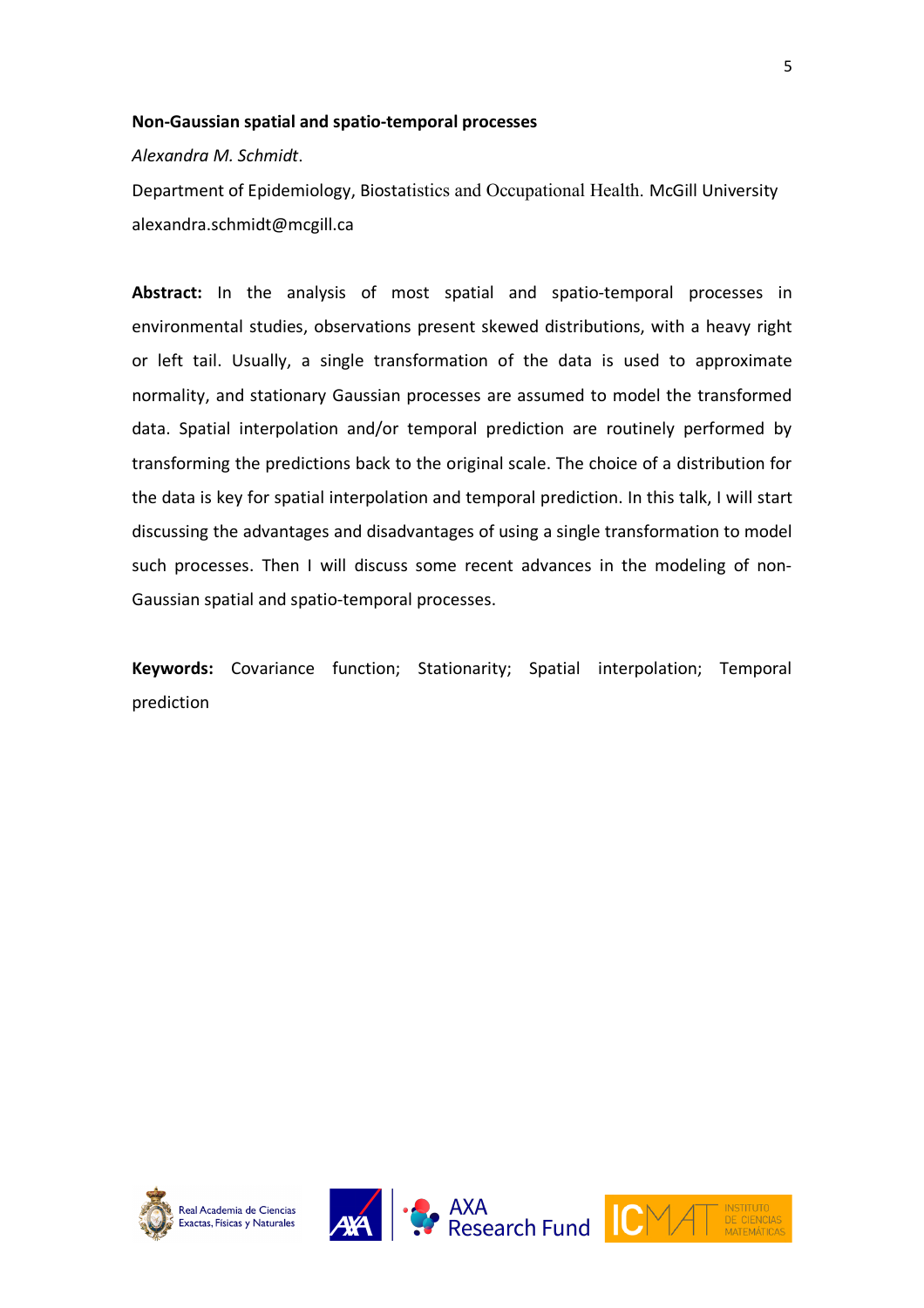#### **Replication or exploration? Sequential design for stochastic simulation experiments**

*Mickael Binois* (1)*, Jiangeng Huang* (2)*, Robert B Gramacy* (2)*, Mike Ludkovski* (3) (1) Argonne National Laboratory, (2) Virginia Tech, (3) University of California, Santa Barbara

rbg@vt.edu

**Abstract:** We investigate the merits of replication, and provide methods that search for optimal designs (including replicates), in the context of noisy computer simulation experiments. We first show that replication offers the potential to be beneficial from both design and computational perspectives, in the context of Gaussian process surrogate modeling. We then develop a lookahead based sequential design scheme that can determine if a new run should be at an existing input location (i.e., replicate) or at a new one (explore). When paired with a newly developed heteroskedastic Gaussian process model, our dynamic design scheme facilitates learning of signal and noise relationships which can vary throughout the input space. We show that it does so efficiently, on both computational and statistical grounds. In addition to illustrative synthetic examples, we demonstrate performance on two challenging real-data simulation experiments, from inventory management and epidemiology.

**Keywords:** computer experiment, Gaussian process, surrogate model, inputdependent noise, replicated observations, lookahead







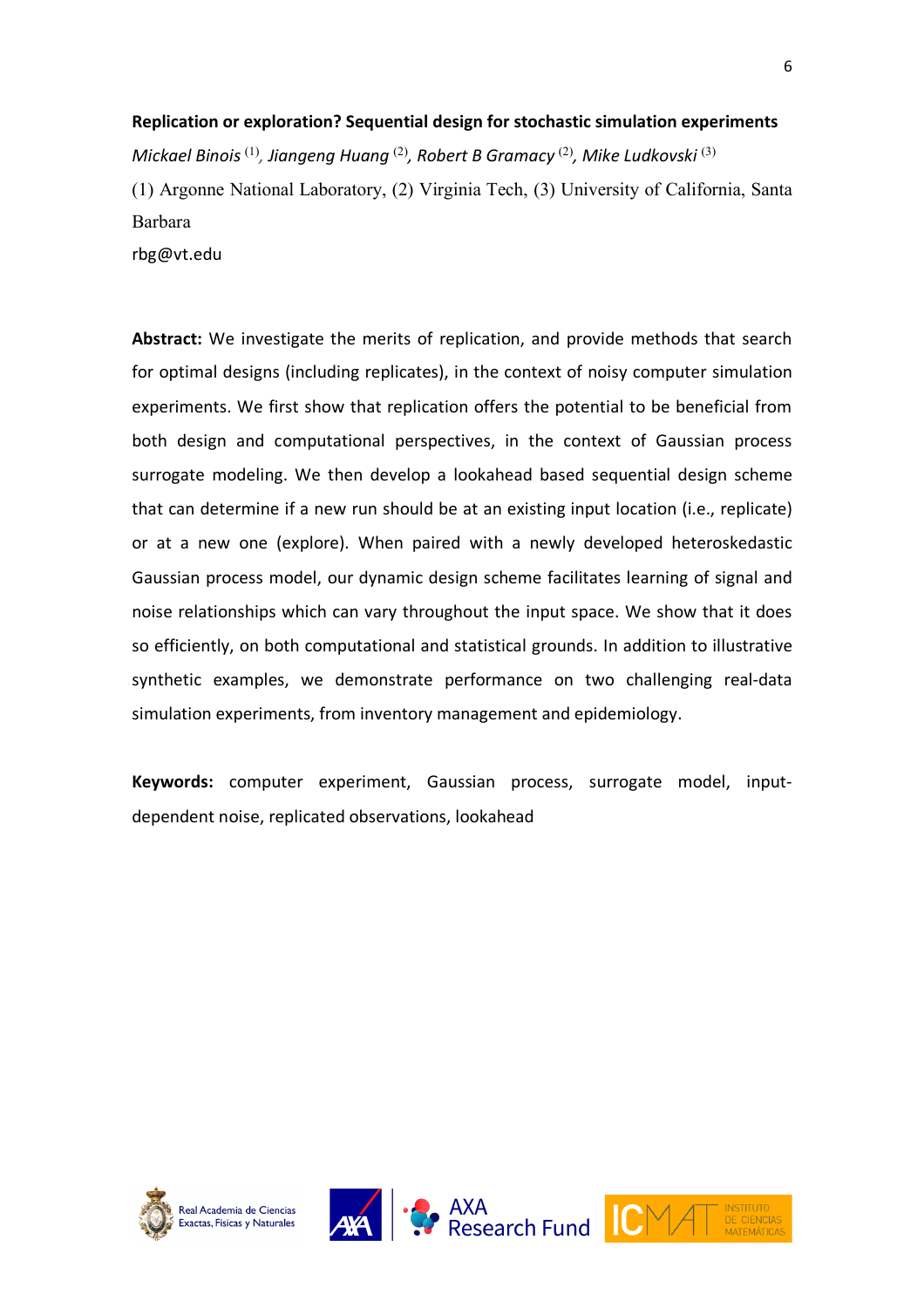#### **Dimensionality Reduction for Stochastic Processes**

*Vadim Sokolov* (1) *, Nick Polson*(2)*, Laura Schutz* (1)

(1) George Mason University, Department of Systems Engineering and Operations Research, (2) University of Chicago vsokolov@gmu.edu

**Abstract:** Bayesian algorithms such as Markov Chain Monte Carlo or Bayesian optimization can quickly become computationally prohibitive or even infeasible for high dimensional problems. In many applications, however, the underlying dynamics of a stochastic process typically can be represented in a lower dimensional space. We will review existing linear and nonlinear dimensionality reduction methods, such as Laplacian eigenmaps and restricted Boltzmann machines. Further, we will present some new results for nonlinear dimensionality techniques based on deep learning models. We will demonstrate our approach in the context of Bayesian optimization algorithms applied to a stochastic process defined by a complex agent-based model. Finally, we discuss directions for future research.

**Keywords:** dimensionality reduction, deep learning, Bayesian optimization







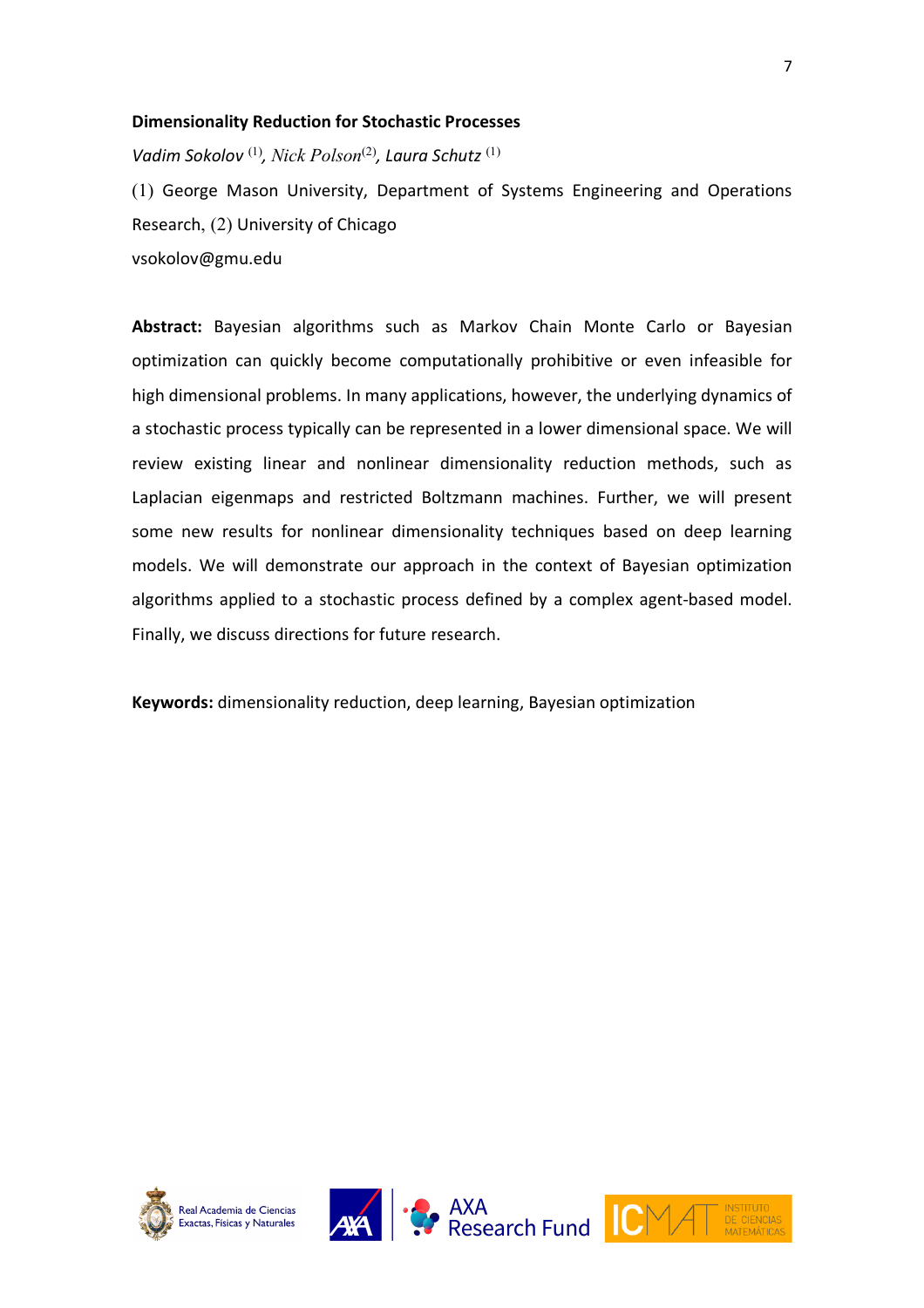## **From infinity to here: a Bayesian nonparametric perspective of finite mixture models** *Raffaele Argiento* (1)*, María de Iorio(2)*

(1) University of Torino and Collegio Carlo Alberto, (2) YaleNUS College and Department of Statistical Science, University College London raffaele.argiento@unito.it

**Abstract:** Modelling via finite mixtures is one of the most fruitful Bayesian approach, particularly useful for clustering when there is unobserved heterogeneity in the data. The most popular algorithm under this approach is the reversible jump MCMC that can be nontrivial to design, especially in high-dimensional spaces. We will show how nonparametric methods can be transferred into the parametric framework. We first introduce a class of almost sure finite discrete random probability measures obtained by normalization of finite point processes. Then, we use the new class as mixing measure of a mixture model and derive its posterior characterization. The resulting class encompasses the popular finite Dirichlet mixture model. In order to compute posterior statistics, we propose an alternative to the reversible jump: borrowing notation from the nonparametric Bayesian literature, we set up a conditional MCMC algorithm based on the posterior characterization of the unnormalized point process. The flexibility of the model and the performances of our algorithm are illustrated on simulated and real data.

**Keywords:** Mixture models, Bayesian nonparametric, Model-based Clustering







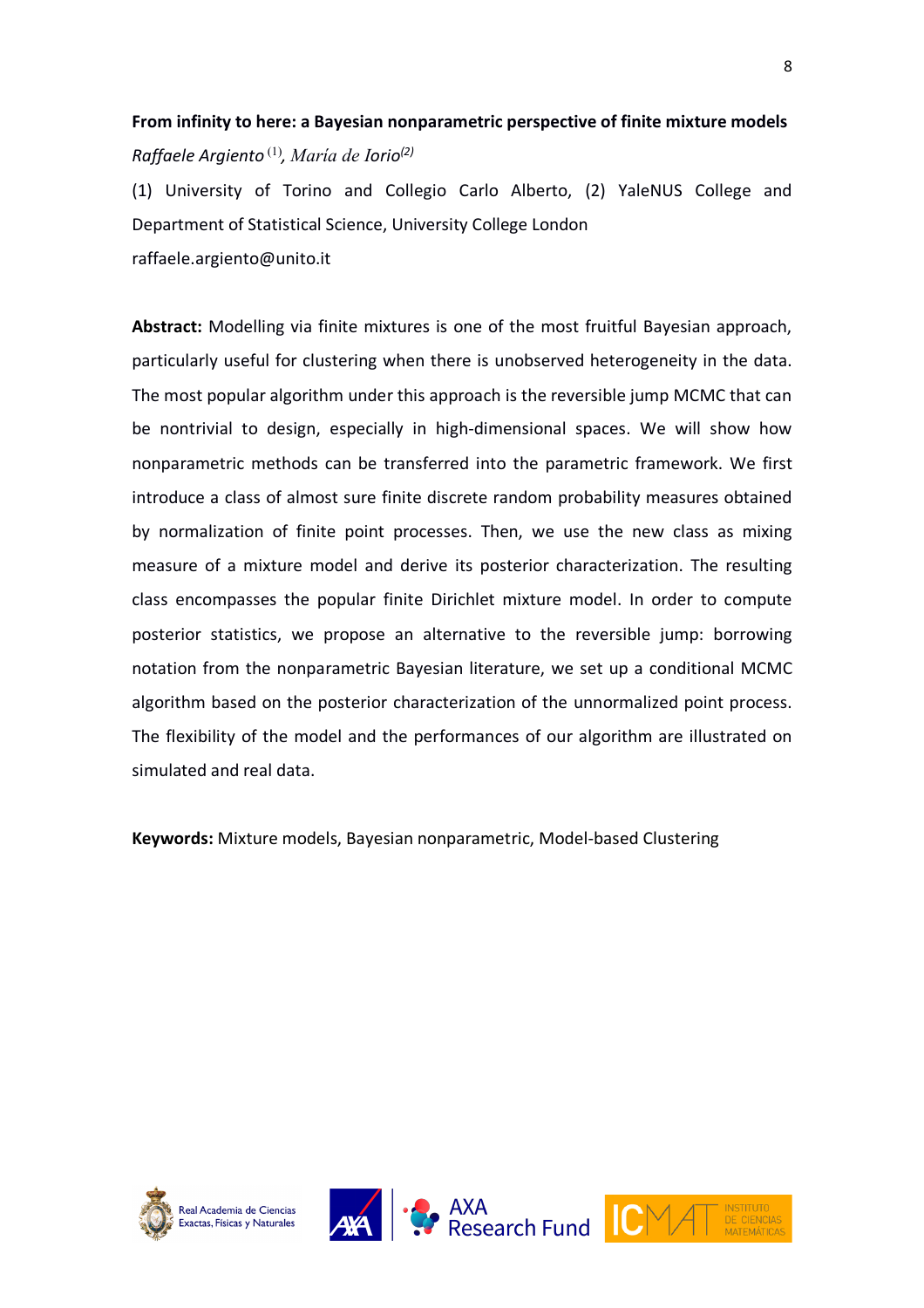## **The Kernel Interaction Trick: Fast Bayesian Discovery of Pairwise Interactions in High Dimensions**

*Tamara Broderick*  Computer Science and AI, MIT tbroderick@mit.edu

**Abstract:** Discovering interaction effects on a response of interest is a fundamental problem faced in biology, medicine, economics, and many other scientific disciplines. In theory, Bayesian methods for discovering pairwise interactions enjoy many benefits such as coherent uncertainty quantification, the ability to incorporate background knowledge, and desirable shrinkage properties. In practice, however, Bayesian methods are often computationally intractable for even moderate-dimensional problems. Our key insight is that many hierarchical models of practical interest admit a particular Gaussian process (GP) representation; the GP allows us to capture the posterior with a vector of  $O(p)$  kernel hyper-parameters rather than  $O(p^2)$ interactions and main effects. With the implicit representation, we can run Markov chain Monte Carlo (MCMC) over model hyper-parameters in time and memory linear in p per iteration. We focus on sparsity-inducing models and show on datasets with a variety of covariate behaviors that our method: (1) reduces runtime by orders of magnitude over naive applications of MCMC, (2) provides lower Type I and Type II error relative to state-of-the-art LASSO-based approaches, and (3) offers improved computational scaling in high dimensions relative to existing Bayesian and LASSObased approaches.





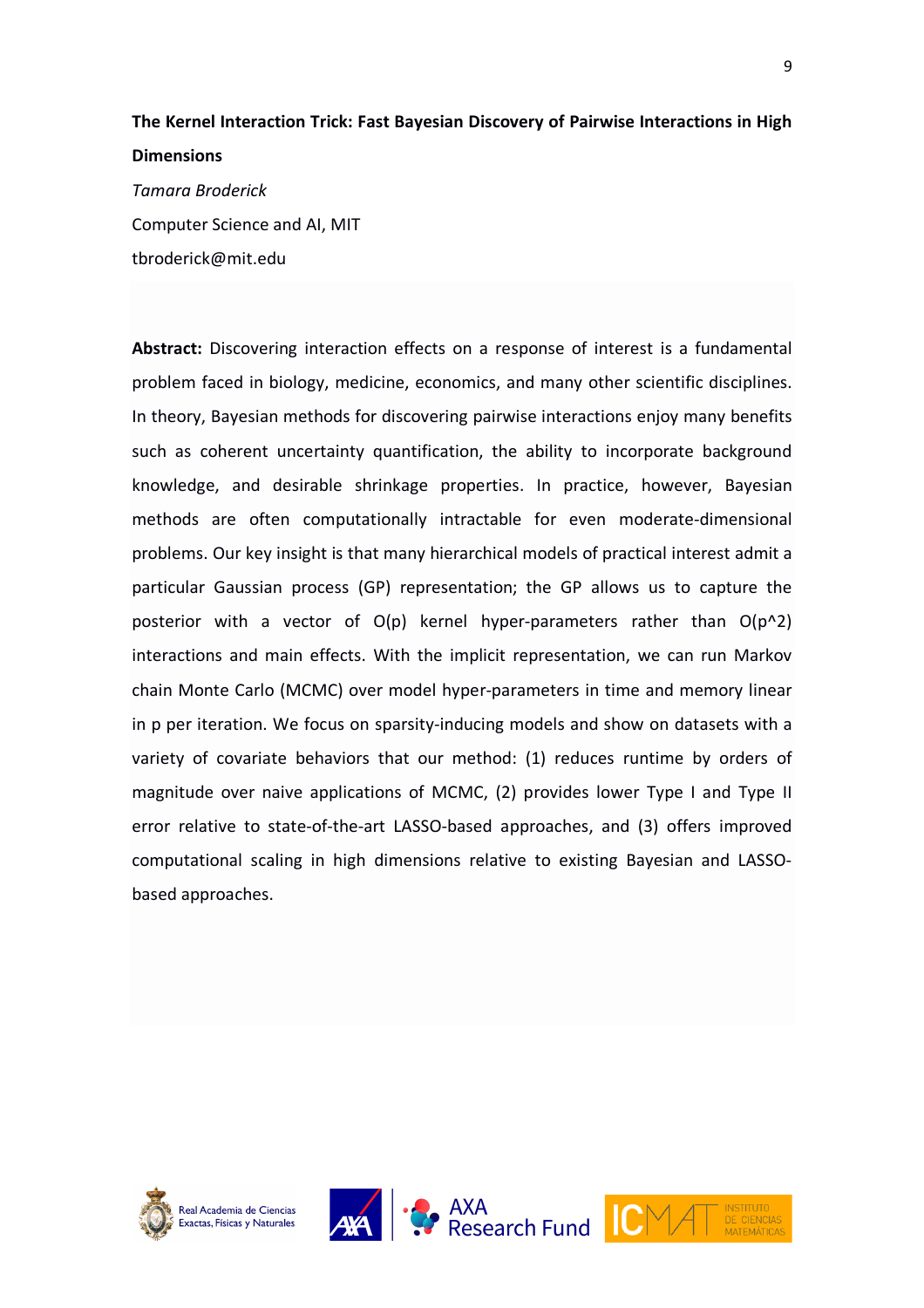**Invited talks**







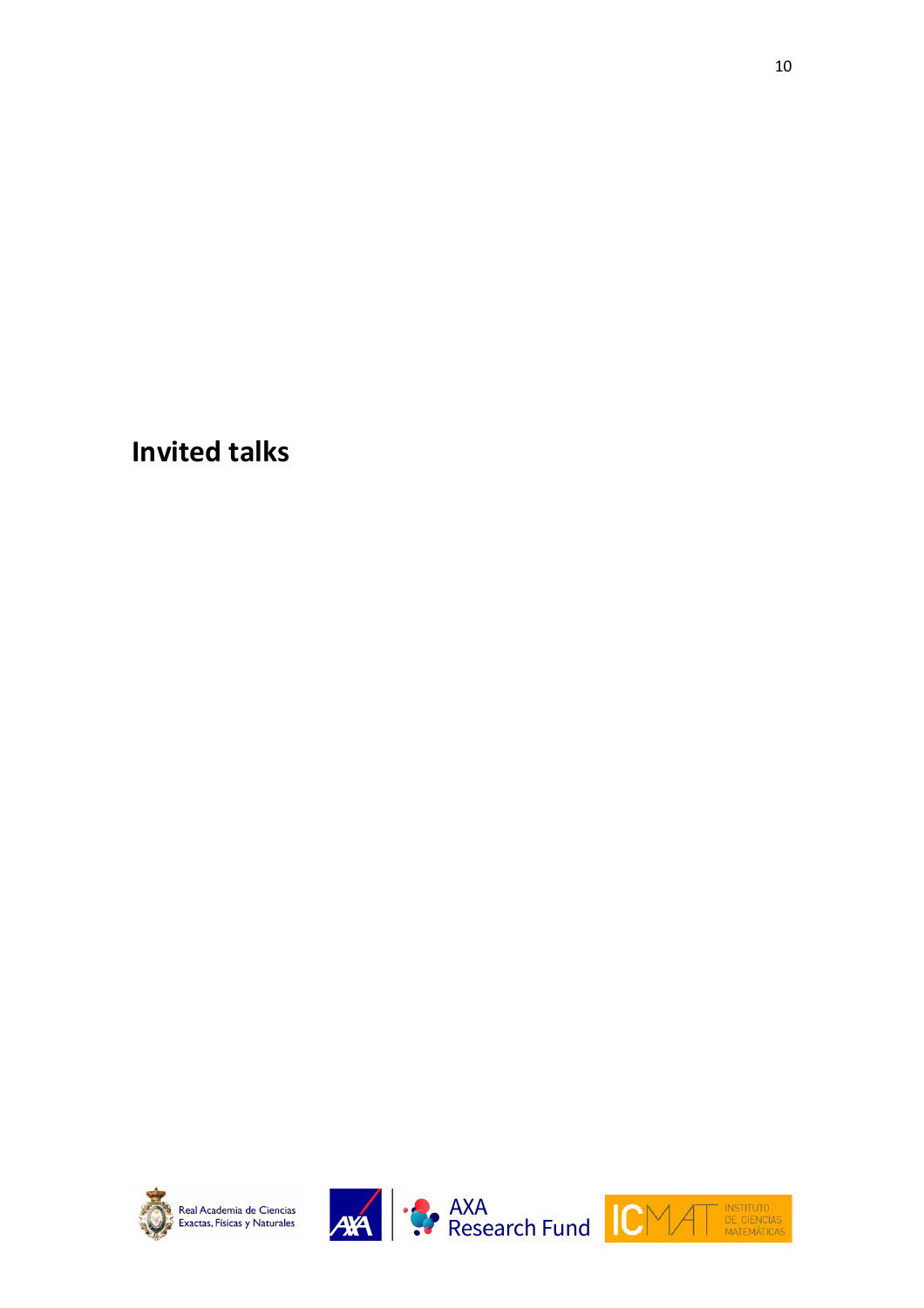#### **Distributed Bayesian Inference For Massive Scale Spatial/Spatio-temporal Data**

*Rajarshi Guhaniyogi (1), Cheng Li (2), Terrance Savitsky (3), Sanvesh Srivastava (4),* (1) University of California Santa Cruz, (2) National University of Singapore, (3) U.S. Bureau of Labor Statistics, (4) University of Iowa rguhaniy@ucsc.edu

**Abstract:** Flexible hierarchical Bayesian modeling of massive data is challenging due to poorly scaling computations in large sample size settings. This talk will focus on spatial/spatio-temporal process models for analyzing geostatistical data, which typically entail computations that become prohibitive as the number of spatial locations and/or time points becomes large. We propose a three-step divide-andconquer strategy within the Bayesian paradigm to achieve massive scalability for any spatial/spatio-temporal process model. We partition the data into a large number of subsets, apply a readily available Bayesian spatial/spatio-temporal process model on every subset in parallel, and optimally combine the posterior distributions estimated across all the subsets into a pseudo-posterior distribution that conditions on the entire data. The combined pseudo posterior distribution is used for predicting the responses at arbitrary locations and for performing posterior inference on the model parameters and the residual spatial surface. This approach offers significant advantages in applications where the entire data are or can be stored on multiple machines. Under the standard theoretical setup, we show that if the number of subsets is not too large, then the Bayes risk of estimating the true residual spatial surface using the pseudo posterior distribution decays to zero at a nearly optimal rate. A variety of simulations and a geostatistical analysis of the Pacific Ocean sea surface temperature data validate our theoretical results.

**Keywords:** Gaussian processes, Wasserstein Barycenter, Posterior Contraction Rate, Large Spatial/spatio-temporal data, Distributed Inference







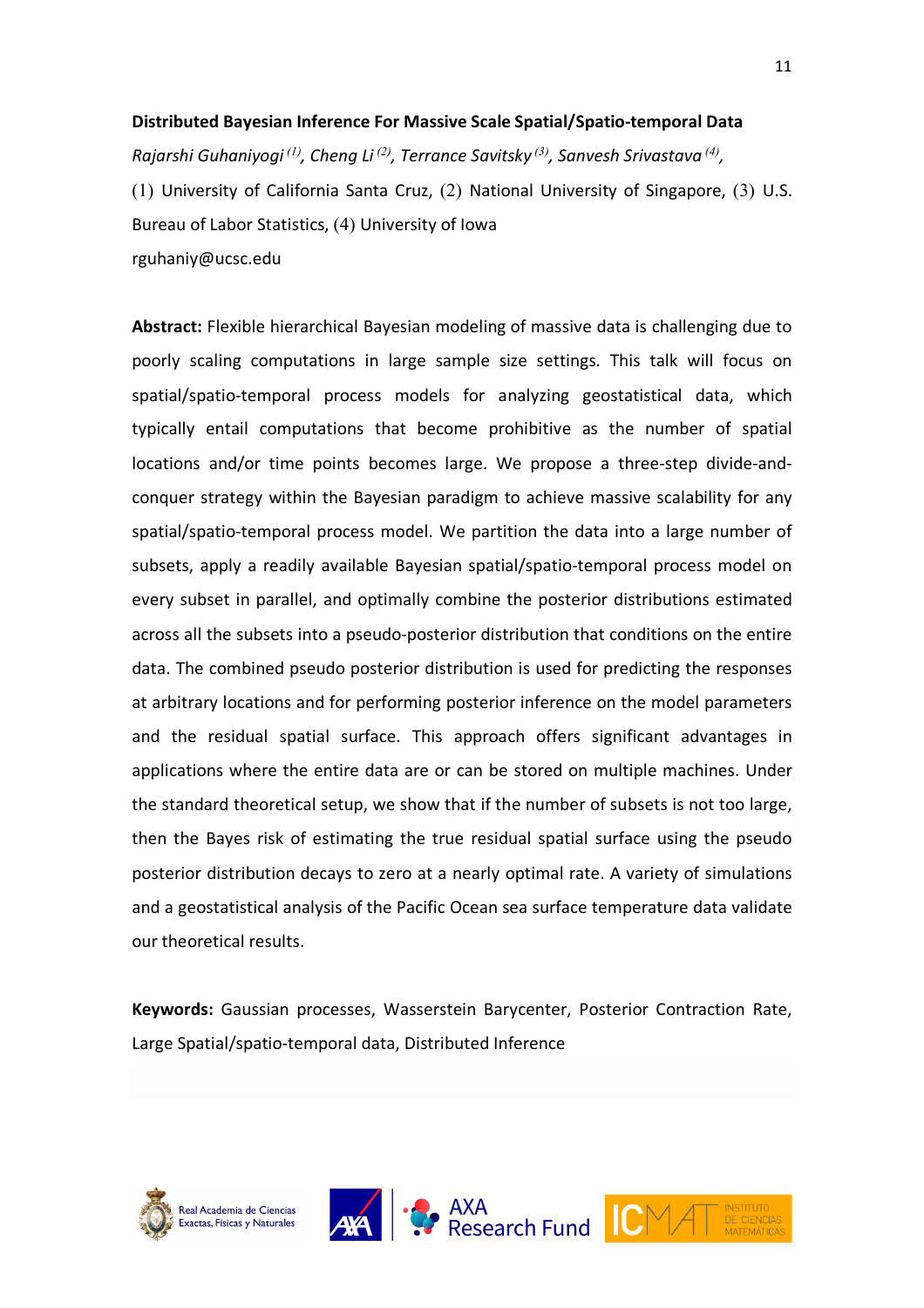#### **Bayesian inference for large-scale phylogenetic multivariate probit models**

*Zhenyu Zhang (1), Akihiko Nishimura, (1) Philippe Lemey (2) , Marc A. Suchard (1)* (1) University of California, Los Angeles, USA, (2) Rega Institute, KU Leuven, Belgium zyz606@ucla.edu

**Abstract:** Inferring correlation among biological traits is an important topic in evolutionary biology and sheds insight into underlying disease mechanisms. Multivariate Brownian diffusion along a random evolutionary tree regularly models continuous-valued traits. Most measured traits are, however, binary. We jointly model the correlation between continuous and binary traits by projecting binary dimensions into a continuous latent space, giving rise a phylogenetic multivariate probit model. Inference under this model remains problematic with increasing sample size, requiring sampling from a high-dimensional truncated Gaussian distribution. Best current approaches scale quadratically in sample size. To overcome this barrier, we develop a bouncy particle sampler that exploits novel dynamic programming over the tree to yield samples in linear computational order. In an application, we estimate correlation between 28 HIV virulence and immunological epitope traits across 535 viruses that necessitates repeated sampling from a 14,980-dimensional truncated Gaussian. Importantly, our inference framework suits a large class of covariance structures beyond comparative biology that we characterize.

**Keywords:** Phylogenetics, Mixed Outcomes Types, Piecewise-Deterministic Markov Chain Monte Carlo, Dynamic Programming







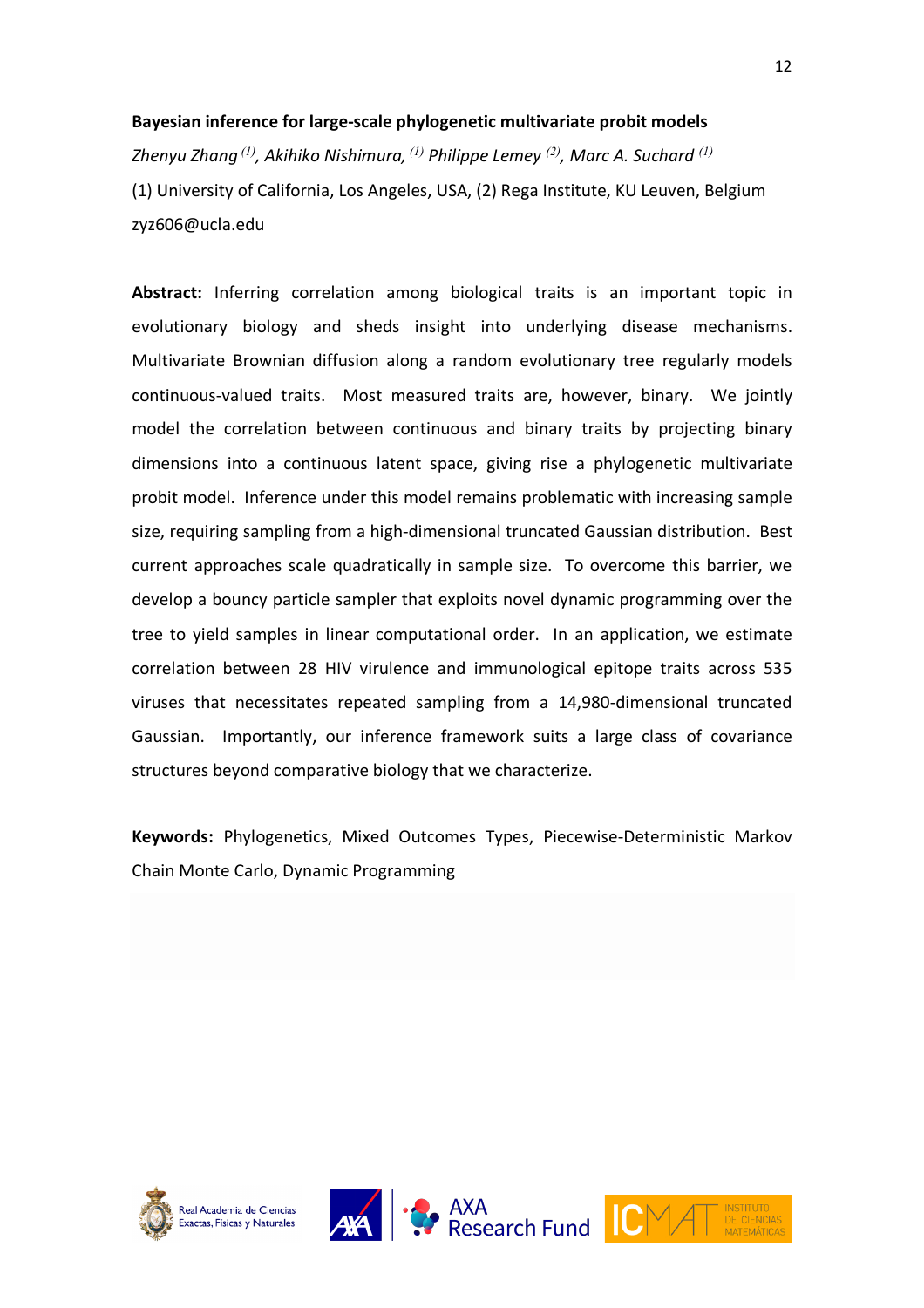#### **Bayesian inference for leverage stochastic volatility models**

*Hoang Nguyen (1) , Roberto Casarin(2) , M. Concepción Ausín(1, 3) , Pedro Galeano(1, 3)* (1) Universidad Carlos III de Madrid, Spain, (2) University Ca' Foscari of Venice, Italy, (3) UC3M-BS Institute of Financial Big Data (IFiBiD), Spain hoang.nguyen@uc3m.es

**Abstract:** Stochastic volatility models are commonly used to explain the evolution of financial time series. The recent studies have concentrated on leverage effects where shocks to returns and innovations of volatilities are negatively correlated. A bivariate normal distribution has been proposed in the literature that might be restrictive due to the assumption of univariate Gaussian for both shocks and innovations. In this study, we model the leverage effect through a bivariate copula function, hence allow for more flexible univariate marginals and asymmetric dependences. We compare the current advanced algorithms in Bayesian inference such as Sequential Monte Carlo (SMC) and Sequential Variational Inference (SVI). The SVI approach is not only accurate but also reduces the computational burden. We illustrate the proposed models with different financial data sets.

**Keywords:** leverage stochastic volatility, Sequential Monte Carlo, Sequential Variational Inference







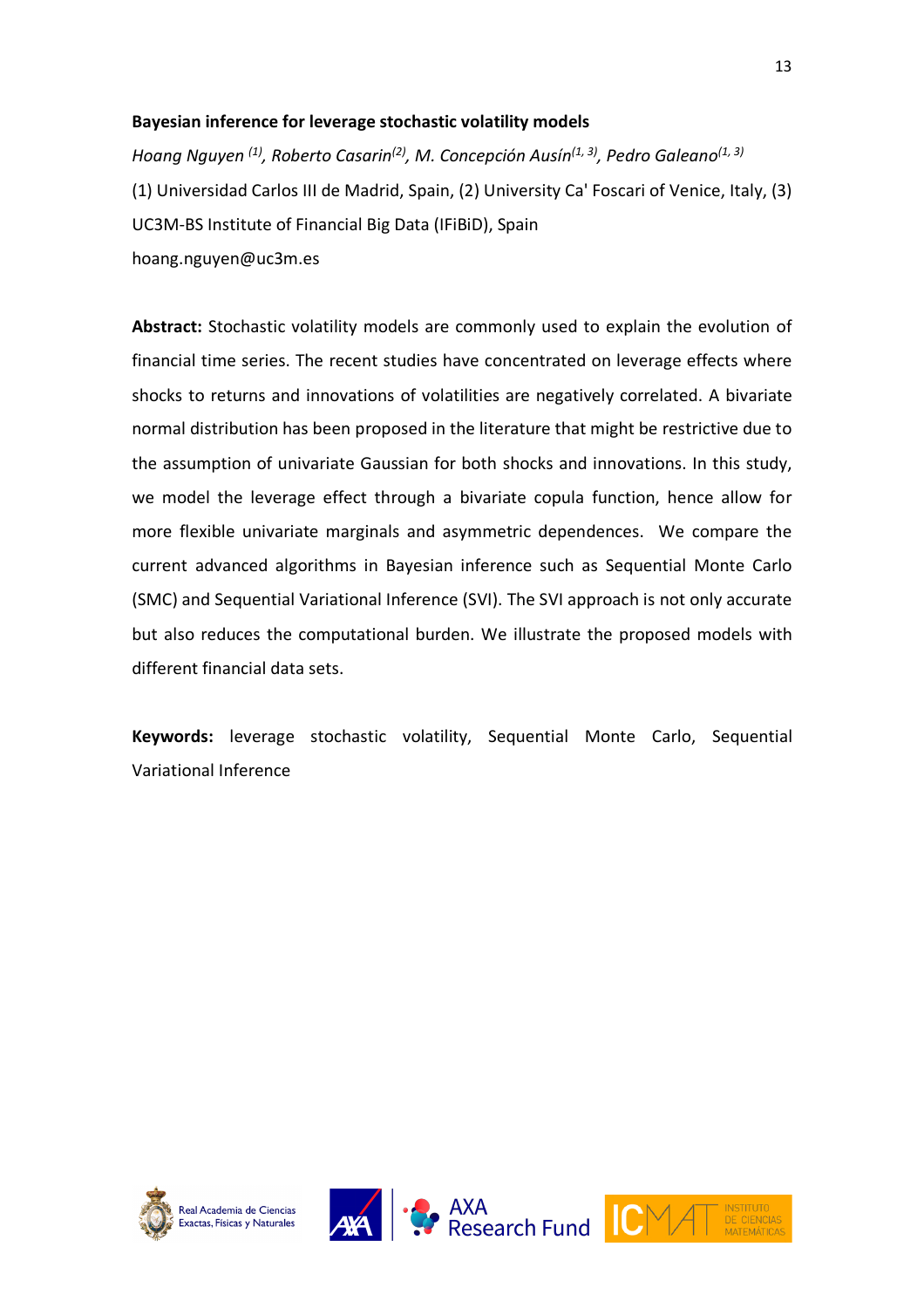#### **Variational Inference for Diffusion Proceses**

*Thomas Ryder, Andrew Golightly, A. Stephen McGough, Dennis Prangle*  Newcastle University t.ryder2@newcastle.ac.uk

**Abstract:** Parameter inference for stochastic differential equations can be challenging due the intractability of the underlying diffusion process. Working with the Euler Maruyama discretisation for the diffusion, we use advances in variational inference to jointly learn the parameters and the diffusion paths. Using a standard mean-field variational approximation of the parameter posterior, we investigate recurrent neural networks and other methods to approximate the posterior for the diffusion paths conditional on the parameters. These approaches learn how to bridge between observations in a very similar way to a conditioned diffusion. The resulting black-box inference method can be applied to any SDE system with light tuning requirements.

**Keywords:** Variational Inference, Diffusion Processes, Machine Learning







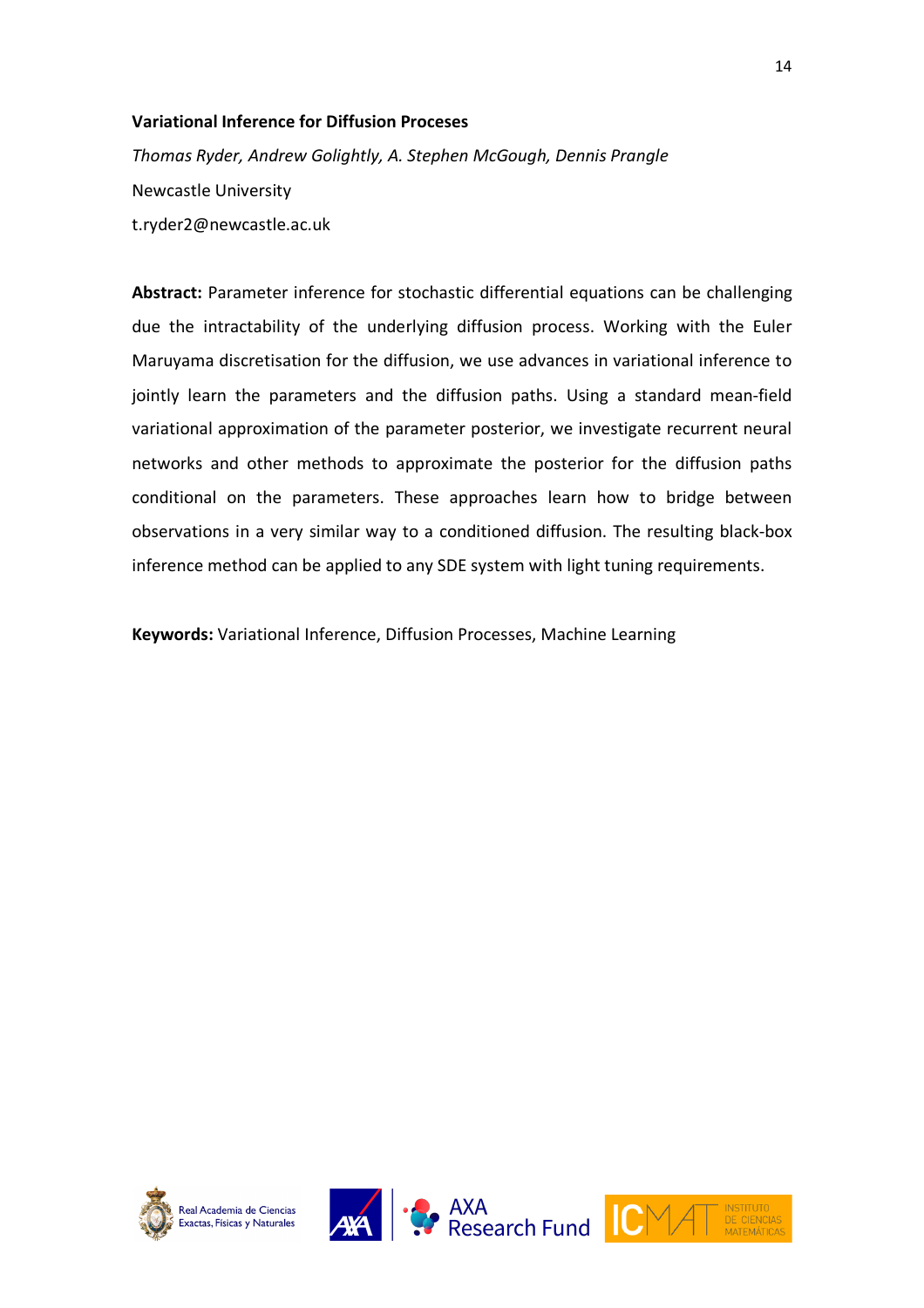#### **Threatened Markov Decision Processes**

*Víctor Gallego, Roi Naveiro* Institute of Mathematical Sciences (ICMAT-CSIC), Spain roi.naveiro@icmat.es

**Abstract:** Markov Decision Processes (MDPs) are a long-standing tool for modeling decision making within stochastic processes where some variables are under the control of the decision maker. In In the context of MDPs, the main objective is to maximize the expectation of the discounted utility. In Reinforcement Learning (RL) settings, Q-learning is the dominant computational approach for solving MDPs.

Recently, due to the rise of machine learning applications in security settings, a new paradigm is being faced in MDPs: how do we model decision making when there is an adversary that interferes with the reward generating process? Clearly, a new framework that allows reasoning about opponents within MDPs becomes necessary.

In this paper, we introduce Threatened Markov Decision Processes (TMDPs), an extension of MDPs that incorporates the possibility of explicitly modeling opponents interfering with the reward generating process. In addition, we provide a modification of the standard Q-learning rule to solve TMDPs in RL settings.

We propose two approaches to make inference about the opponent decision making process: the first one is the Bayesian version of the standard fictitious play in Game Theory; the second is a level-k thinking scheme. Finally, we propose a Bayesian approach to learn about the opponent type when there is uncertainty about it, as is the case in most security settings.

Empirical evidence is given supporting the proposed framework and showing its benefits in adversarial RL settings.

**Keywords:** Markov Decision Processes, Bayesian Inference, Agent modeling, Security Games





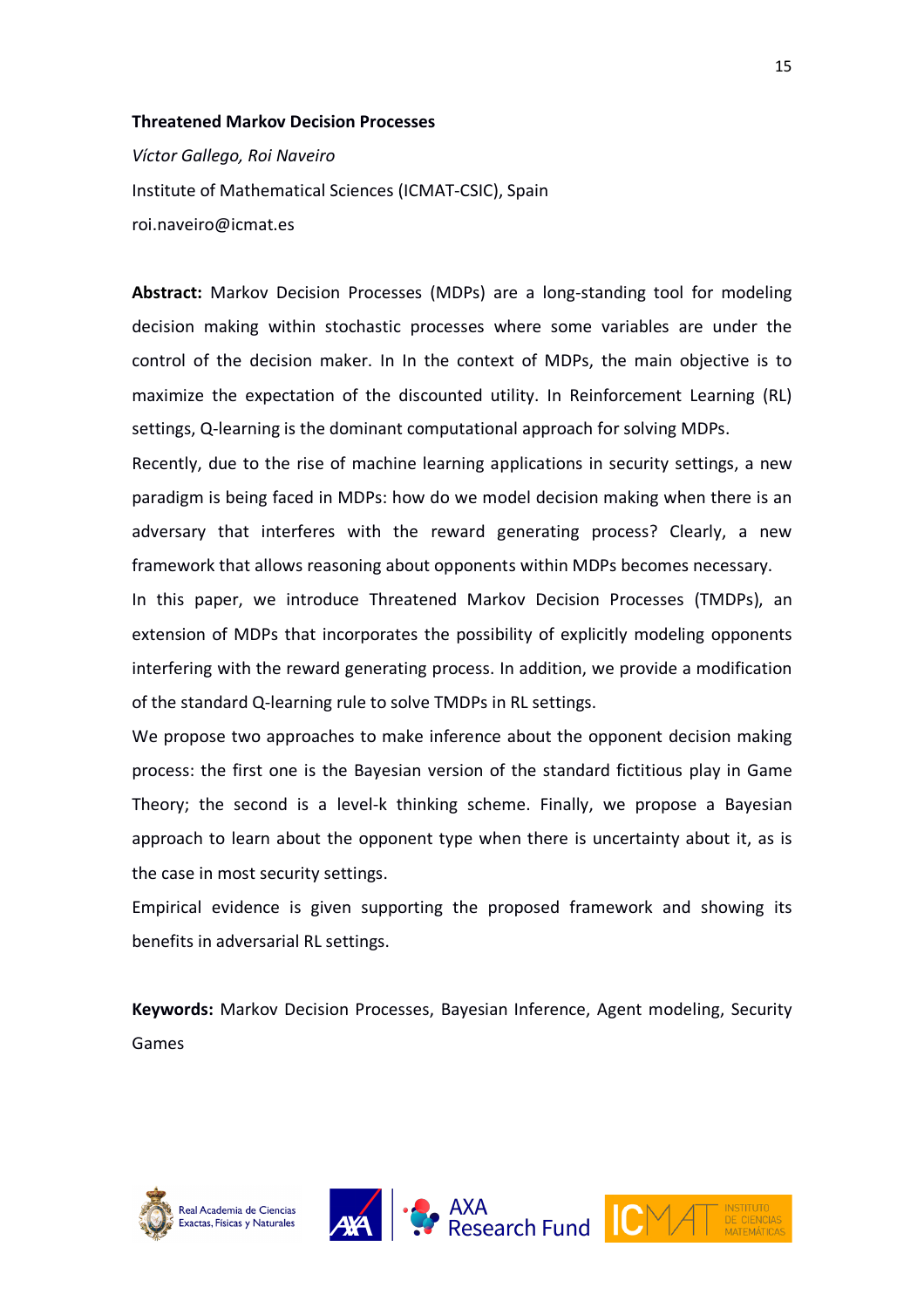### **An Adversarial Risk Analysis Approach for Differential Games: A Botnet Defense Model**

*Jorge González-Ortega, Antonio Gómez-Corral* Institute of Mathematical Sciences (ICMAT-CSIC), Spain jorge.gonzalez@icmat.es

**Abstract:** We consider Differential Games (DGs) corresponding to conflict situations in which players choose strategies over time. In this context, typical applications include defense, counter-terrorism and finance. Attempts to solve DGs have focused mostly on Game Theory (GT) based on variants of Nash equilibria, but this is not satisfactory in many of the above applications since beliefs and preferences of adversaries will not be readily available, frequently violating GT common knowledge assumptions. Alternatively, Adversarial Risk Analysis (ARA) supports one of the players (defender), minimizing her subjective expected costs, treating the adversaries' (attackers') decisions as random variables. To do so, ARA models the attackers' decision-making problems and, under assumptions about their rationality, tries to assess their probabilities and utilities, acknowledging uncertainty, to predict their (random) optimal actions. Our approach is illustrated through a botnet defense example with an underlying SIS epidemic model (Bensoussan et al., 2010), in which we compare both the GT and ARA solutions.

**Keywords:** Non-cooperative games, Decision analysis, Nonzero-sum games, Cybersecurity.







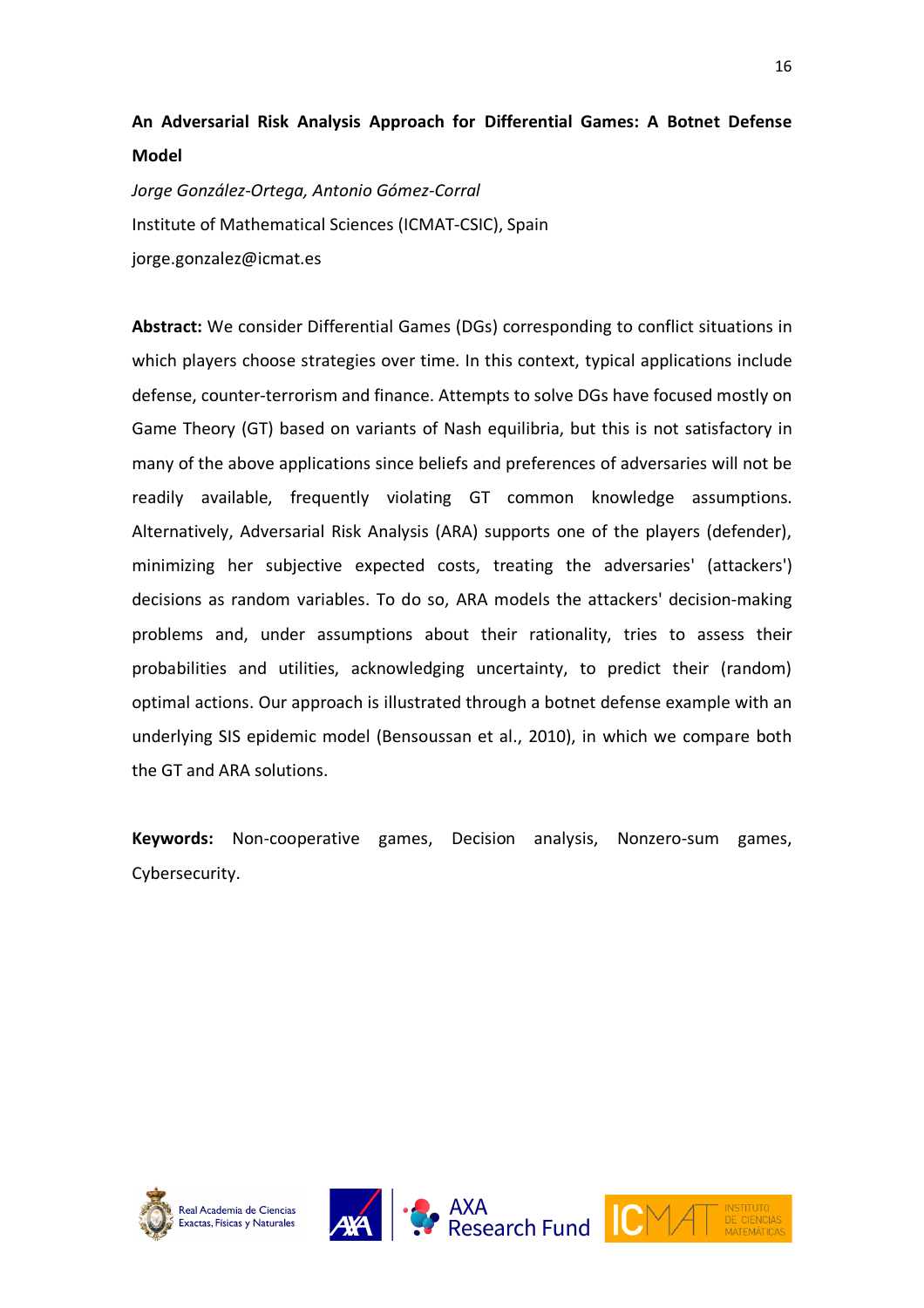#### **Understanding Priors in Bayesian Neural Networks at the Unit Level**

*Julyan Arbel (1) , Mariia Vladimirova (1) , Jakob Verbeek (1) , Pablo Mesejo (2)* (1) Inria Grenoble Rhône-Alpes, France, (2) University of Granada, Spain julyan.arbel@inria.fr

**Abstract:** We investigate deep Bayesian neural networks with Gaussian weight priors and a class of ReLU-like nonlinearities. Bayesian neural networks with Gaussian priors are well known to induce an L^2, weight decay, regularization. Our results characterize a more intricate regularization effect at the level of the unit activations. Our main result establishes that the induced prior distribution on the units before and after activation becomes increasingly heavy-tailed with the depth of the layer. We show that first layer units are Gaussian, second layer units are sub-exponential, and units in deeper layers are characterized by sub-Weibull distributions. Our results provide new theoretical insight on deep Bayesian neural networks, which we corroborate with experimental simulation results on convolutional networks.

**Keywords:** Bayesian neural network, sparsity, heavy-tailed distribution





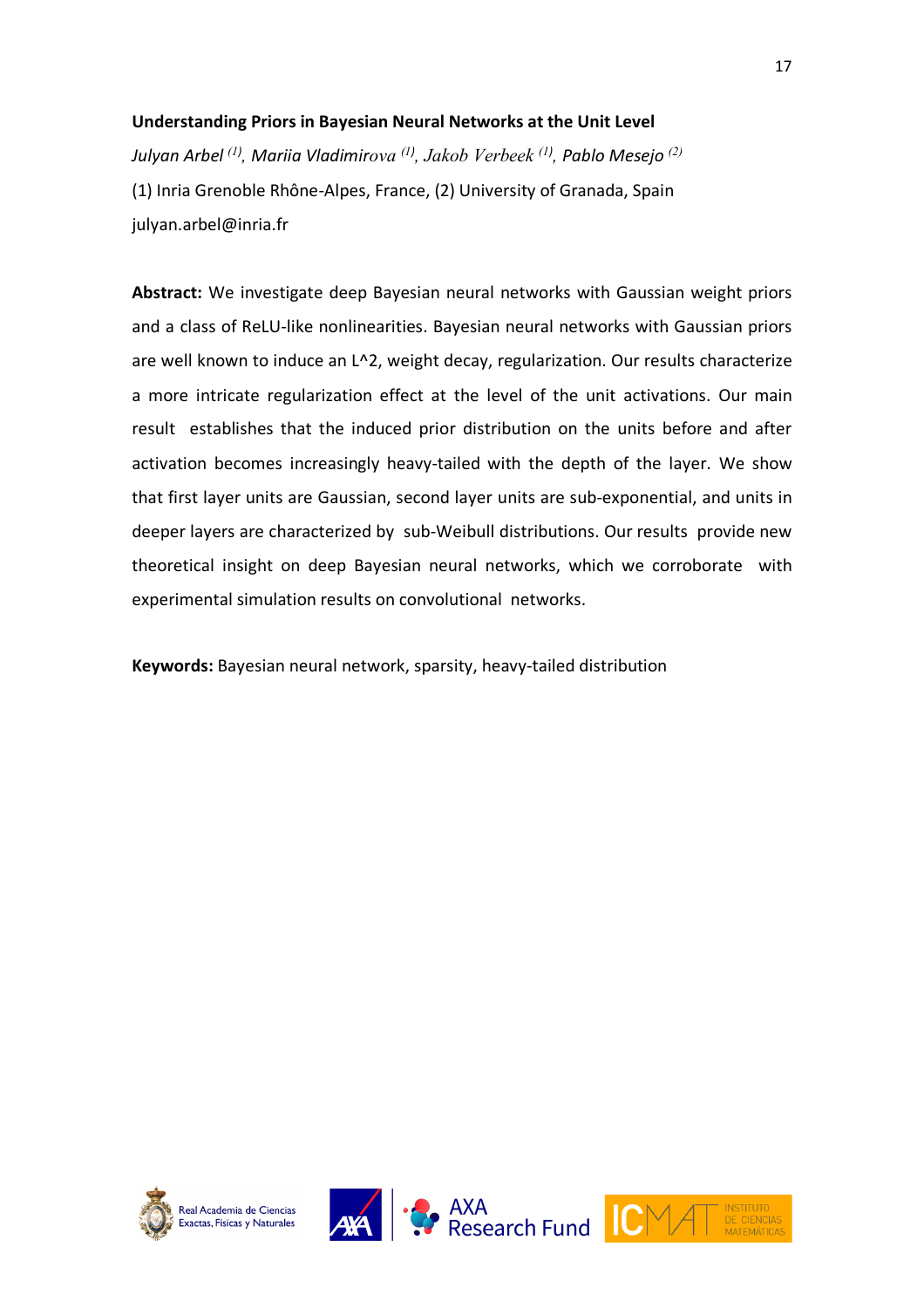#### **Tajima heterochronous coalescent.**

*Lorenzo Cappello (1) , Amandine Vebe (2), Julia A. Palacios(1)* (1) Stanford University, USA, (2) École Polytechnique, France cappello@stanford.edu

**Abstract:** The observed variation in molecular samples modeled with Kingman's ncoalescent allows to infer evolutionary parameters such as past population dynamics. In this framework, such a variation is modeled as a mutation process superimposed on a stochastic genealogy sampled from the Kingman n-coalescent. However, the state space of Kingman's genealogies grows superexponentially; thus inference is computationally unfeasible already for small sample sizes. An alternative to Kingman coalescent has been proposed in the literature, the Tajima n-coalescent, which relies on a coarser genealogical resolution, reducing the state space substantially. Such process does not accommodate samples collected at different times, a situation that in applications is both real (e.g. ancient DNA, influenza viruses) and desirable since it reduces the variance of the estimate. In order to fill this gap, we introduce a new process, called Tajima heterochronous n-coalescent, define the exact likelihood of observed mutations given a Tajima's genealogies, and present a Bayesian nonparametric procedure to infer past population size. We propose a new sampler to explore the space of Tajima's genealogies. We compare our procedure with state-ofart algorithms.

**Keywords:** Gaussian processes, Coalescent, Effective population size.







**AXA**<br>Research Fund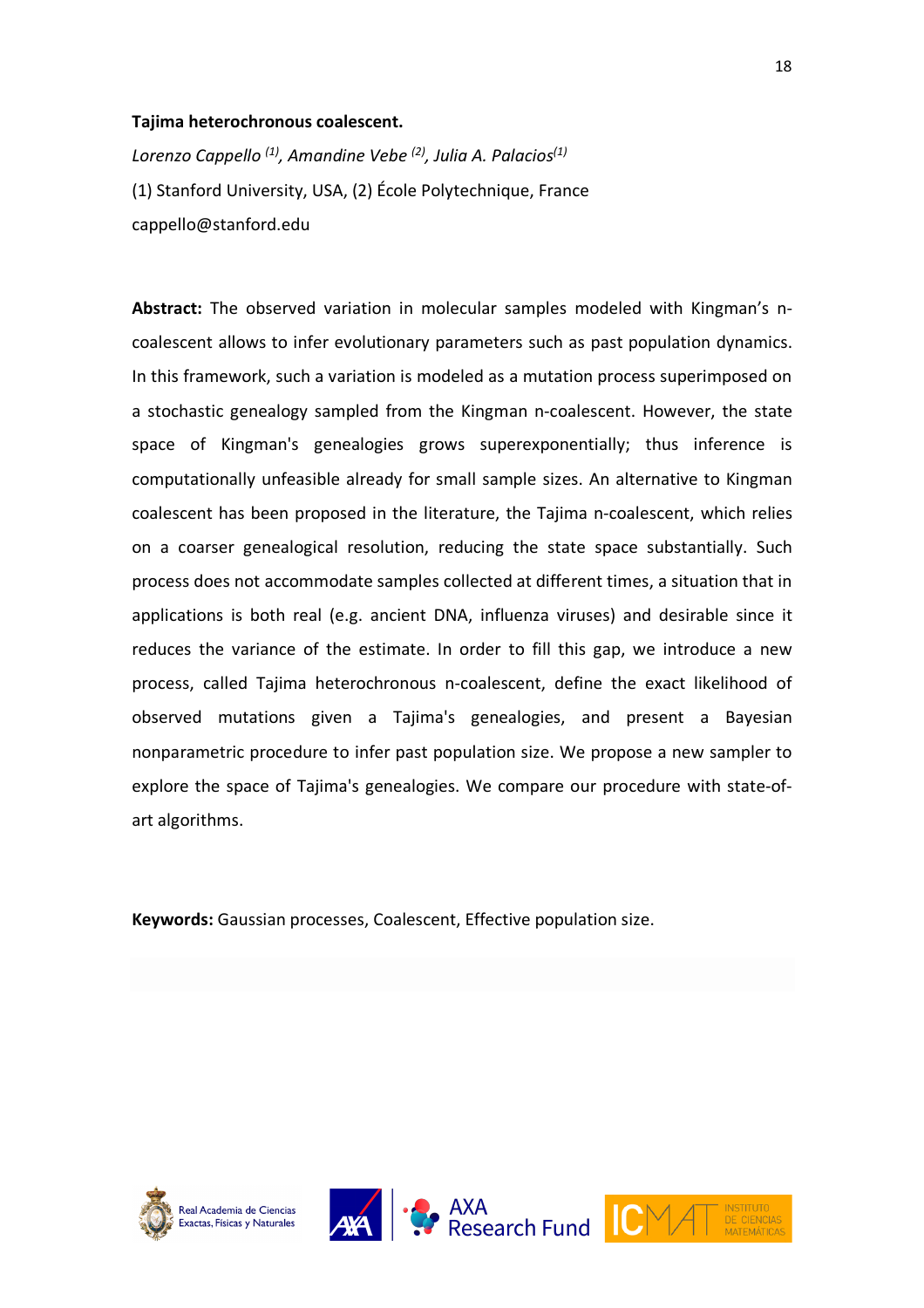#### **New Inference for Spatio-temporal Point Processes**

*Erin M. Schliep (1), Alan E. Gelfand (2)* (1) University of Missouri, (2) Duke University schliepe@missouri.edu

**Abstract.** We expand inference for stochastic point processes defined over space and time by introducing the notion of velocity. For a realization of a stochastic point process, we obtain the instantaneous gradient of the intensity surface in time and space for a given location and time. The ratio of these two gradients provides a velocity in that direction at that location and time, i.e., speed of change in intensity in that direction. This velocity can be interpreted in terms of speed of change in chance for an event. We apply our methodology to a spatio-temporal point pattern of theft events in San Francisco in 2012. We specify a log Gaussian Cox process model to explain the events and use a sparse Gaussian process model approximation to expedite the demanding computation for model fitting and gradient calculation. We estimate the velocity of the point pattern, where the magnitude and direction of the minimum velocity provides the slowest rate and direction of movement required to maintain constant chance for an event.

**Keywords:** Directional derivative processes; Log Gaussian Cox process; Markov chain Monte Carlo; Nearest neighbor Gaussian process.







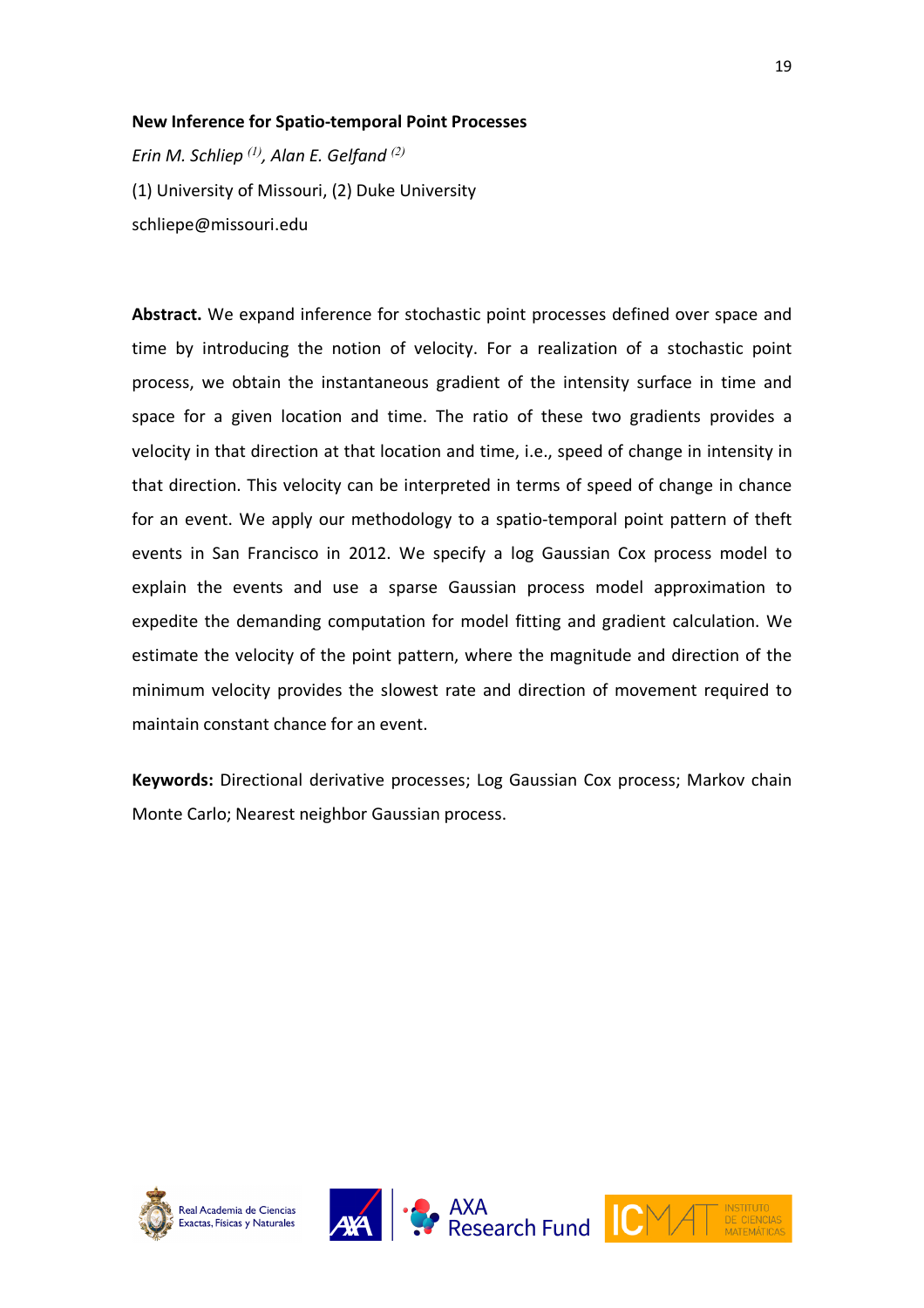#### **Monte Carlo prediction intervals for dynamic queueing systems**

*Anthony Ebert* Queensland University of Technology ac.ebert@qut.edu.au

**Abstract.** Dynamic queueing systems model queues where demand varies strongly with time, such as airport terminals. The complexity of these models implies that posterior inference generally requires a likelihood-free approach. Based on posterior samples from approximate Bayesian computation, we develop decision support tools for managing dynamic queueing networks. We demonstrate these tools with real data from an airport terminal combined with a realistic scenario of a delayed flight.

**Keywords:** Dynamic queues, likelihood-free methods, decision support.







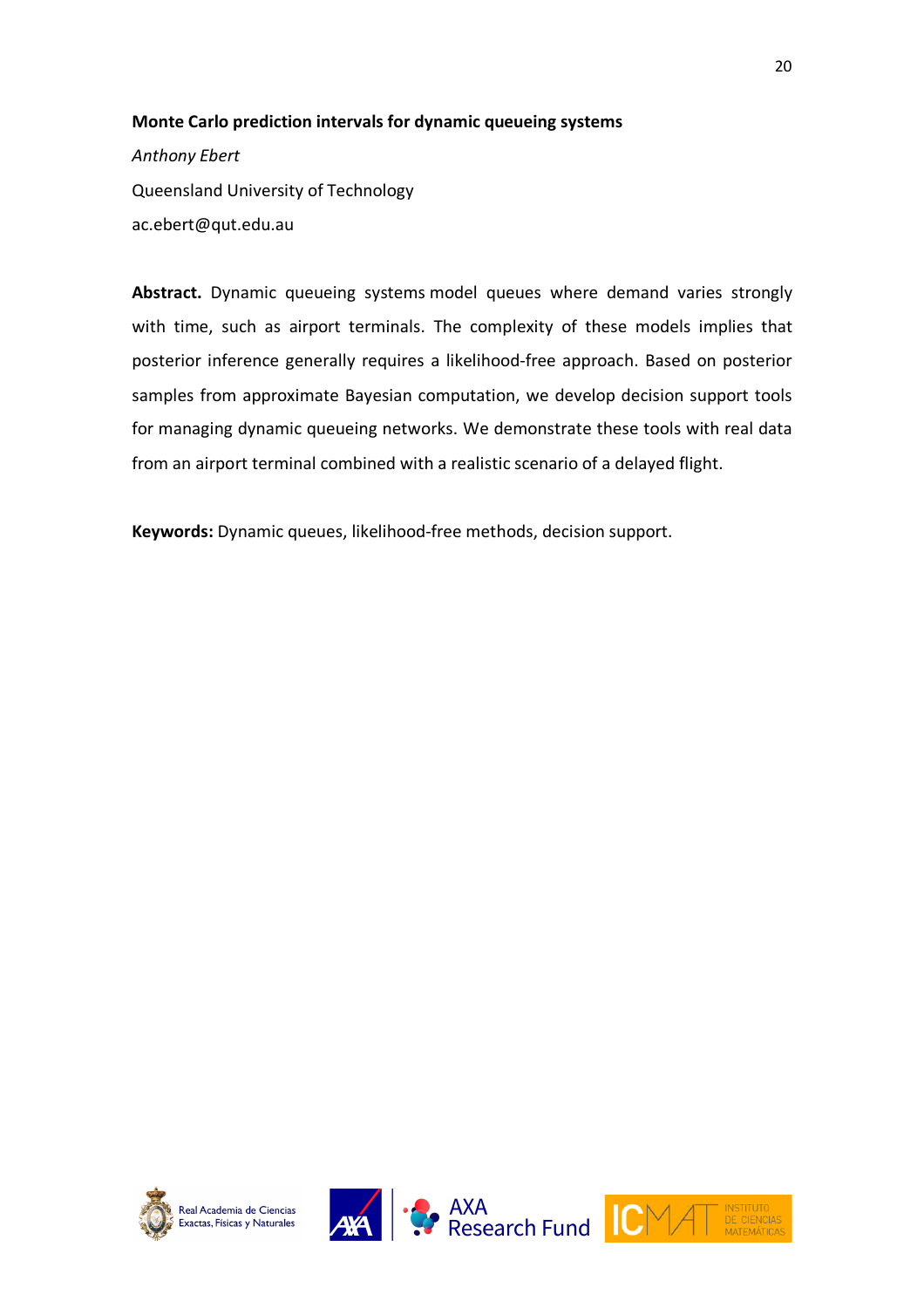## **Non-Gaussian Translation Processes in Stochastic Differential Equation and Spatiotemporal Models**

*Robert Richardson* Brigham Young University, USA richardson@stat.byu.edu

**Abstract:** Gaussianity and linearity are two of the most common assumptions made to simplify modeling of stochastic processes that evolve over time. When both are present it can severely complicate parameter estimation and inference of existing modeling approaches. A non-Gaussian translation process, which is essentially a Gaussian copula process used in reverse, can be used to adjust Brownian motion in a stochastic differential equation (SDE) or more generally, any marginal distribution specification of any stochastic process. Through a simple correction factor, a non-Gaussian SDE can be converted into a non-linear SDE, including one that is already non-linear, resulting in a simplified model. Similarly, this allows for more flexibility in non-Gaussian spatial and spatio-temporal models and spatial GLMs.







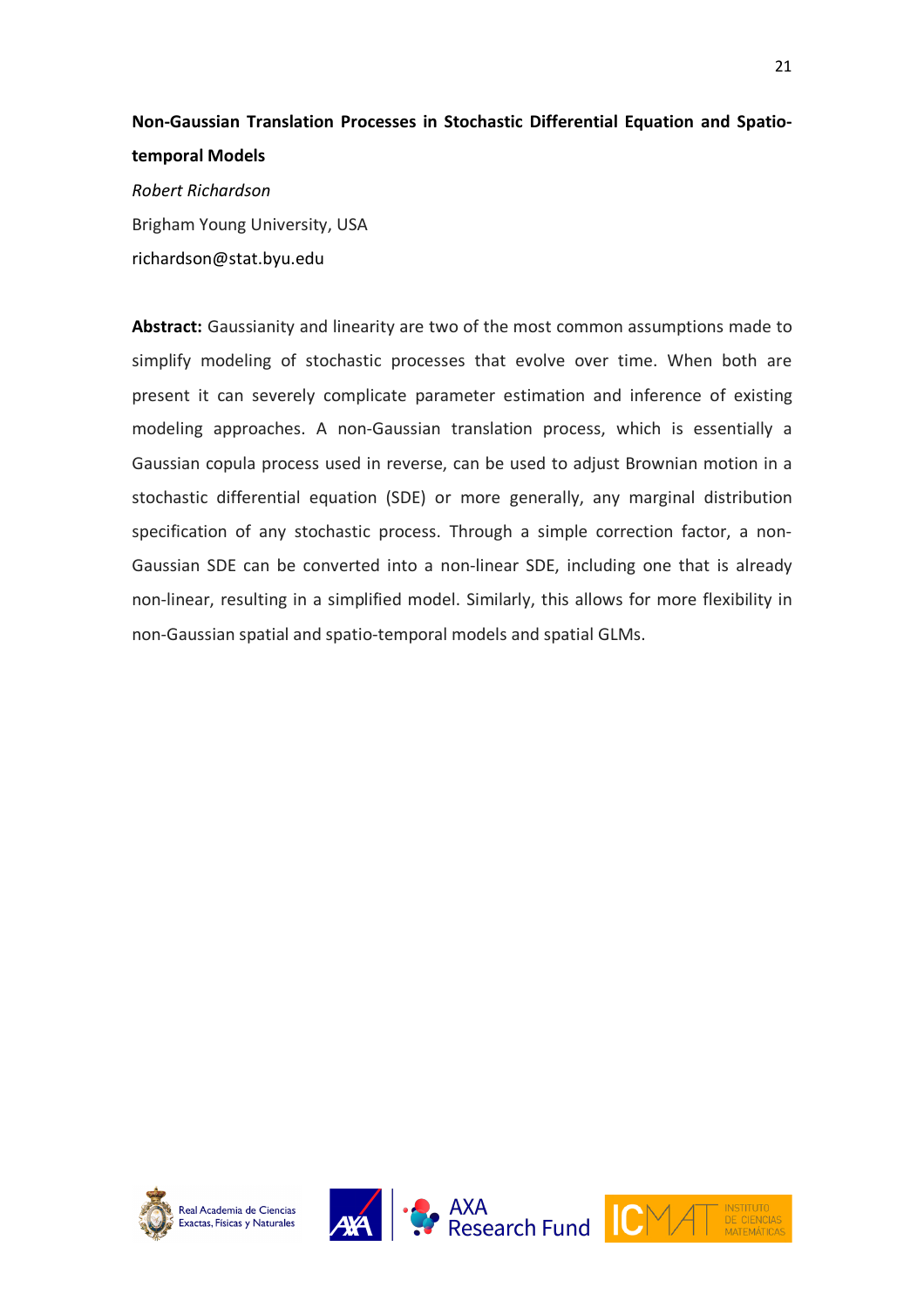#### **Modelling the Proliferation of Terrorist Activity**

*Gentry White, Michael D. Porter, Fabrizio Ruggeri* Queensland University of Technology, University of Virginia, CNR IMATI gentry.white@qut.edu.au

**Abstract:** In this paper we present a Bayesian hierarchical model for a convolution of non-homgeneous Poisson point process and a self-exciting negative-binomial point process where the excitation is a function of the number of fatalities in each event. This convolution represents two distinct mechanisms for the proliferation of terrorist activity over time. The hierarchical structure of the resulting MCMC scheme allows for the likelihood of this convolution to be evaluated as a single Poisson process by defining the negative-binomial process as conditional Poisson point process with a gamma-distribution for its expectation. This model is applied to data from Iraq, Afghanistan and Israel over the period from 2000-2016.

**Keywords:** Self-exciting Point Process, Terrorism, Contagion, Diffusion





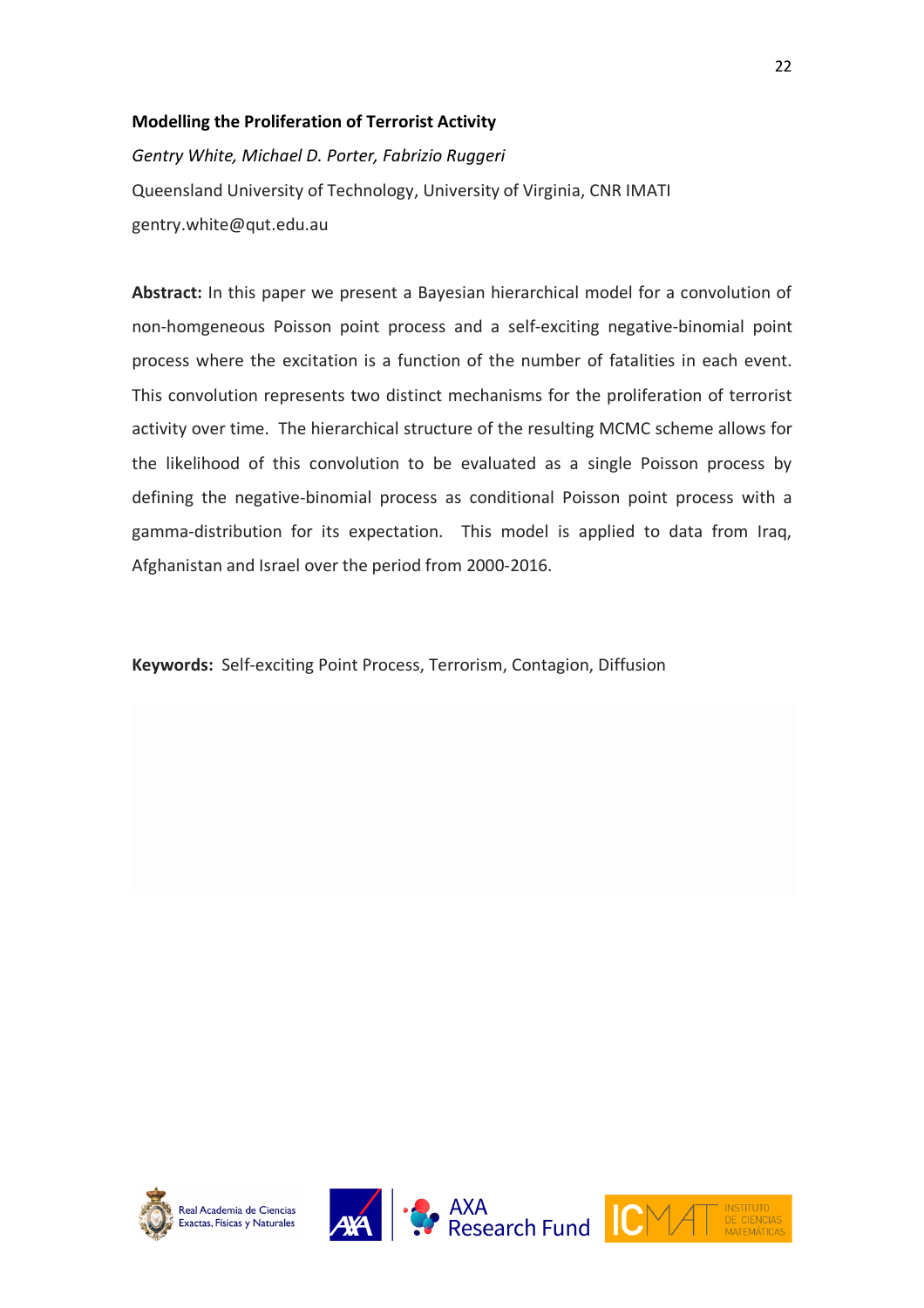**Contributed talks**







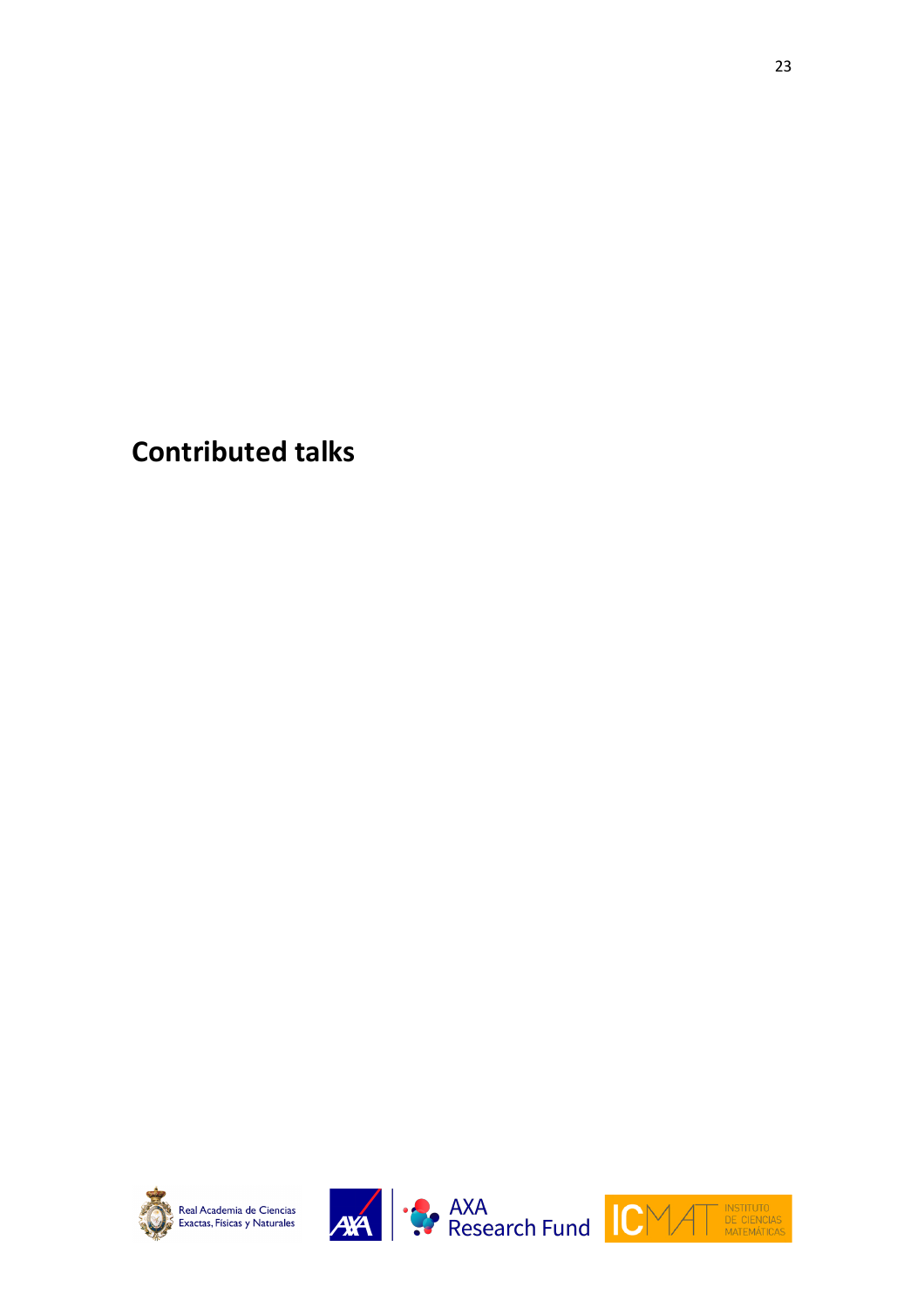#### **The semi-Markov beta-Stacy process**

*Andrea Arfé (1) , Stefano Peluso (2) , Pietro Muliere (presenter) (1)* (1) Università Bocconi, Milan, Italy, (2) Università Cattolica di Milano, Italy pietro.muliere@unibocconi.it

**Abstract:** We introduce the semi-Markov beta-Stacy process (SMBS), a novel stochastic process useful for the Bayesian non-parametric analysis of semi-Markov processes. We show that the SMBS process is conjugate with respect to data generate from the observation of a semi-Markov process for a finite time, a property which greatly simplifies the task of performing probabilistic predictions. We show that the predictive distributions associated to the SMBS process can be characterized as a reinforced random walk on a specific system of urn.







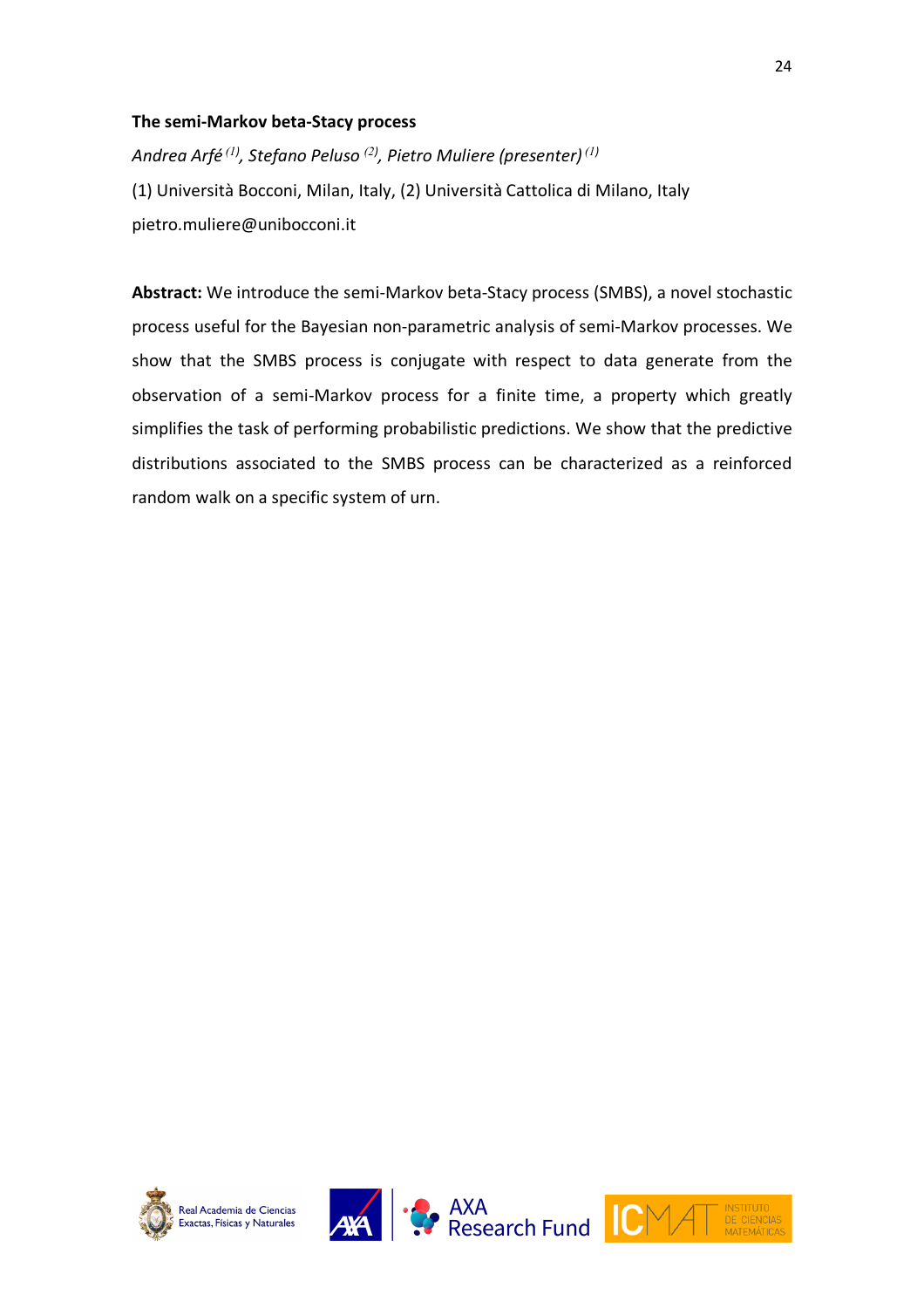#### **A Bayesian Hedonic Regression Model for Art Price**

*Enrique ter Horst* Universidad de Los Andes, Colombia ea.terhorst@uniandes.edu.co

**Abstract:** Hedonic pricing models are based on the premise that the prices of marketed goods are related to their attributes. The traditional OLS regression applied to hedonic pricing models assumes that, when using time series, the estimated coefficients with respect to each of the attributes remain constant. This does not have to be the case. We propose a Bayesian dynamic estimation of the hedonic regression model in which the estimated coefficients are time-varying and apply it to art prices. We find that, using a sample of 27,124 paintings sold at auction by 63 Pop artists (2001-2013), the estimated coefficients from the dynamic regression model fluctuate noticeably through time, and also that certain types of artworks, which might be regarded as "safer", declined in price by less than less safer paintings during the financial crisis (2008-2009). We also estimated a Pop-Art price index, finding that, in the semesters prior to the crisis, Pop-Art prices increased much faster than what an OLS estimation would have suggested.







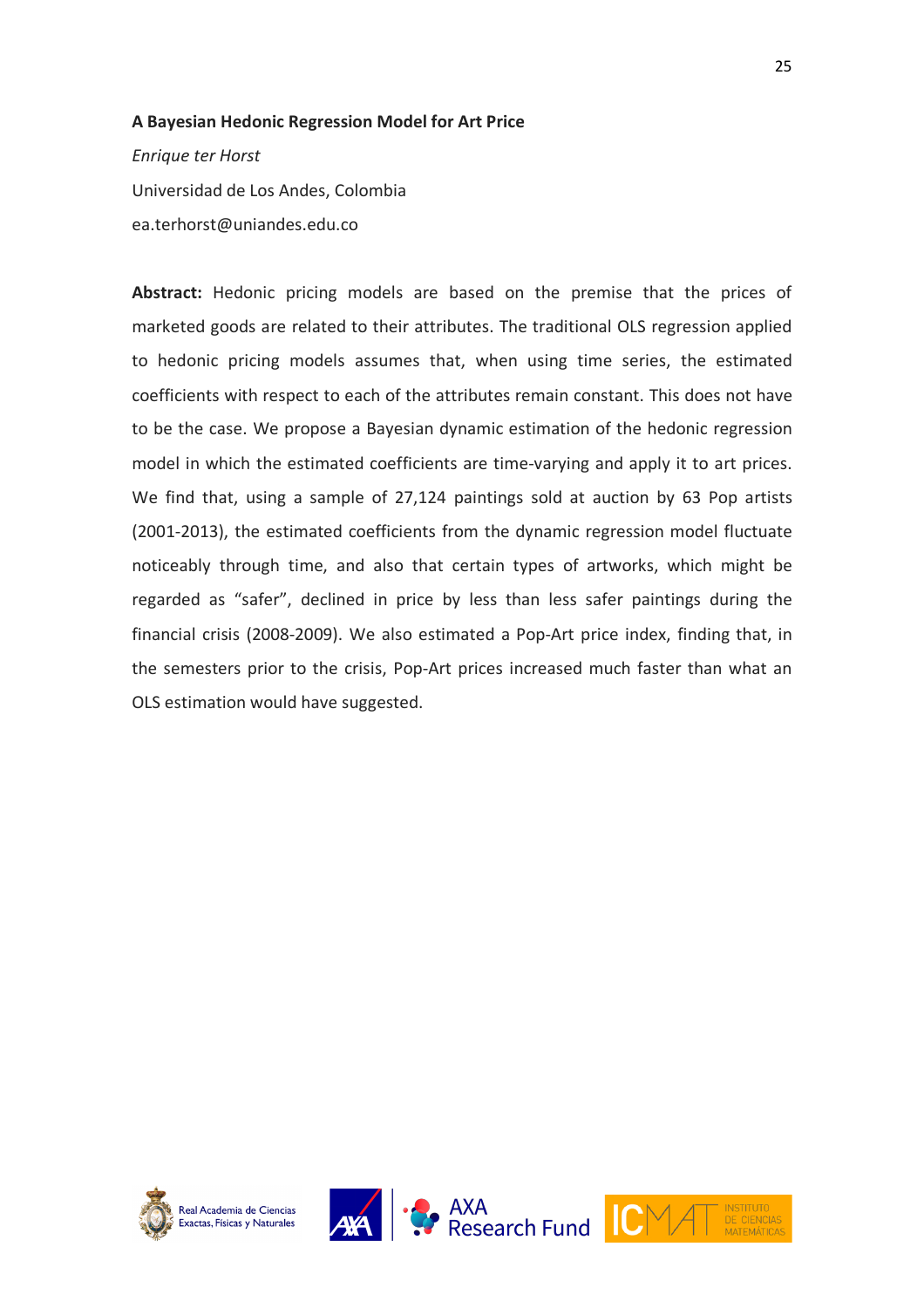#### **Adversarial α-divergence Minimization for Bayesian Approximate Inference**

*Simón Rodríguez (1) , Daniel Hernández Lobato (2)*

(1) Instituto de Ciencias Matemáticas, (2) Universidad Autónoma de Madrid simon.rodriguez@icmat.es, daniel.hernandez@uam.es

**Abstract:** In the Bayesian approach to machine learning a task of critical importance is doing inference about the potential values of the latent variables of the model given the observed data. Typically, this task involves computing a posterior distribution for the latent variables using Bayes' rule. A difficulty is, however, that computing this posterior distribution is intractable in most practical situations. Therefore, one has to resort to approximate inference methods. A popular technique for this task is variational inference (VI). VI is based on minimizing the Kullback-Leibler (KL) divergence between an approximate distribution q and the target posterior. By solving this optimization problem, q is enforced to look similar to the posterior. Notwithstanding, a limitation of VI is that it is restricted to work with parametric distributions q, which may suffer from strong approximation bias. A simple way to increase the flexibility of q is to let this distribution be obtained as a non-linear parametric transformation (i.e., a multi-layer perceptron) applied to a source of white Gaussian noise. If the non-linearity is complex enough, almost any distribution can be represented like this. The problem is that, although sampling from such a distribution is relatively easy, it will lack a closed form expression for the resulting density. This prevents the use of VI, which needs to evaluate the log-ratio between q and the prior over the latent variables p. To solve this problem, a technique recently proposed is adversarial variational Bayes (AVB). In AVB the log-ratio between the approximate and the prior distribution is estimated as the optimal decision boundary of a classifier that discriminates between samples of these two distributions. In this talk, we propose to extend AVB to minimize, instead of the KL-divergence, the  $\alpha$ -divergence, in an approximate way, where  $\alpha \in (0, 1]$  is a parameter of the divergence. The  $\alpha$ divergence is a generalization of the KL-divergence. In particular, when  $\alpha \rightarrow 0$ , the  $\alpha$ divergence tends to the KLdivergence optimized by VI. By contrast, if  $\alpha = 1$ , the  $\alpha$ divergence is the reversed KL-divergence, i.e., the KL-divergence between the exact





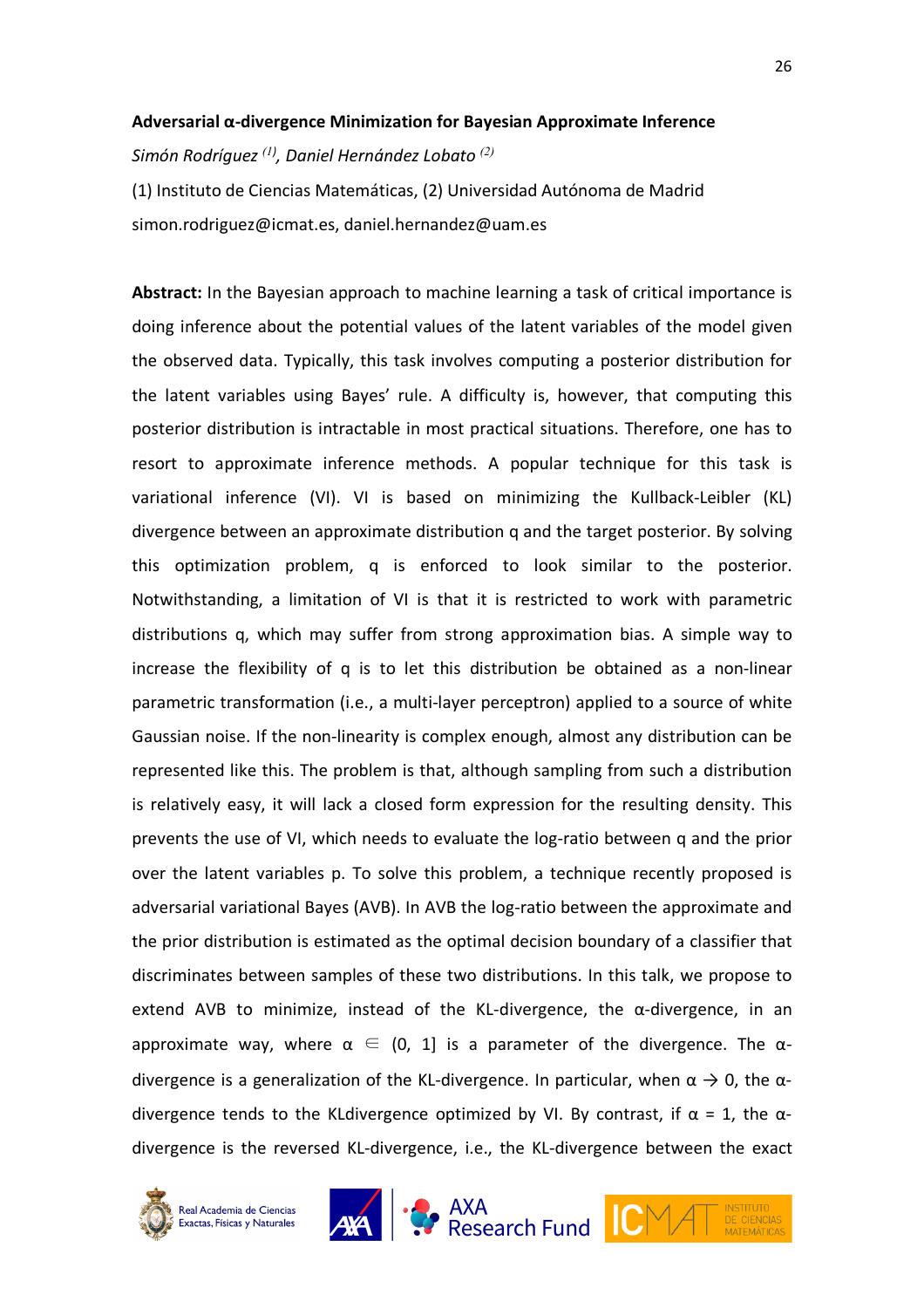posterior and q. This reversed form is approximately optimized by other algorithms for approximate inference such as expectation propagation. The method proposed can in consequence be seen as a generalization of AVB that allows to optimize a more general class of divergences, resulting in flexible approximate distributions q with different properties. We have evaluated such a method in the context of Bayesian neural networks. The experiments carried out (involving several regression problems extracted from the UCI repository) show that one can obtain better prediction results than those of AVB and VI, in terms of the mean squared error and the test loglikelihood, by using intermediate values of  $\alpha$ .







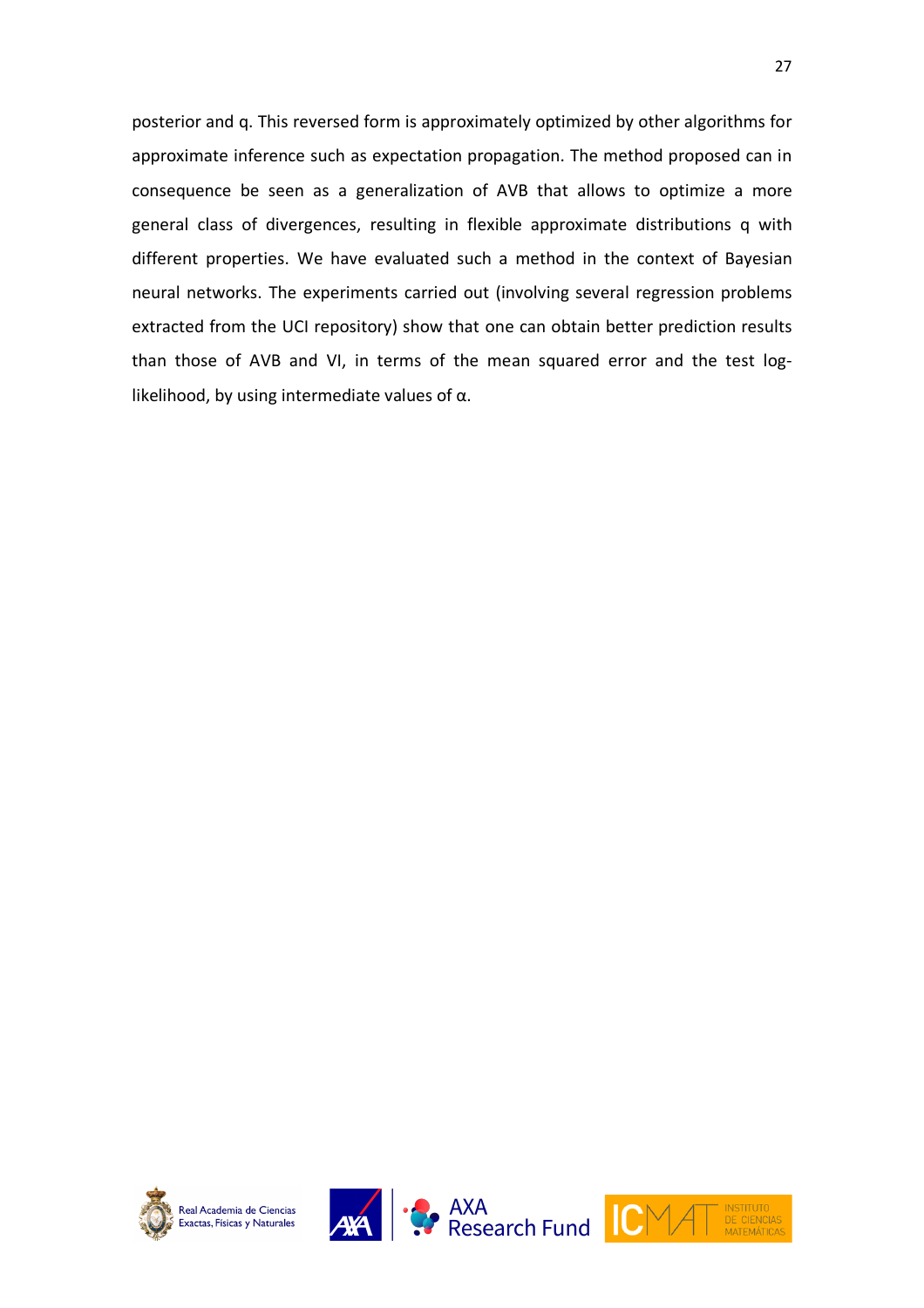## **A Gaussian Process Model for Multi-class Classification with Noisy Input Measurements**

Bryan Zaldivar *(1, 2)* , Cesar Garrido Merchán *( 1)*, Carlos Villacampa-Calvo Universidad *( 1) Daniel Hernández Lobato( 1)*

(1) Universidad Autónoma de Madrid, (2) Instituto de Física Teórica bryan.zaldivarm@uam.es, eduardo.garrido@uam.es, carlos.villacampa@uam.es, daniel.hernandez@uam.es

**Abstract:** In scientific experiments, measurements always come with associated uncertainties. Consequently, when performing classification tasks on the corresponding datasets one should deal with noise in a statistically consistent manner, not only in the output space (as usual) but also in the input space. Importantly, the level of noise associated with the input space is sometimes known beforehand, which means that it can be readily incorporated into the modeling process of the observed data. To our knowledge, input noise has not been properly addressed in the machine learning literature so far in the context of multi-class classification. In this talk, we describe a principled approach to account for input noise in this type of learning problems. With this goal, we describe a multi-class Gaussian process (GP) classifier in which the observed attributes may have been contaminated with additive Gaussian noise. For this, we introduce in our model extra latent variables that represent the actual noiseless input measurements. A difficulty, however, is that exact Bayesian inference in such a model is intractable and one has to resort to approximate techniques in practice. We describe an efficient algorithm based on variational inference that can be used to approximate the required computations. This algorithm is scalable which means that it allows to address very large datasets. We plan to compare this model with standard methods for multi-class GP classification in synthetic and real-world experiments, the latter involving data coming from an open problem in the context of astrophysics, which motivated the present work.





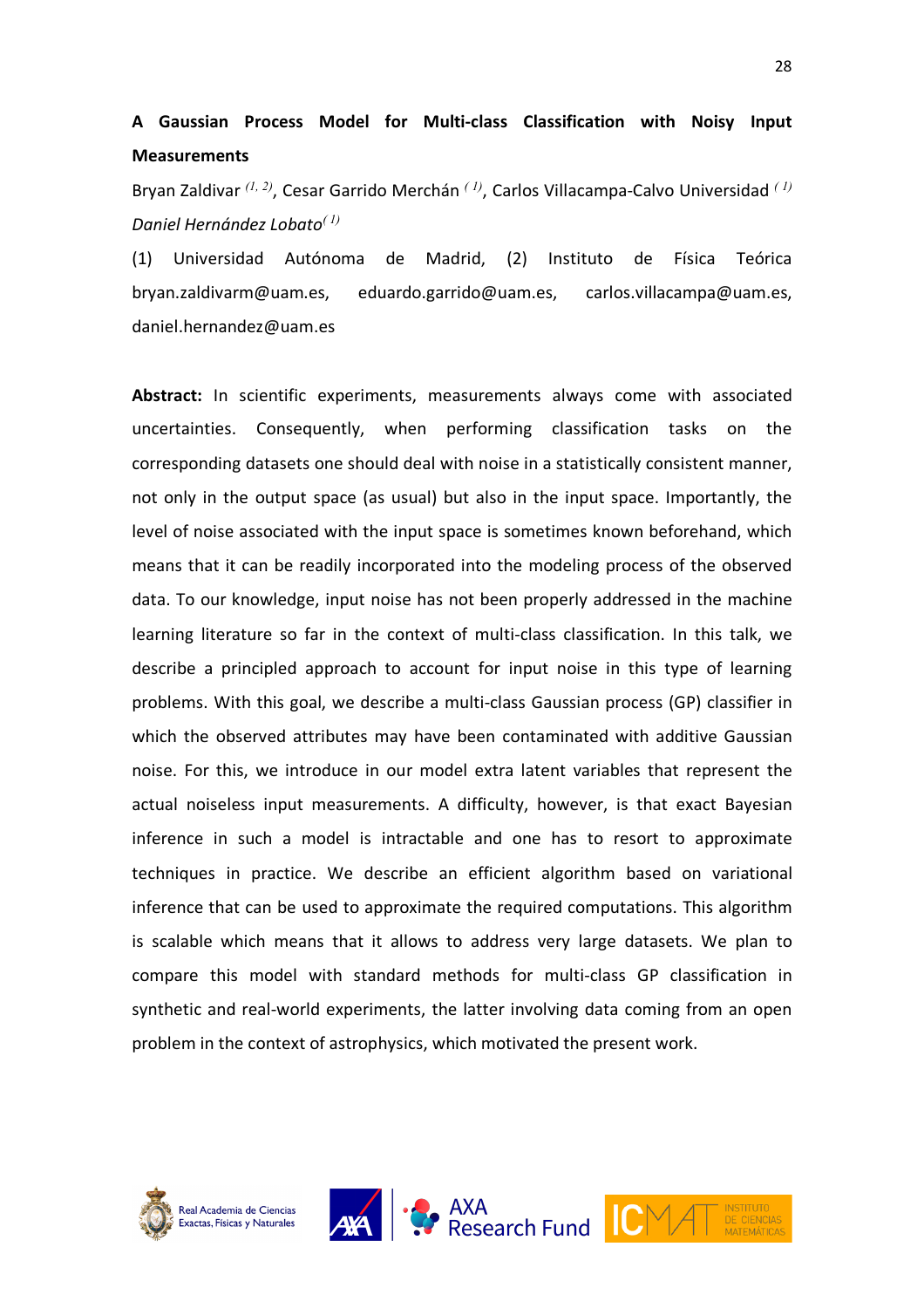#### **Approximate Inference in Deep Gaussian Processes by Minimizing Alpha Divergences**

*Carlos Villacampa-Calvo, Gonzalo Hernández Muñoz, Daniel Hernández Lobato* Universidad Autónoma de Madrid

carlos.villacampa@uam.es, gonzalo.hernandez@uam.es, daniel.hernandez@uam.es

**Abstract:** Deep Gaussian processes (DGPs) are a multi-layer hierarchical generalization of Gaussian processes (GPs) that have been shown to provide better generalization performance and better uncertainty estimation of the target values. Notwithstanding, exact inference is infeasible in DGPs, even for regression problems, since the predictive distribution in the second layer and above is no longer Gaussian due to the randomness of the inputs coming from the previous layer. Therefore, in practice, when using these models, one has to resort to approximate inference techniques. Most works in the literature address this problem by using Variational Inference (VI) as the underlying approximate algorithm, while a few authors have considered the use of Expectation Propagation (EP). VI and EP (in an approximate way) target different versions of the Kullback-Leibler (KL) divergence (i.e., the direct and the reversed version of this divergence) to enforce that the approximate distribution looks similar to the exact posterior distribution. As an alternative, in this paper we propose to approximately minimize the  $\alpha$ -divergence for approximate inference in DGPs. The  $\alpha$ divergence can be seen as a generalization of the KL divergence and by changing the  $\alpha$ parameter one can interpolate between the KL divergence used in VI (i.e.,  $\alpha \rightarrow 0$ ) and the KL divergence used in EP (i.e.,  $\alpha = 1$ ). With the goal described, we propose a modified version of Power Expectation Propagation (PEP), where we approximate the output distribution at each layer of the DGPs using Monte Carlo samples. The proposed method generalizes VI and EP and allows to interpolate between these two techniques simply by varying the α parameter. Preliminary experiments on 8 regression UCI datasets show that we can obtain better results for DGPs in terms of the test log-likelihood if we choose higher values of  $\alpha$ , i.e.,  $\alpha \approx 1$ . On the other hand, if we are interested in minimizing the mean squared error of the DGP we show that it is better to consider intermediate values of  $\alpha$ , i.e., values close to 0.5.





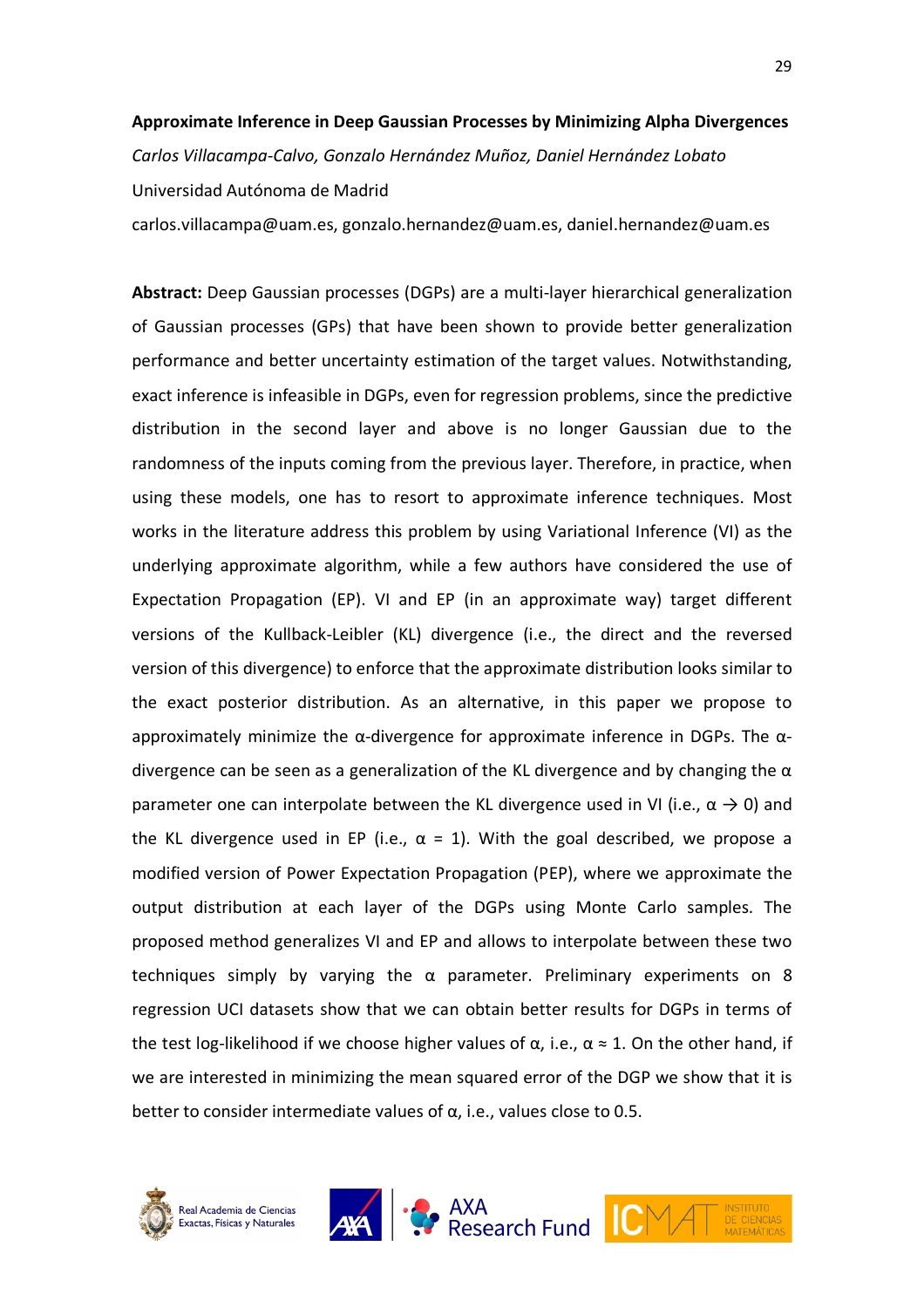#### **Bayesian inference for controlled branching processes: ABC methodology**.

*Miguel González, Rodrigo Martínez, Carmen Minuesa, Inés M. del Puerto* University of Extremadura, Spain mvelasco@unex.es

**Abstract:** Controlled branching processes are stochastic growth population models in which the number of individuals with reproductive capacity in each generation is controlled by a random control function. The behaviour of these processes is strongly related to their main parameters. In practice, these values are unknown and their estimation is necessary. The purpose of this work is to examine the Approximate Bayesian Computation (ABC) methods and to propose appropriate summary statistics for them in the context of these processes. This methodology enables to approximate the posterior distributions of the parameters of interest satisfactorily without explicit likelihood calculations and under a minimal set of assumptions. In particular the tolerance rejection algorithm, the sequential Monte Carlo ABC algorithm, and a post-sampling correction method are provided. The accuracy of the proposed methods are illustrated by the way of a simulated example developed with the statistical software R.

Acknowledgements: This research has been supported by the Ministerio de Economía y Competividad (grant MTM2015-70522-P), the Junta de Extremadura (grants IB16099 and GR18103) and the Fondo Europeo de Desarrollo Regional.







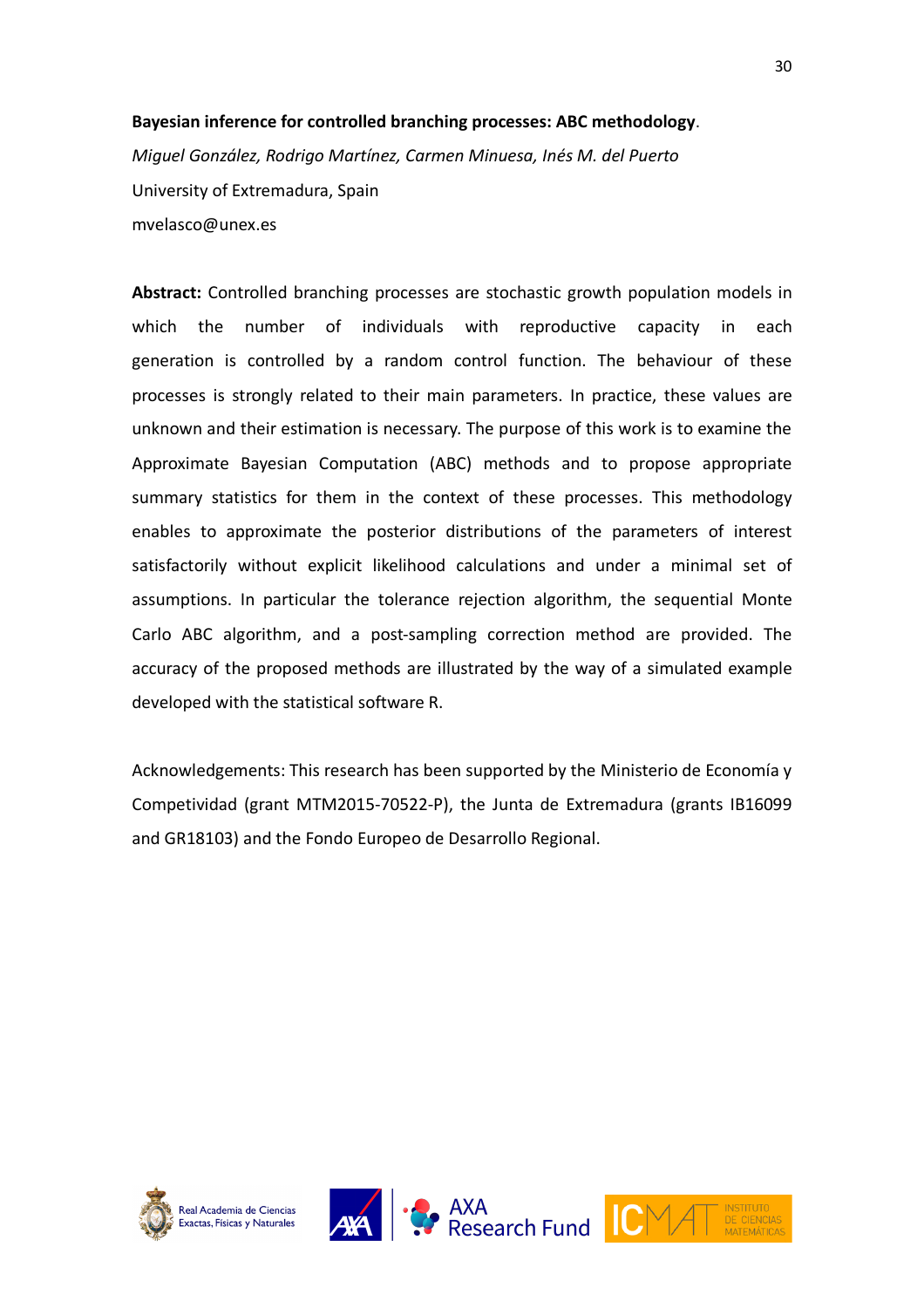#### **Approximate Bayesian inference using the cross-entropy method**

*Dennis Prangle* Newcastle University dennis.prangle@newcastle.ac.uk

**Abstract:** For complex models, exact Bayesian inference or near-exact Monte Carlo methods can be infeasibly computationally expensive. Approximate methods are a common alternative. One popular method is variational inference (VI), which uses optimisation to select an approximate posterior from a family of candidate distributions. The optimisation objective is the reverse Kullback-Leibler (KL) divergence (measuring information lost when the posterior is used in place of the approximation). This choice is computationally convenient but produces results with an undesirable property: they tend to be over-concentrated compared to the correct posterior.

Using the forward KL divergence would be preferable. It tends to produce underconcentrated approximate posteriors, which can be corrected using importance sampling or other Monte Carlo methods. However this objective function is not computationally tractable using standard VI methods.

This work describes how optimisation of the forward KL divergence is possible using the cross-entropy method, a method for rare-event simulation. Adapting recent advances in VI to this setting provides an effective algorithm for approximate Bayesian inference. The method is illustrated for complex models in both likelihood-based and likelihood-free settings.

**Keyworks**: Variational inference, approximate inference, ABC







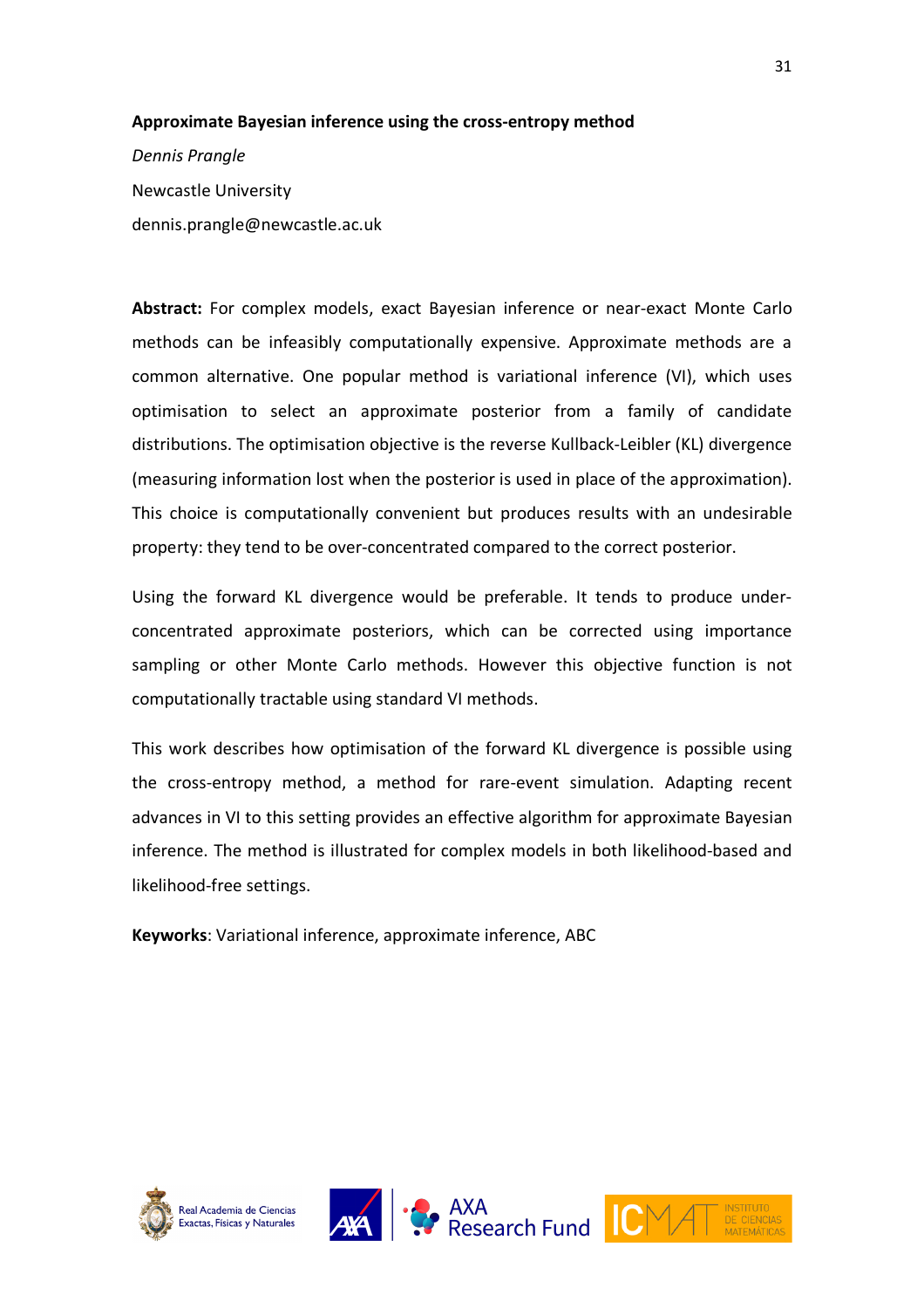#### **Semiparametric Bayesian Forecasting with an Application to Stochastic Volatility**

*Martina Danielova Zahariev(1 ) and Fabian Goesslin (2)* (1) Erasmus University Rotterdam, (2) Private industry zaharieva@eur.ese.nl

**Abstract:** We propose a new and highly flexible Bayesian sampling algorithm for nonlinear state space models under nonparametric distributions. The estimation framework combines a particle filtering and smoothing algorithm for the latent process with a Dirichlet process mixture model for the error term of the observable variables. In particular, we overcome the problem of constraining the models by transformations or the need for conjugate distributions. We use the Chinese restaurant representation of the Dirichlet process mixture, which allows for a parsimonious and generally applicable sampling algorithm. Thus, our estimation algorithm combines a pseudo marginal Metropolis Hastings scheme with a marginalized hierarchical semiparametric model. We test our approach for several nested model specifications using simulated data and provide density forecasts. Furthermore, we carry out a real data example using S&P 500 returns.

**Keywords:** Bayesian Nonparametrics, Particle Filtering, Stochastic Volatility, MCMC, Forecasting







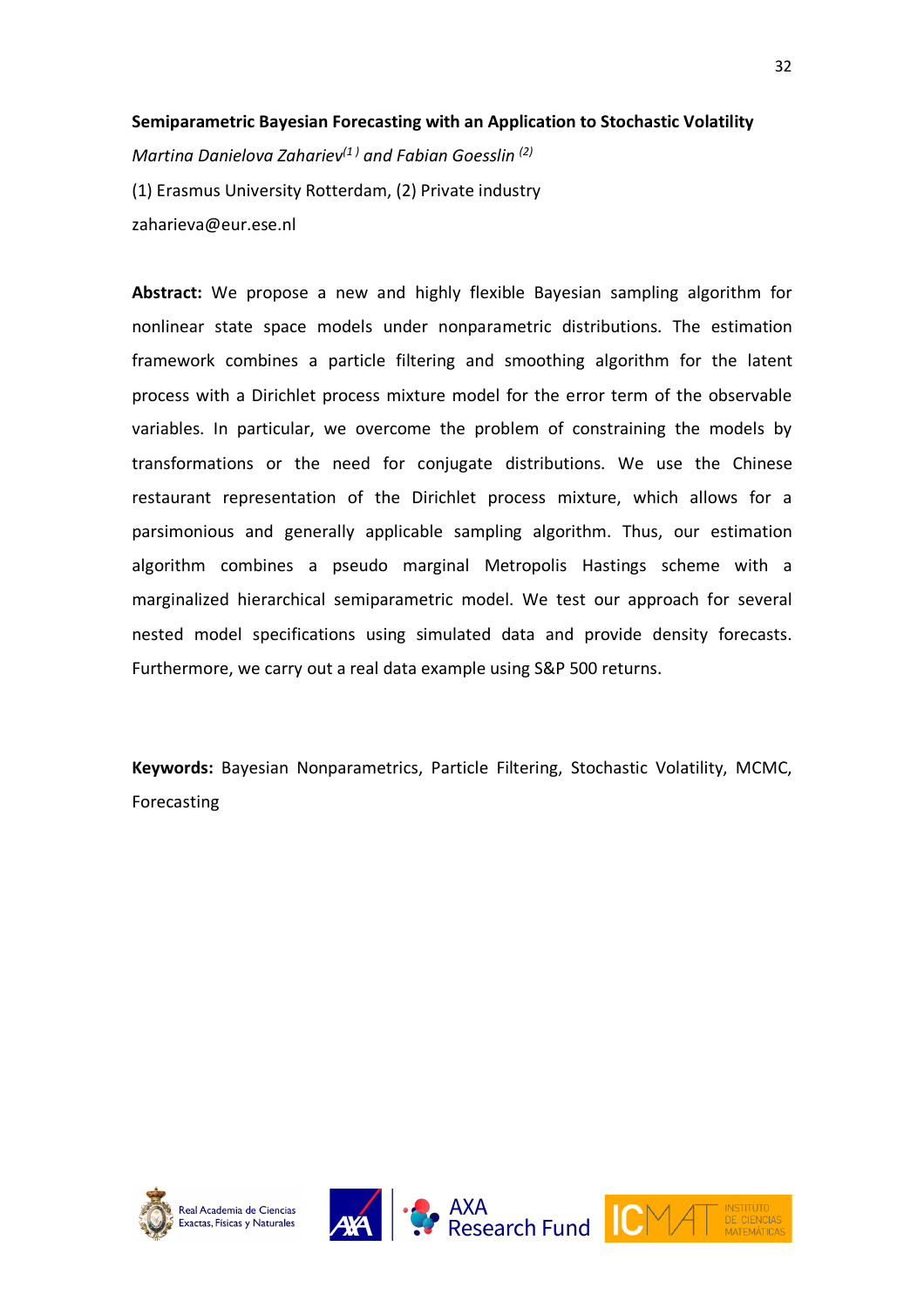#### **Precision Aggregated Local Models**

*Adam M. Edwards and Robert B. Gramacy* 

**Abstract:** Gaussian Process (GP) models have long been used as a flexible method for nonparametric regression. Despite their accuracy, they are infeasible for larger data sets due to the scaling of the computational burden (O N3 ) and the storage requirements (O N2). Typical methods to combat intractability have focused on splitting the larger GP into smaller problems that can be treated as functionally independent either by partitioning the domain space [Rushdi et al. (2016)], or partitioning the data themselves into discrete sets [Tresp (2000)]. These methods get around the functional dependence of the individual GP models they use by assigning no weight to most of the models during prediction, or exploiting global models learning theoretically the same surface respectively, however each solution has its drawbacks. Partition models maintain accuracy, but lose continuity at the boundaries [Park et al. (2011), Park and Huang (2016)]. Typical averaged models, on the other hand, maintain absolute continuity in both the mean and variance surface while oversmoothing the function as a whole. Using Local Approximate Gaussian Processes (LAGP) [Gramacy and Apley (2013)] as a method to build local experts, the Precision Aggregated Local Models (PALM) approach bridges the gap between these two approaches to create a locally accurate global model that maintains absolute continuity. We address the functional dependence of individual GP models, creating a unified surface with drastically reduced computational burden O N2 C + NC n 3 C , and storage requirement O N2 C + NC n 2 C , where NC , nc N.

#### **References**

Gramacy, R. B. and Apley, D. W. (2013). "Local Gaussian process approximation for large computer experiments." arXiv:1303.0383 [stat]. ArXiv: 1303.0383.

Park, C. and Huang, J. Z. (2016). "Efficient Computation of Gaussian Process Regression for Large Spatial Data Sets by Patching Local Gaussian Processes." Journal of Machine Learning Research, 17, 174, 1–29.





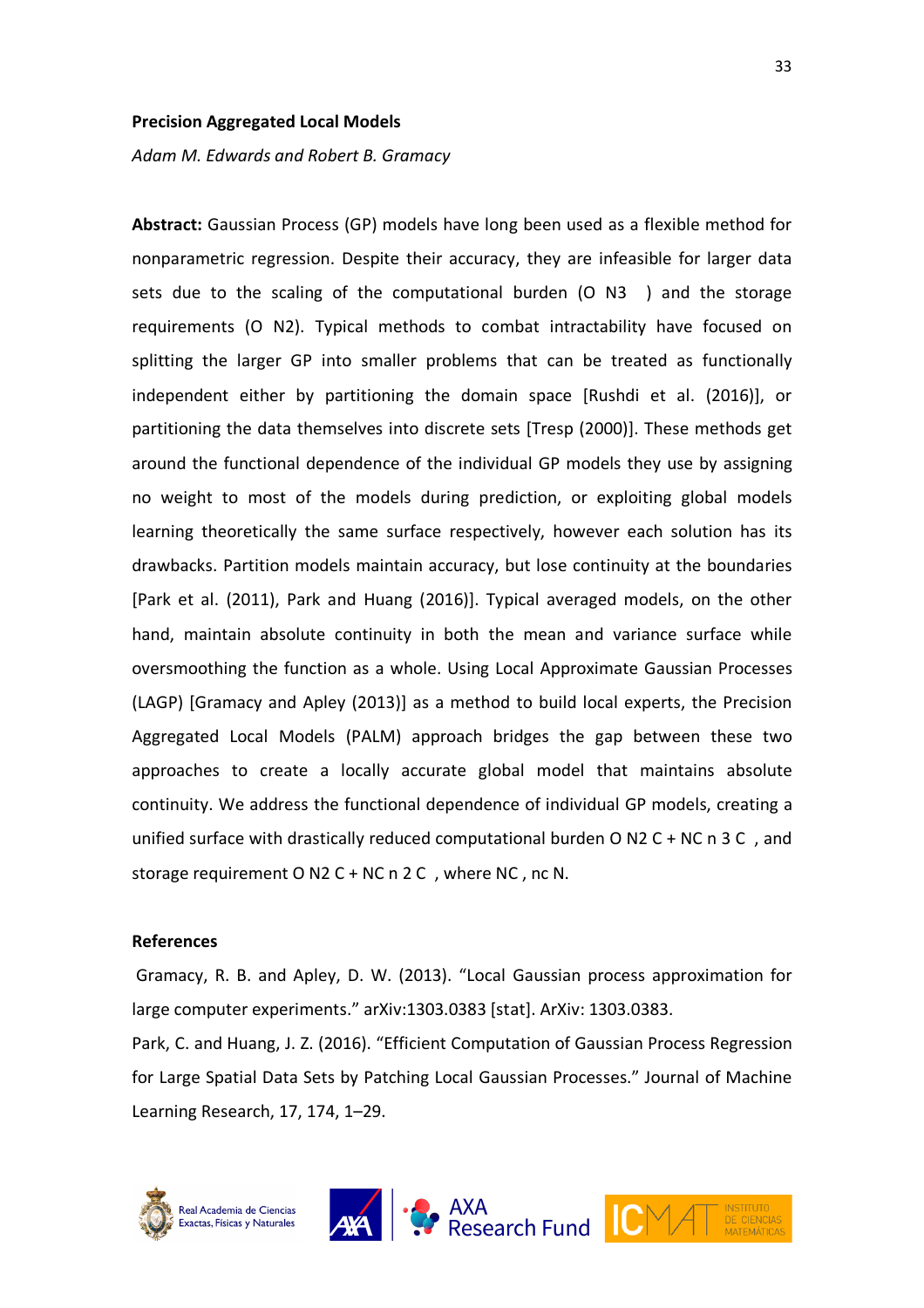Park, C., Huang, J. Z., and Ding, Y. (2011). "Domain Decomposition Approach for Fast Gaussian Process Regression of Large Spatial Data Sets." Journal of Machine Learning Research, 12, May, 1697–1728.

Rushdi, A., P. Swiler, L., T. Phipps, E., D'Elia, M., and Ebeida, M. (2016). "VPS: Voronoi Piecewise Surrogate Models for High-Dimensional Data Fitting." International Journal for Uncertainty Quantification, 7.

Tresp, V. (2000). "A Bayesian Committee Machine." Neural Computation, 12, 11, 2719– 27







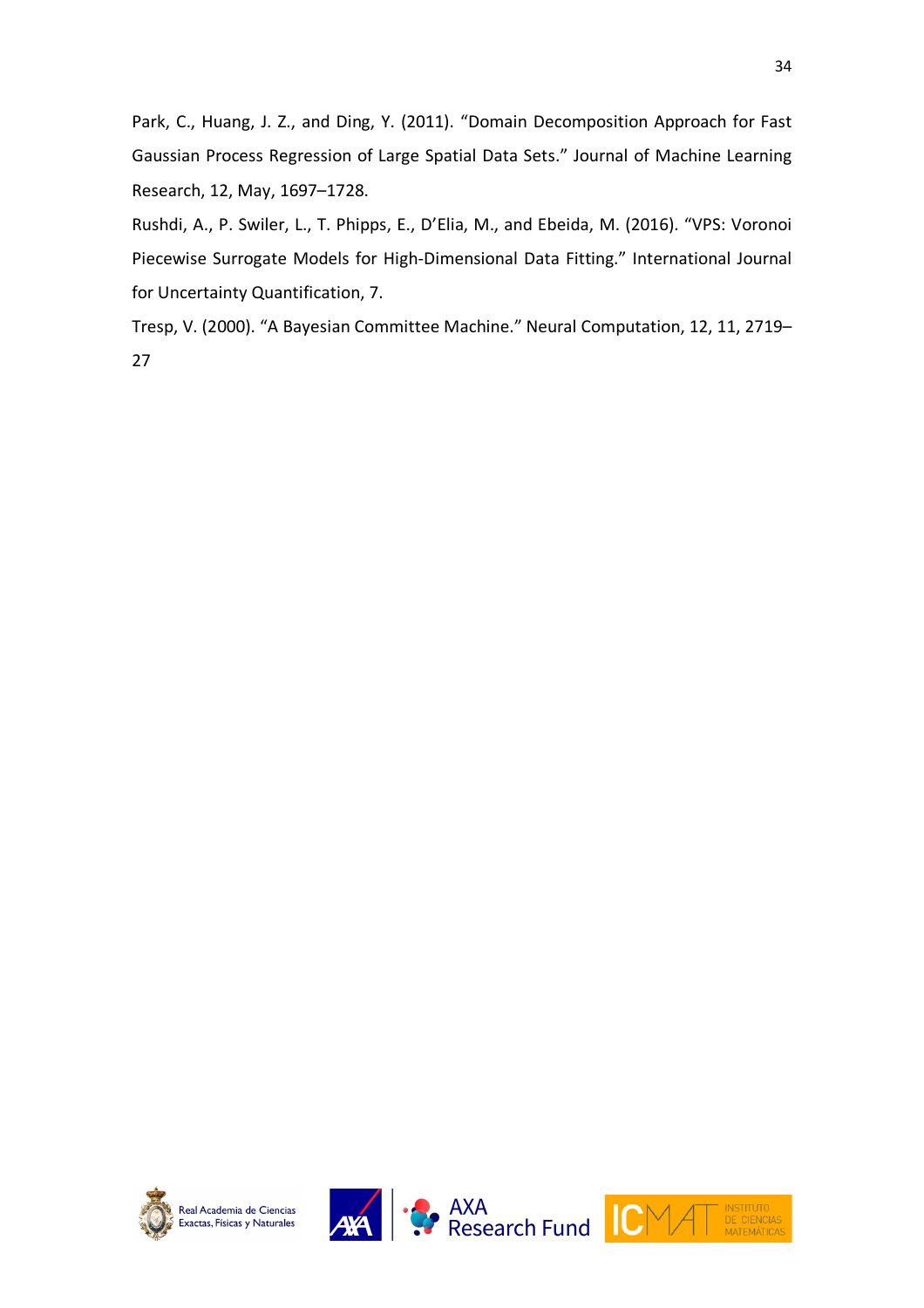## **On combining design criteria by window selection in Bayes-Parzen training of binary discriminative classifiers**

*Marcelino Lázaro and Aníbal R. Figueiras-Vidal*  Signal Theory and Communications, Department University Carlos III of Madrid mlazaro@tsc.uc3m.es

**Abstract:** Trainable transformation discriminative machines, such as Multi-Layer Perceptrons, are effective for solving classification problems. In binary cases, these architectures provide a unidimensional variable z, which serves to construct a nonlinear output o(z) whose sign determines de decision. Besides using nonlinear activations, it is possible to model the probability density of z under each hypothesis by means of (unidimensional) Parzen windows. Then, forcing z=0 as the classification threshold, the Bayes risk can be estimated and its minimization is an alternative for designing the classifier [1]. Note that this is a sort of combination between generative and discriminative principles. The above formulation allows to easily select the window shapes for imposing different characteristics to the classification results. For example, Dirac delta windows lead to (intractable) error count minimization, step (improper) windows to the original Perceptron Rule algorithm, and double-sided windows produce forms of separation margins. Obviously, there is the possibility of selecting windows that combine several of these characteristics, an easy and attractive way to create new classification algorithms. In this contribution, we will present a parametric family of windows which permits a combination of maximal margin, Perceptron Rule, and error count to train the classification machine. Some experiments will show the practical advantages of such flexible formulations. We will close our presentation suggesting other interesting possibilities for selecting windows.

**Keywords**: Machine learning, Bayes risk, Parzen windows







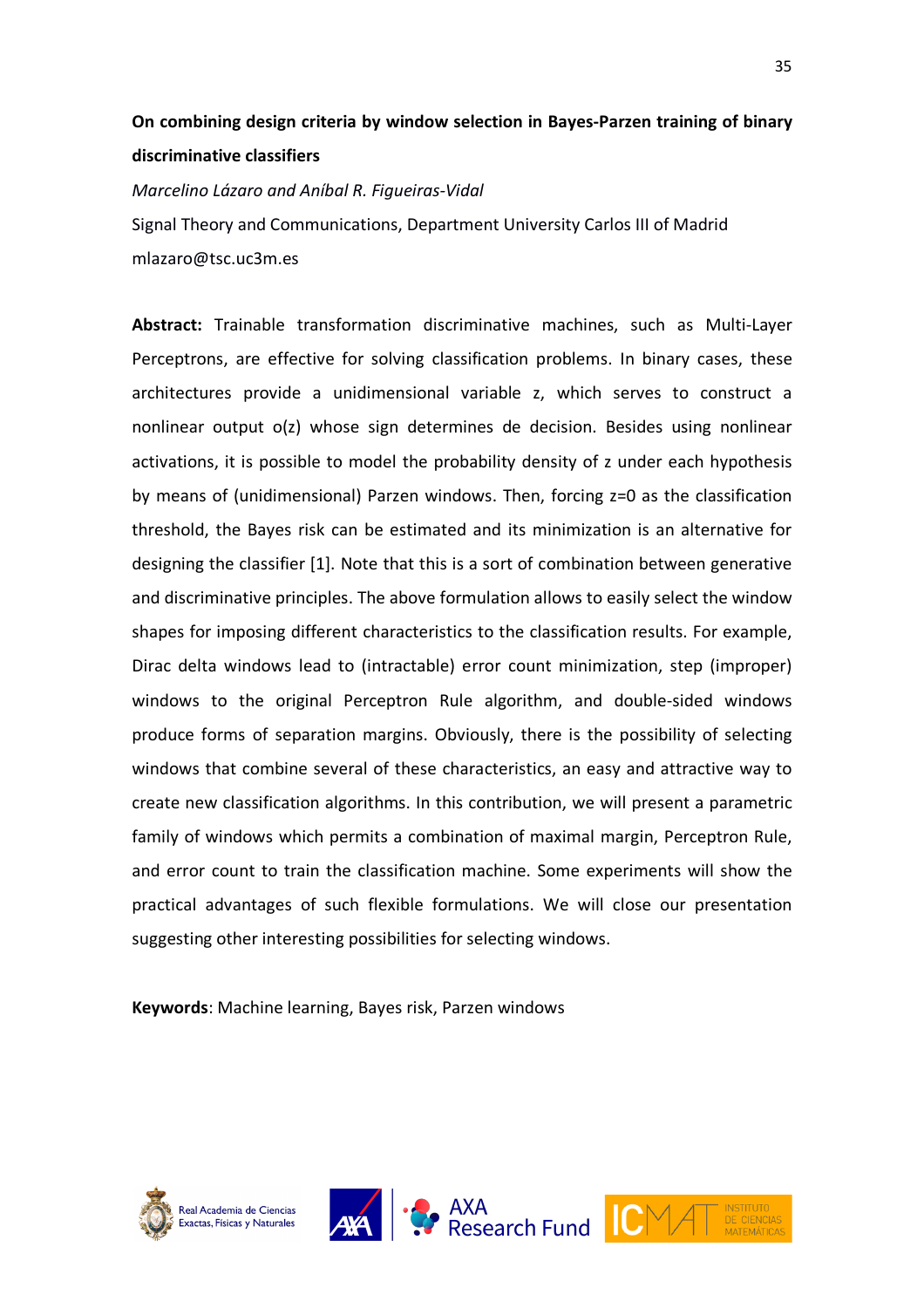[1] M. Lázaro, M. H. Hayes, A. R. Figueiras-Vidal. "Training neural network classifiers through Bayes risk minimization applying unidimensional Parzen windows", Pattern Recognition 77, 204-215, 2018.

This work has been partly supported by grant MacroADOBE (TEC2015-67719-P, MINECO / FEDER / UE)







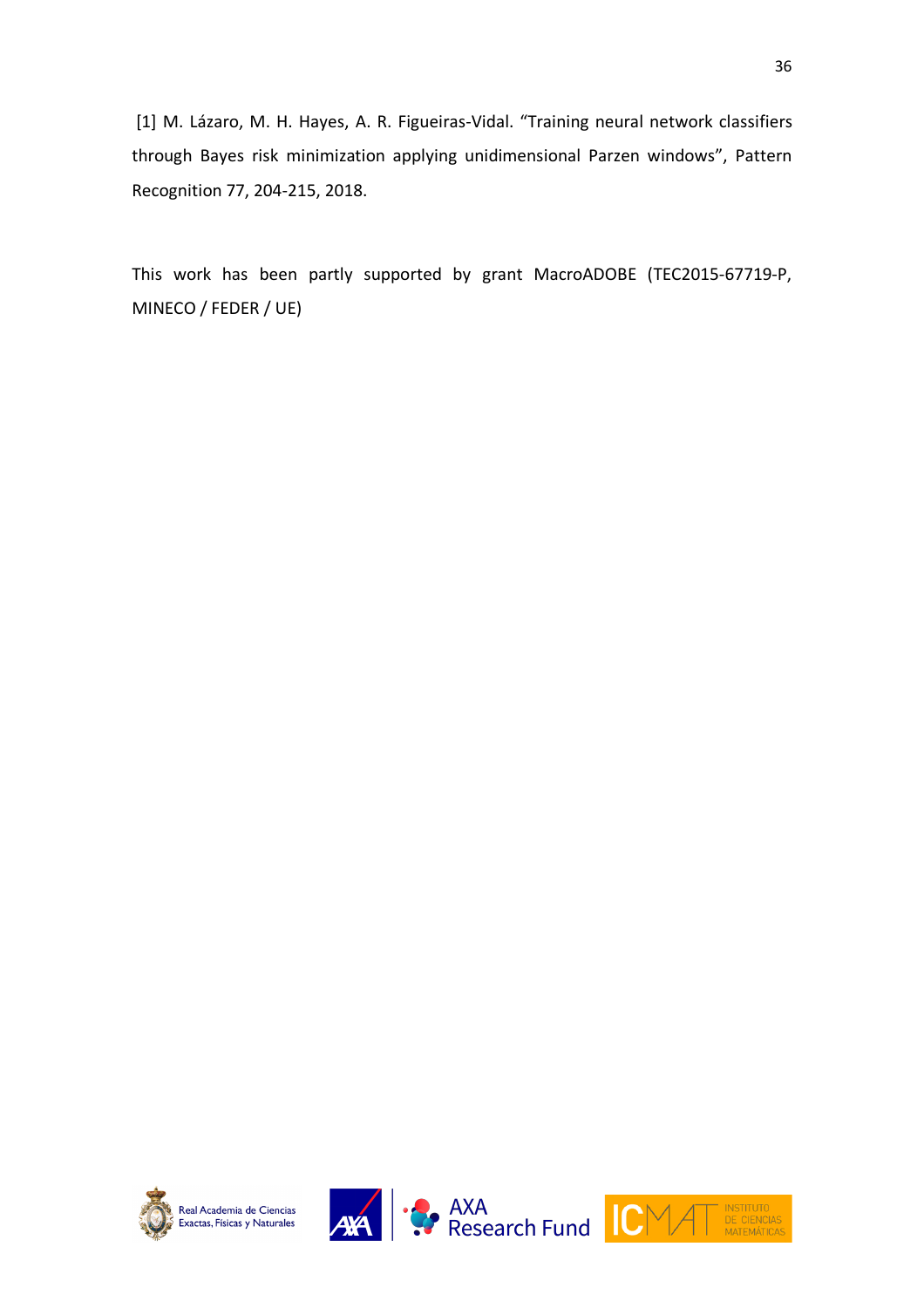#### **Probabilistic programming for stochastic process models**

*Victor Gallego* ICMAT-CSIC victor.gallego@icmat.es

**Abstract:** Probabilistic programming offers powerful tools for Bayesian inference, prediction and decision making queries. A probabilistic program defines a joint distribution that typically factorizes as  $p(x,z) = p(x|z) \prod_{i} p(z_i | z_{i})$ , where x are observations and z can be latent variables or model parameters. The previous formulation is sufficiently flexible to define models such as Bayesian neural networks, variational autoencoders, and stochastic processes such as hidden Markov models and variants thereof. Inference algorithms depend on whether latent variables are continuous ( $z_c$ ) or discrete ( $z_d$ ), so a Gibbs sampler alternating between  $p(z_c|z_d,x)$ ,  $p(z_d|z_c,x)$  used. Then, one resorts to custom inference algorithms for each conditional, e.g. Hamiltonian Monte Carlo or Stochastic Gradient Langevin Dynamics for  $z_c$ ; Metropolis-Hastings or sum-product algorithms for  $z_d$ .

It is well-known that sampling efficiency varies highly depending on the parameterization (e.g. centered vs non-centered for continuous variables), and hyperparameters of the chosen sampler. To alleviate this problem, we propose a framework to embed samplers inside a variational approximate posterior  $q(z|x)$ , and then learn good reparameterizations and parameters while sampling from the posterior. We show that our automatic scheme offers greater performance compared to manual tuning in the previously mentioned models and illustrate it with relevant classes of stochastic process models.

**Keywords:** Probabilistic Programming, Markov Chain Monte Carlo, Variational Inference, Stochastic Processes







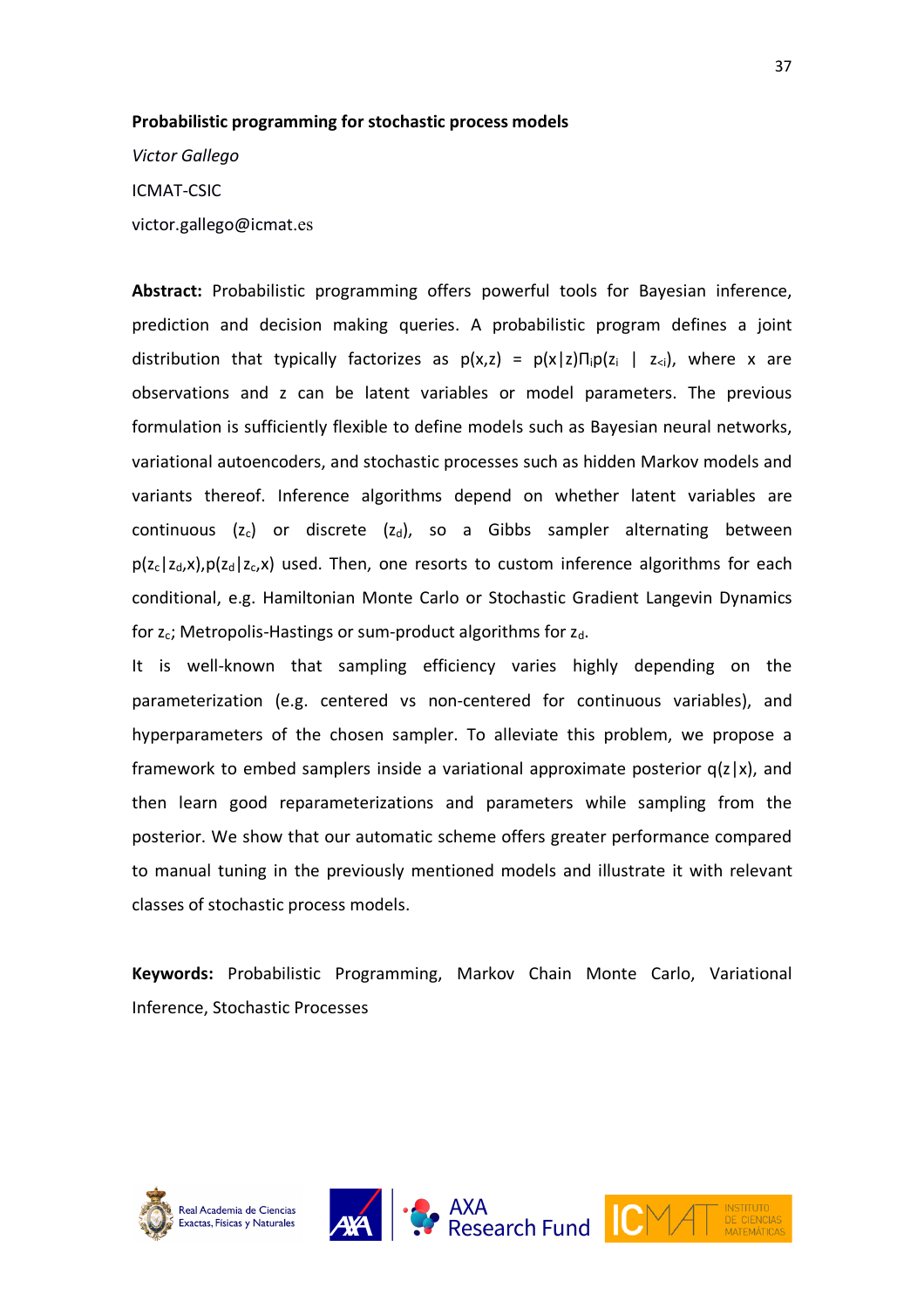#### **Analysis and test of asymmetric label switching**

*Aitor Gutiérrez-López, Javier Mediavilla-Relaño, Francisco J. González-Serrano, and Aníbal R. Figueiras-Vidal* 

Department of Signal Theory and Communications, Carlos III University of Madrid anibalrfv@tsc.uc3m.es

**Abstract:** Breiman's label switching is an easy form of creating diversity to construct classification machine ensembles, whose present importance mainly comes from their effectiveness when working even with strong learners, such as Deep Neural Networks, to offer performance records in classification problems (see [1], for example). Considering problems with enough numbers of samples, a Bayesian analysis reveals that, applying Bregman surrogate costs for training, it is possible to obtain the "a posteriori" probabilities of the classes from the outputs of the label switching ensemble learners. This fact opens the door to designing new and more complex label switching mechanisms, that will offer performance advantage when dealing with some singular problems. In this contribution, we introduce an asymmetric switching technique for binary problems, carry out its Bayesian analysis, present the resulting aggregation schemes, and discuss the potential advantages this procedure offers. Some experiments with imbalanced real databases show the performance advantages of these algorithms and validate our analysis. We will close the presentation by suggesting how to reinforce the effectiveness of these designs and by mentioning other singular problems that can benefit from their application.

[1] Alvear-Sandoval, R.F., Figueiras-Vidal, A.R.: On building ensembles of stacked denoising auto-encoding classifiers and their further improvement. Information Fusion 39, 41-52 (2018)

**Keywords:** Bregman divergences, classification, machine ensembles







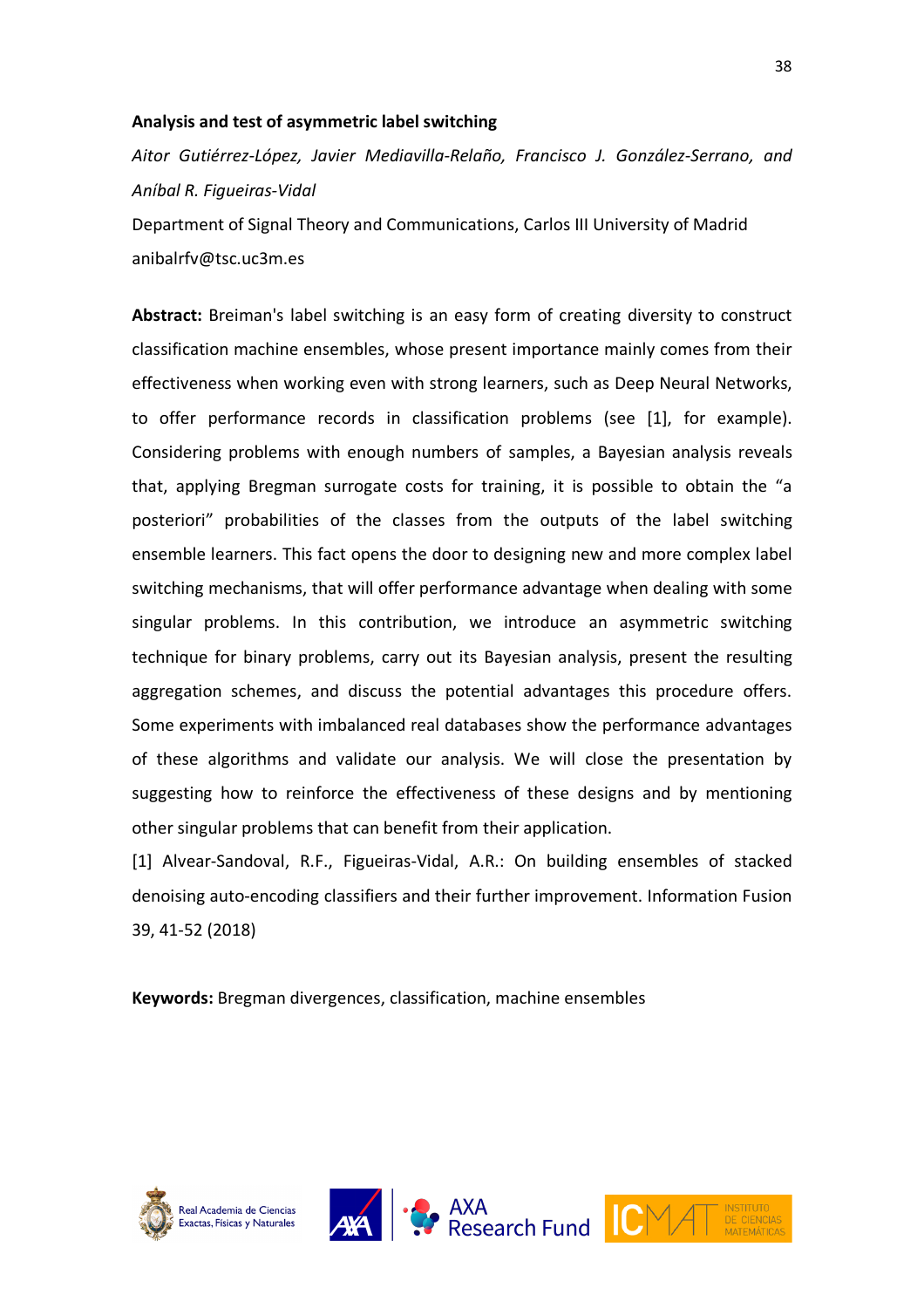#### **Stochastic Control of Dynamical Systems under uncertainty in the parameters**

*Pablo Angulo, Carlos García-Gutiérrez* Universidad Politécnica de Madrid pablo.angulo@upm.es

**Abstract:** We consider some problems of optimal control where some parameters are fixed but unknown. We translate the problem into one of stochastic control in the belief space, which is tractable due to the existence of a sufficient statistic for those problems. As we observe the system evolution, our uncertainty over the unknown parameters is updated, which is reflected as different points in belief space. Even when the initial system is linear, the resulting stochastic control problem in belief space is not linear, so solutions must be approximated numerically.

This problem was motivated by some applications in econometrics where a model is used to make predictions and take decisions, but it is essential to consider trade offs between expected income and risk. In this work, the goal is to also take into account learning. We also show applications to other fields and, finally, we study the impact that good or bad prior information can have on the optimal paths.

**Keywords**: Dynamic programming, reinforcement learning, bayesian regression, dynamic linear models







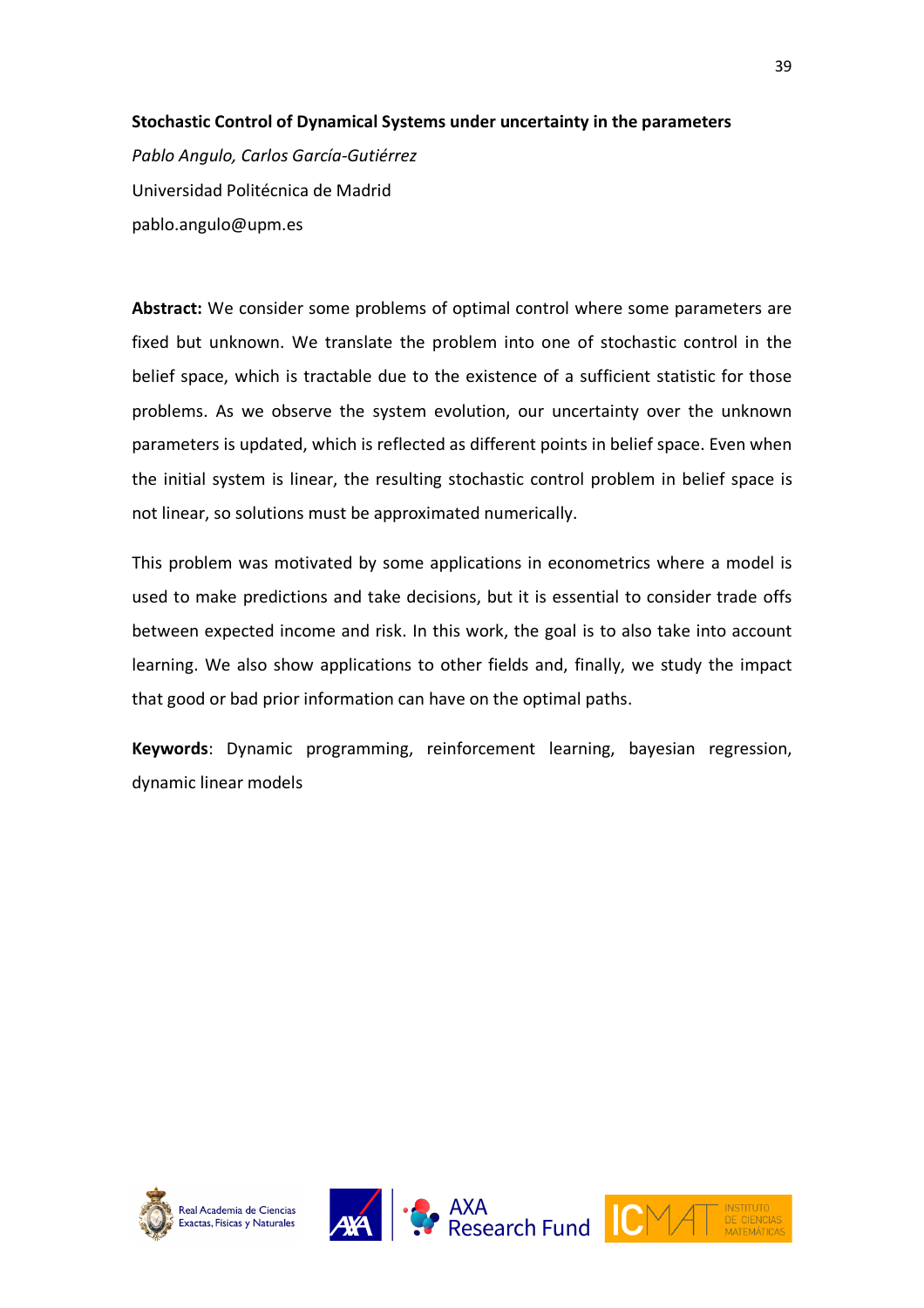#### **Bayesian Estimation of a Bidimensional Markovian Arrival Process**

*Yoel G. Yera1 , Rosa E. Lillo1;2 Pepa Ramírez-Cobo3;4*

(1) Department of Statistics, Universidad Carlos III de Madrid, (2) UC3M-BS Institute of Financial Big Data Getafe, (3) Department of Statistics and Operations Research, Universidad de Cádiz, (4) IMUS, Institute of Mathematics, Univ. Sevilla yyera@est-econ.uc3m.es

**Abstract:** Based on failure data in a two-dimensional context, this paper presents an extension to the two-dimensional case of the Markovian Arrival Process (MAP). The one-dimensional MAP has been proposed for the modeling of dependent and nonexponential inter-events times (inter-arrivals, inter-failures or inter-risk events). The new process maintains the marginal properties of a MAP but also allows dependence between the two inter-events sequences. The generalization is based on the use of the Marshall-Olkin exponential distribution. Using the Bayesian algorithm ABC, we show an estimation method that presents very good results for simulated data and for the real problem based on failures of a public transport company.

**Keywords:** Markovian Arrival Process (MAP), bivariate, ABC algorithm, real data







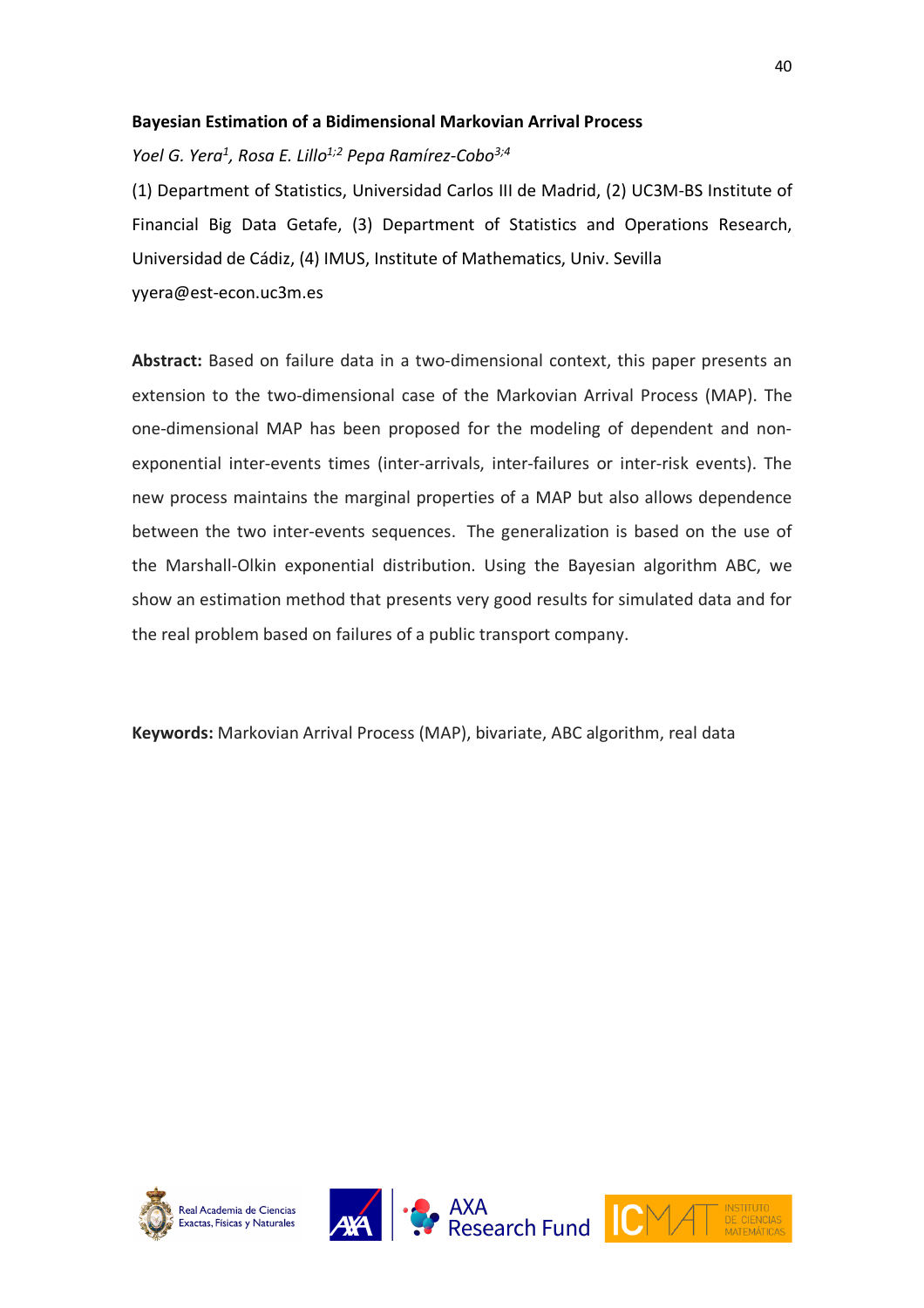#### **Representing Markov processes as dynamic pair-copula Bayesian networks**

*A. Kosgodagan, T. G. Yeungb, O. Morales-Napoles, B. Castanierd* Instituto de Ciencias Matematicas, Universidad Autonóma de Madrid, IMT-Atlantique, Nantes, France, Faculty of Civil Engineering and Geosciences, Delft University of Technology, Netherlands, ISTIA, Université d'Angers, France alex.kosgoda@gmail.com

**Abstract**: In multivariate statistics, recent attractive approaches refer to copula-based graphical models and specifically so-called pair-copula Bayesian networks. Their attractiveness is largely due to the flexibility that copula models provide, whereby the marginal distributions can be modelled arbitrarily, and any dependence captured by the copula. However, very little attention has been given for these models to \_t within a full probabilistic framework and for which inference could desirably be used. In this paper, we first prove that any k-th order Markov process can be represented as a dynamic, pair-copula-based Bayesian network. Dependence is formulated as (conditional) pair time-copulas derived from the Markov process as well as the corresponding (conditional) rank correlation. Second, we explicitly show the requirements in order to perform analytical conditioning. We finally illustrate our findings through an example where Brownian motion is used to directly derive all of the pair-copula Bayesian network inputs.

**Keywords:** Pair-copula Bayesian networks, Copula modelling, Markov processes, Inference, Time-copula







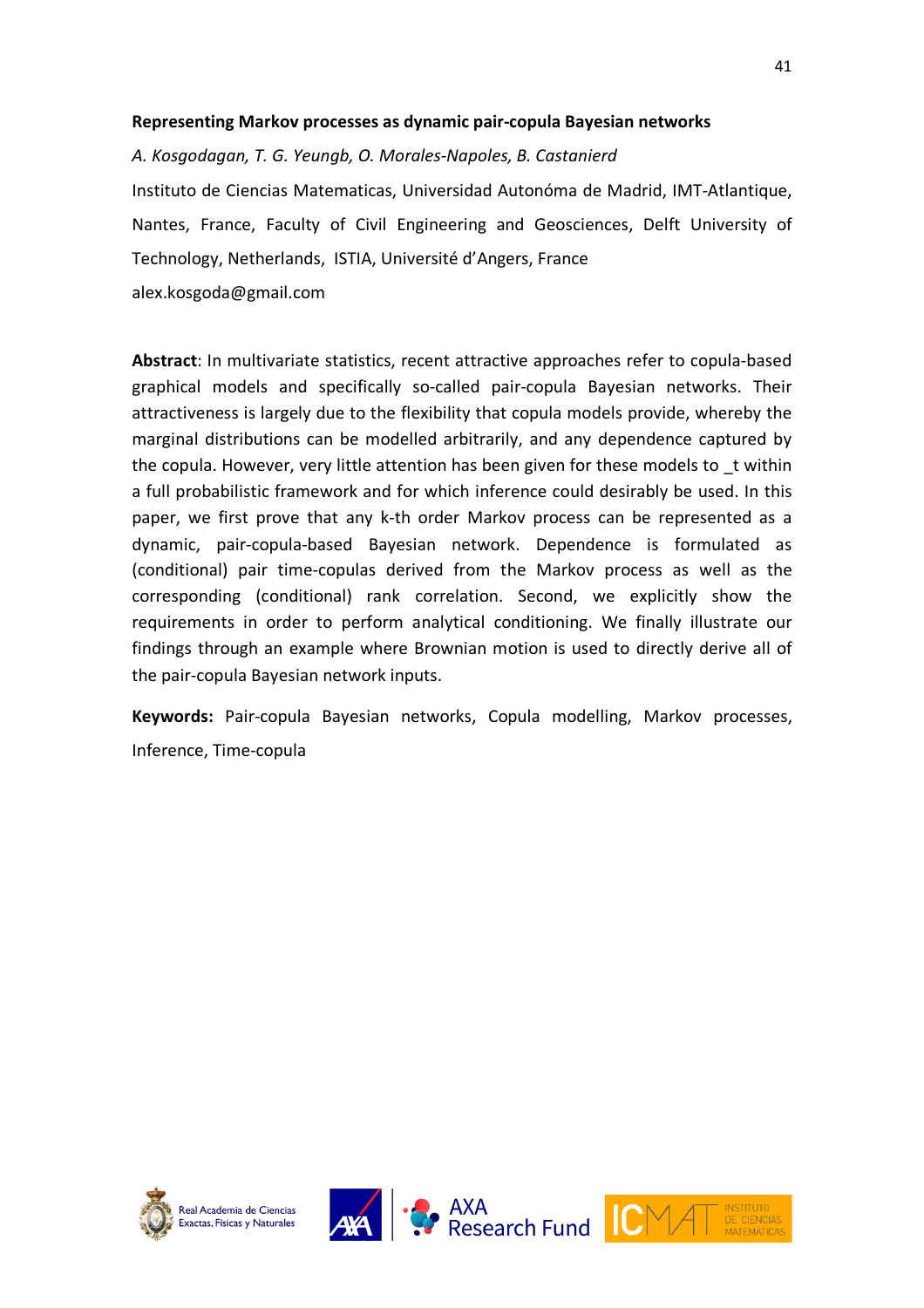## **Posters**







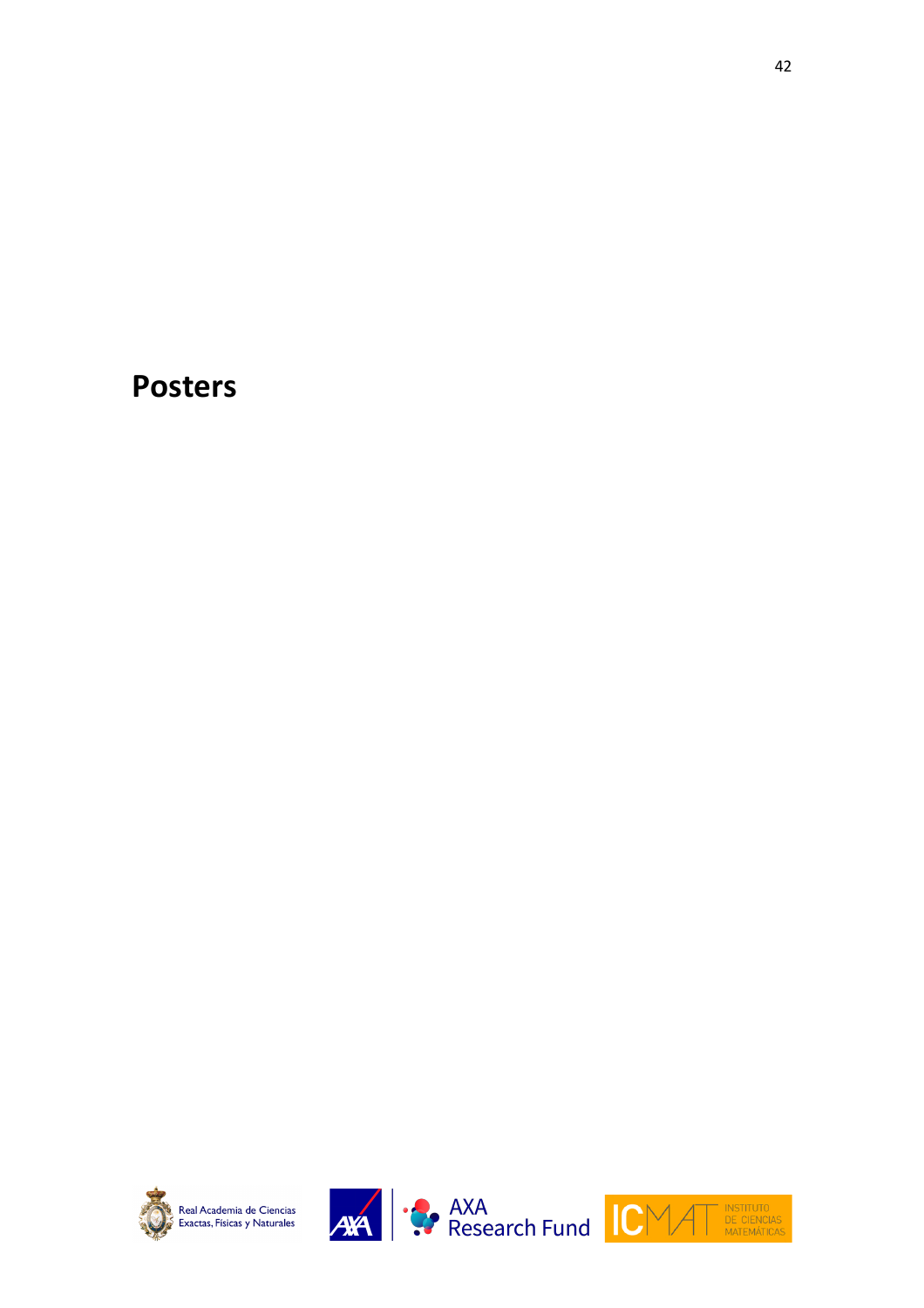#### **Bayesian cumulative shrinkage for infinite factorizations**

*Sirio Legramanti ( 1), Daniele Durante ( 1) and David B. Dunson (2)* (1) Bocconi University, Milan, Italy, (2) Duke University sirio.legramanti@phd.unibocconi.it

**Abstract:** There are a variety of Bayesian models relying on representations in which the dimension of the parameter space is, itself, unknown. For example, in factor analysis the number of latent variables is, in general, not known and has to be inferred from the data. Although classical shrinkage priors are useful in these situations, incorporating cumulative shrinkage can provide a more effective option which progressively penalizes more complex expansions. A successful proposal within this setting is the multiplicative gamma process. However, such a process is limited in scope, and has some drawbacks in terms of shrinkage properties and interpretability. We overcome these issues via a novel class of convex mixtures of spike and slab distributions assigning increasing mass to the spike through an adaptive function which grows with model complexity. This process has broader applicability, simple interpretation, parsimonious representation, and induces adaptive cumulative shrinkage of the terms associated with redundant, and potentially infinite, dimensions. Performance gains are illustrated in simulations.

**Keywords***:* Factor analysis; Multiplicative gamma process; Poisson factorization; Spike and slab







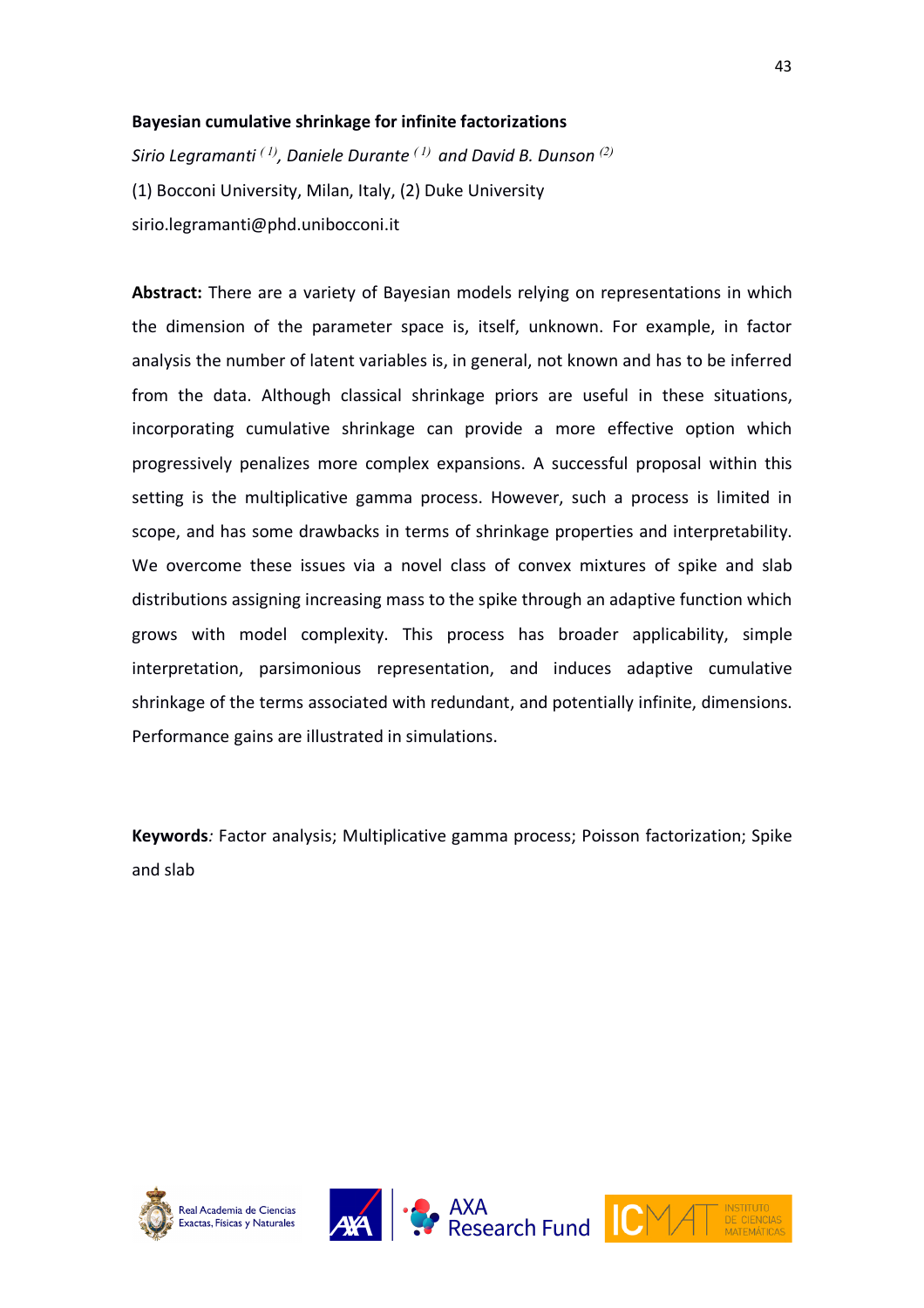#### **Estimating marginal likelihoods by Gibbs sampling**

*F. Llorente* (1)*, L. Martino* (2) *, D. Delgado* (1) (1) Carlos III University of Madrid, (2) King Juan Carlos University felloren@est-econ.uc3m.es

**Abstract:** Bayesian inference has become very popular in different fields such as machine learning and signal processing. Given a probabilistic model linking the data y with the variable of interest x (i.e., the conditional density  $p(y|x)$  a.k.a. the likelihood function) and a prior density  $p(x)$  decided by the user in advance, the Bayesian methods relies on the study of the posterior density  $p(x|y)$ . However, in many applications, the analytical study of the posterior distributions is difficult or impossible. Moreover, in general, only the product  $p(x)p(y|x)$  (proportional to the posterior density  $p(x|y)$  can be evaluated while the normalizing constant, i.e.  $p(y) = \int$  $p(x)p(y|x)dx$ , is unknown. This normalizing constant  $p(y)$  is called marginal likelihood or Bayesian evidence, and it is useful for model selection purpose (i.e., to compare different models by means of Bayes' factors). To overcome these problems, one possibility is to employ conjugate models where prior and posterior distributions belong to the same family. However, conjugate models are not available or suitable in many realistic scenarios. An alternative is the use of Monte Carlo methods for approximating the posterior density by random samples. More specifically, in the last decades, Markov chain Monte Carlo sampling methods, such as the Metropolis-Hastings algorithm and the Gibbs sampler, have been successfully applied to perform approximate Bayesian inference helping popularize this paradigm. For instance, MCMC methods allow estimating moments of the posterior distribution by drawing correlated simples. The only requirement is being able to evaluate some function proportional to the posterior. However, the computation of the marginal likelihood p(y) is not straightforward using MCMC algorithms. This task becomes harder and harder as the dimension of the inference space grows. In this work, we describe a novel scheme for estimating the marginal likelihood  $p(y)$  by means of a Gibbs procedure. The novel technique produces samples distributed according to the posterior based on the Recycling Gibbs approach. Moreover, it yields a sequence of estimators of  $p(y)$  which



Real Academia de Ciencias Exactas, Físicas y Naturales





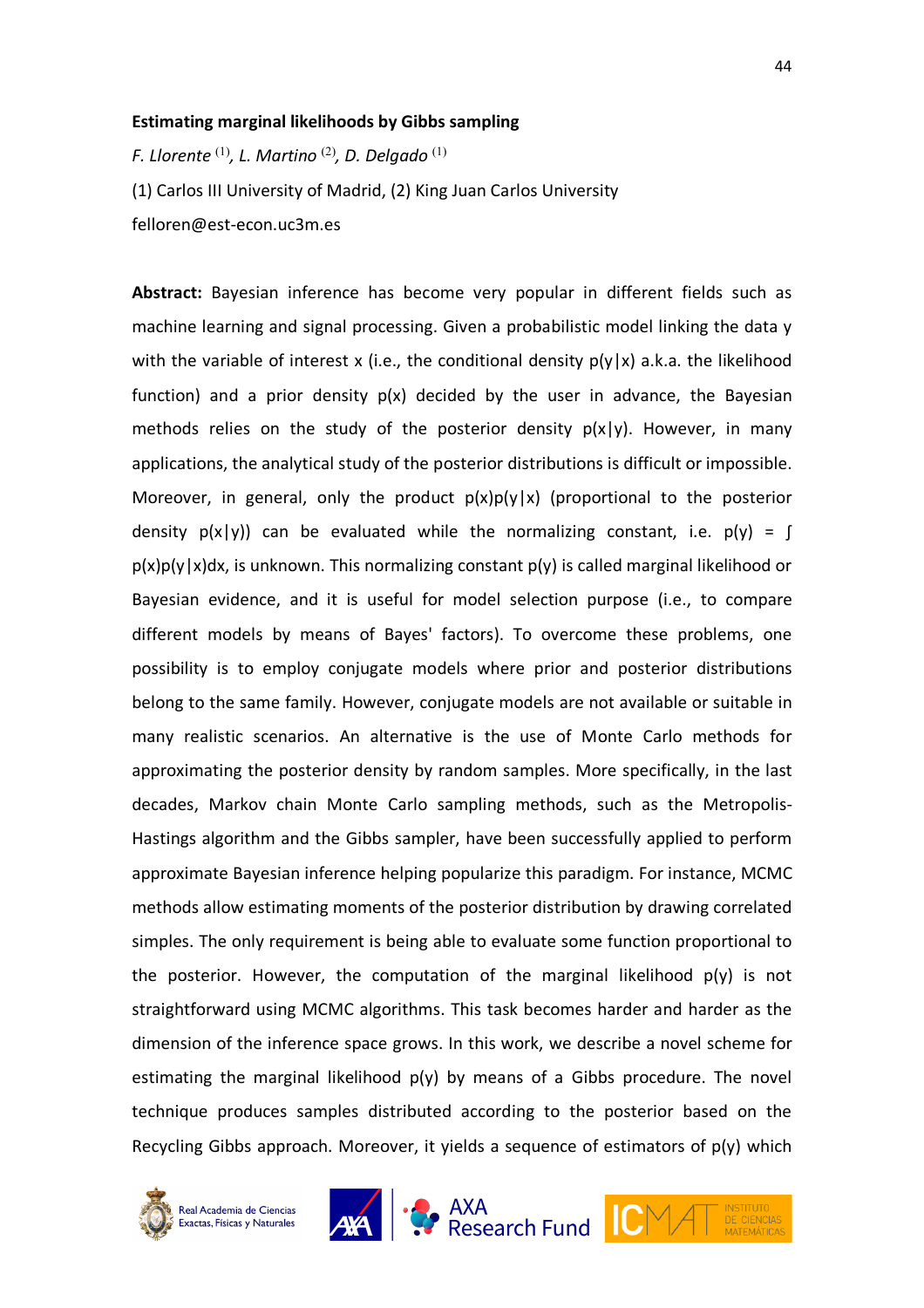can be properly combined providing a final unique estimator. Keywords: Bayesian inference, Markov chain Monte Carlo (MCMC), Marginal likelihood, Model evidence, Model selection, Gibbs sampling.

#### **Main References:**

Martino, L., Elvira, V., & Camps-Valls, G. (2018). The recycling Gibbs sampler for efficient learning. Digital Signal Processing, 74, 1-13.

Robert, C., & Casella, G. (2013). Monte Carlo statistical methods. Springer Science & Business Media.







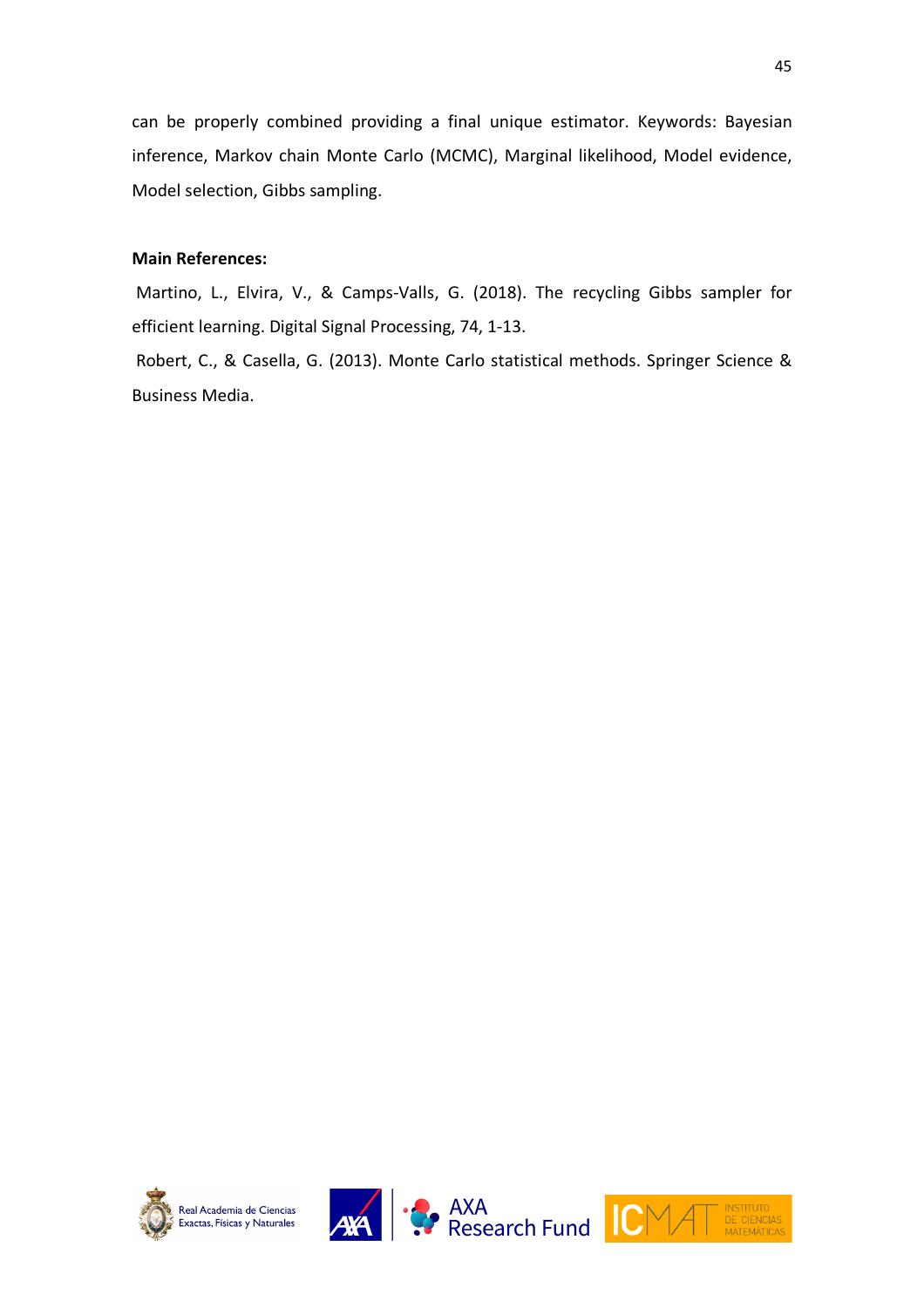#### **Heuristic Bayesian Optimization**

*Luis C. Jariego, Eduardo Garrido Merchán* Universidad Autónoma de Madrid luis.jariego@estudiante.uam.es, eduardo.garrido@uam.es

**Abstract:** Bayesian Optimization (BO) methods optimize black-box functions. These black boxes do not have a known expression, are considered to be very expensive, and the observations may be corrupted by noise. In this context, BO arises as an exceptional approach to deal with this scenario, giving a good approximation to an optimum of the function in a small number of iterations. BO relies on a probabilistic model, typically a Gaussian Process (GP) that represents the uncertainty of the black box. Iteratively, BO builds an acquisition function (AF) over these GPs which is a criterion that tries to find a good trade-off between exploration and exploitation of the optimization problem. As there exist no best criterion for every possible problem, as states the no free lunch theorem, this work explores heuristics to try to adapt the BO AFs to every possible optimization problem. We are going to present heuristics in order to combine the Probability of Improvement (PI), Expected Improvement (EI) and GP Lower Confidence Bound (GP-LCB) AFs. These heuristics will try to combine these AFs by switching them according to the quality of the evaluations, mixing them by using adaptative or predefined weights in a single AF, choosing them at random or learning by a Machine learning model and a dataset of evaluated GPs which is the best AF for every possible condition of a GP. We expect to obtain improvements in the performance of the different standard criteria present in the SkOpt BO library with the presented heuristics in synthetic problems, benchmark optimization functions and real data scenarios.





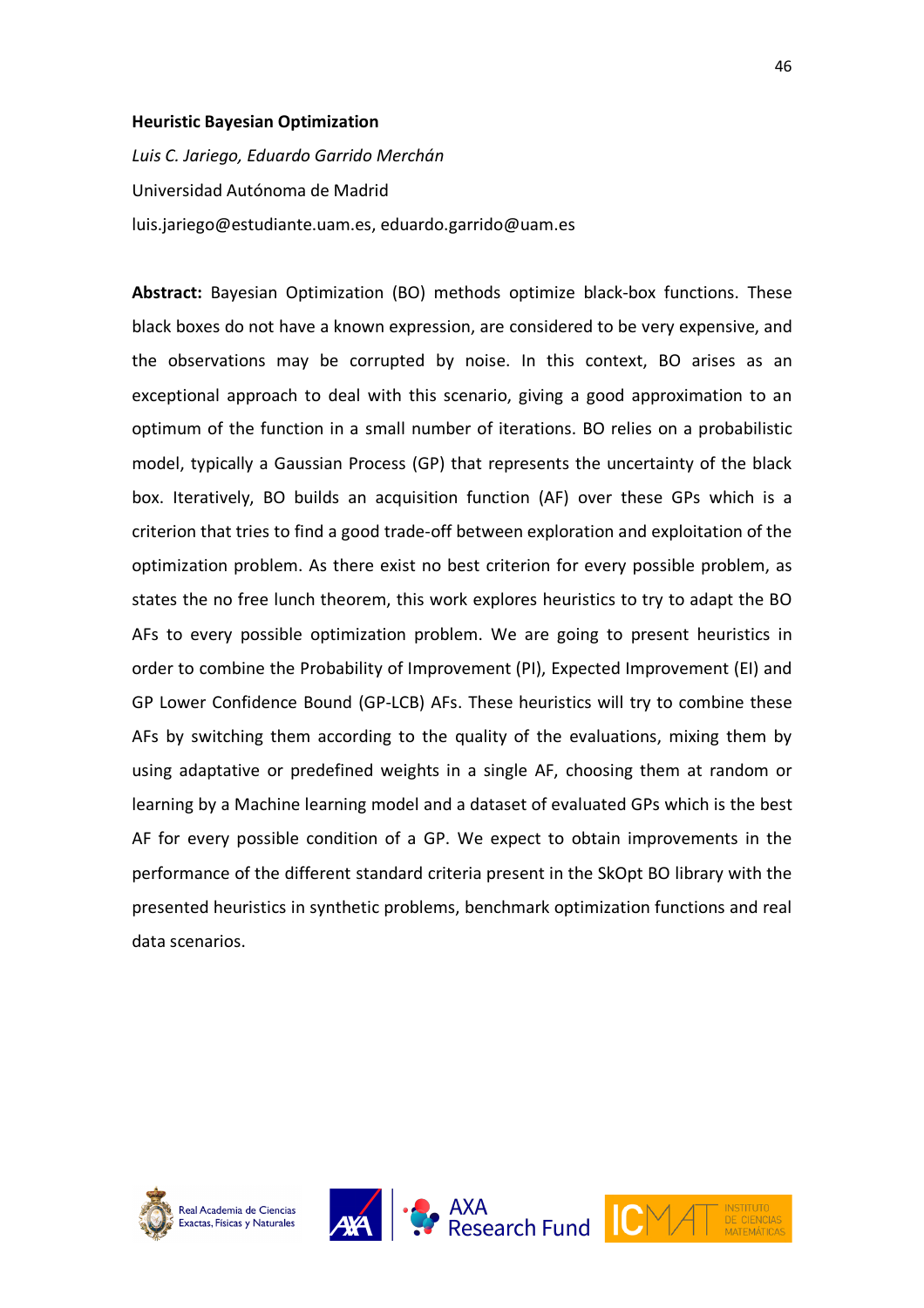## **Parallel Predictive Entropy Search for Multi-objective Bayesian Optimization with Constraints**

*Cesar Garrido Merchán, Daniel Hernández Lobato* Universidad Autónoma de Madrid eduardo.garrido@uam.es , daniel.hernandez@uam.es

**Abstract:** This work presents PPESMOC, Parallel Predictive Entropy Search for Multiobjective Bayesian Optimization with Constraints. Both the objectives and the constraints are assumed to be expensive-to-evaluate black-box functions that lack an analytical expression. Furthermore, the evaluation process may be corrupted by noise. This is the typical setup assumed in Bayesian optimization, which prevents the use of standard optimization approaches. Unlike current state-of-the-art methods, PPESMOC suggests, at each iteration, not only one, but a set X of N points on which to evaluate the objectives and the constraints with the aim of solving the problem in a reduced number of iterations. That is, PPESMOC allows for batch Bayesian optimization, which is expected to be better when there are several computational resources available to evaluate the objectives and the constraints in parallel. Iteratively, PPESMOC fits a Gaussian process (GP) to the current observations of each objective and constraint. Using these models, PPESMOC builds an acquisition function a : RD×N  $\rightarrow$  R (with D the dimensionality of the problem and N the batch size) whose maximum indicates the set of points X that are more promising to evaluate next. This acquisition function is then cheaply maximized since it only depends on the GPs and not on the actual black-boxes. After the evaluation is performed, the process repeats. When enough data has been collected like this, the GPs can be optimized to find a solution to the optimization problem. The acquisition function of PPESMOC, a(·), measures the expected reduction in the entropy of the Pareto set in the feasible space, after performing an evaluation of the black-boxes at the candidate set of points X . A smaller entropy means that the uncertainty of the solution of the optimization problem is smaller and hence we are closer to solving it. Unfortunately, this reduction in the entropy is intractable to compute. Nevertheless, the required computations can be efficiently approximated using the expectation propagation algorithm. Critically, given a candidate set of points





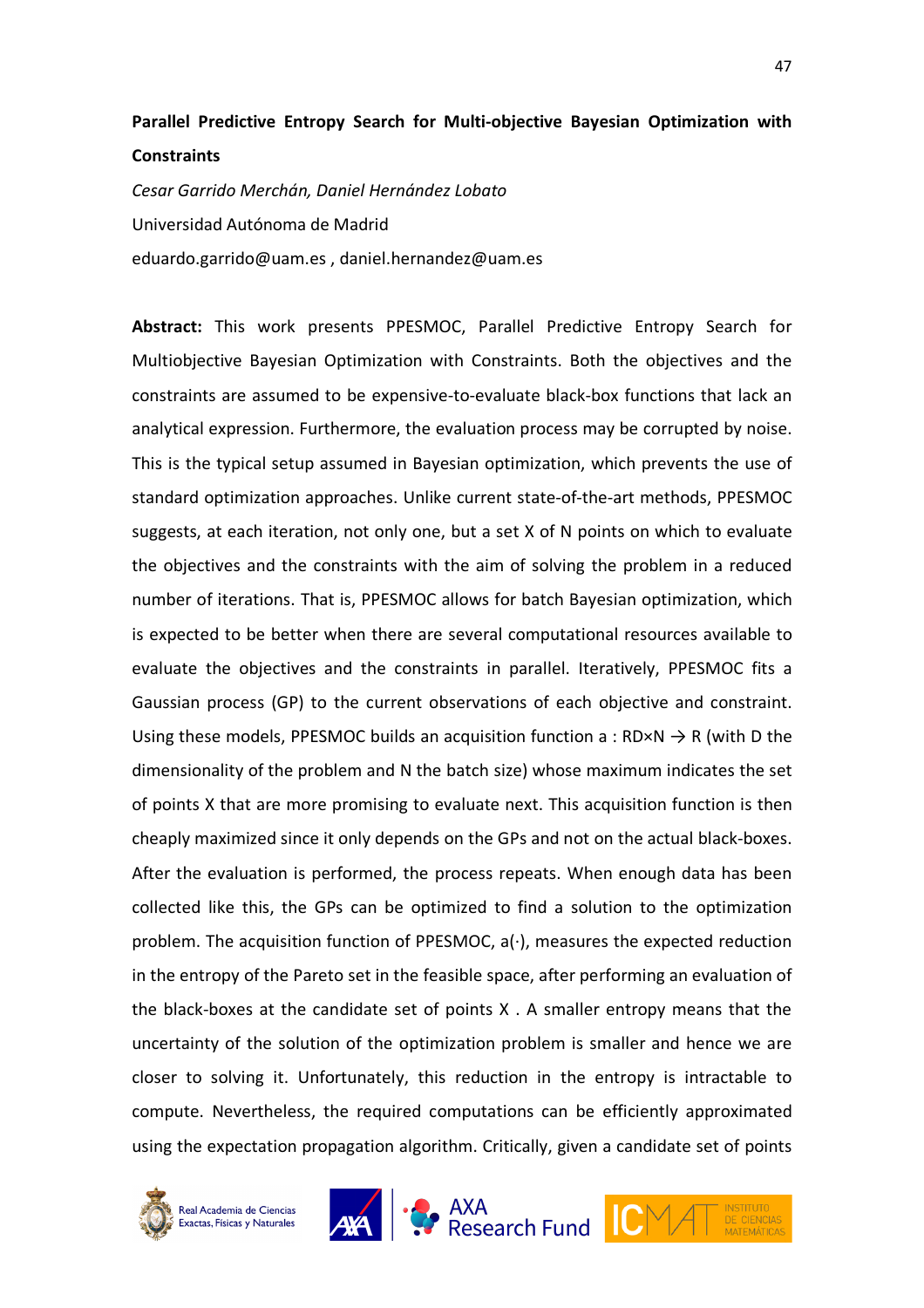X, the gradient of the approximation of a (·) w.r.t. these points can be easily computed, which allows for an efficient optimization of the acquisition function. We plan to compare the performance of PPESMOC with a base-line strategy that chooses the set of candidate points X to evaluate next at random. We expect to obtain significantly better results in real and synthetic problems, which will illustrate the practical benefits of batch Bayesian optimization in the considered setting.







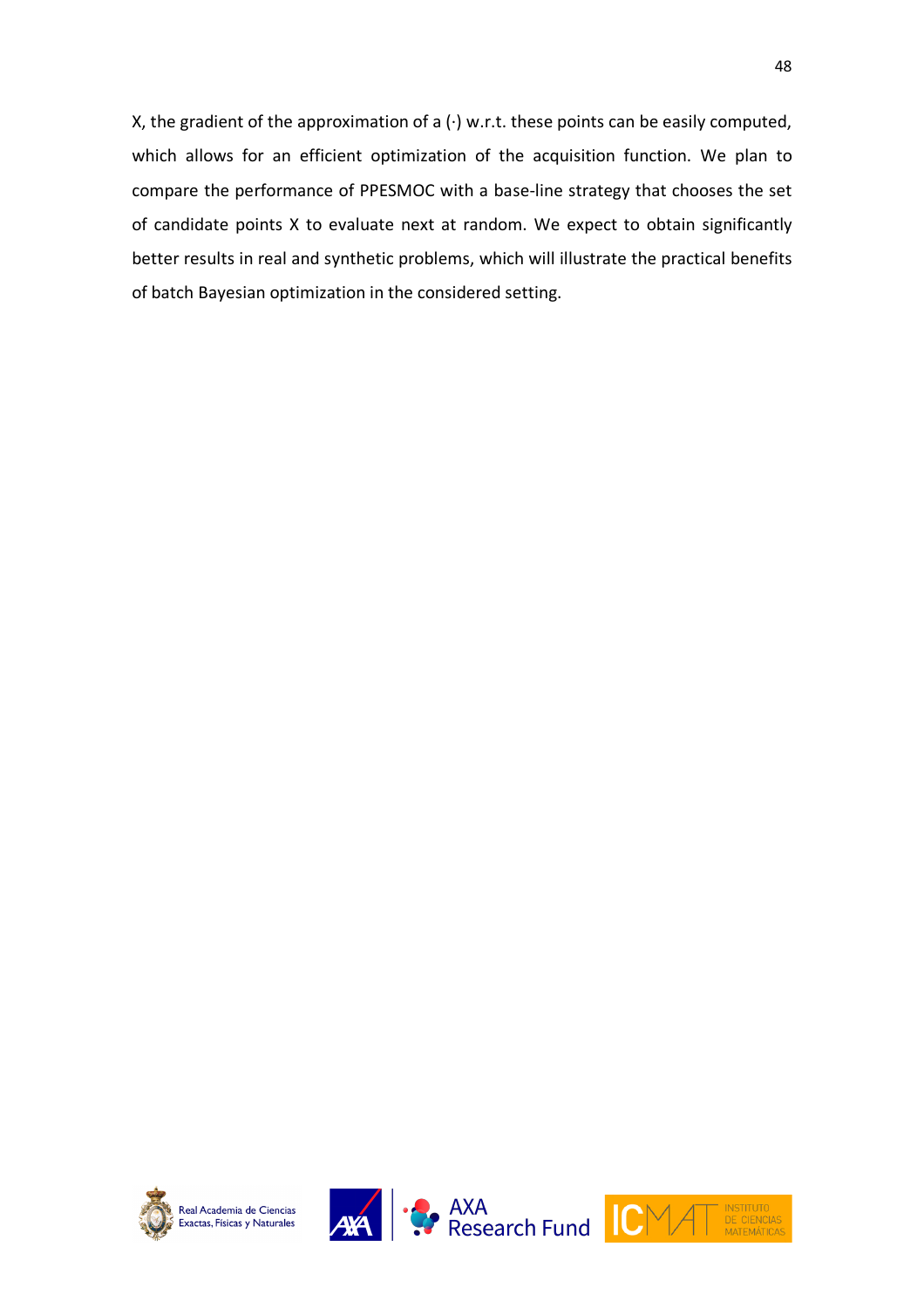#### **On-site surrogates for large-scale calibration**

Jiangeng Huang, Robert B. Gramacy, Mickael Binois, and Mirko Libraschi

**Abstract:** Motivated by a challenging computer model calibration problem from the oil and gas industry, involving the design of a so-called honeycomb seal, we develop a new Bayesian calibration methodology to cope with limitations in the canonical apparatus stemming from several factors. We propose a new strategy of on-site experiment design and surrogate modeling to emulate a computer simulator acting on a high-dimensional input space that, although relatively speedy, is prone to numerical instabilities, missing data, and nonstationary dynamics.

Our aim is to strike a balance between data-faithful modeling and computational tractability within an overarching calibration framework---tuning the computer model to the outcome of a limited field experiment. Situating our on-site surrogates within the canonical calibration apparatus requires updates to that framework. In particular, we describe a novel yet intuitive Bayesian setup that carefully decomposes otherwise prohibitively large matrices by exploiting the sparse blockwise structure thus obtained. We illustrate empirically that this approach outperforms the canonical, stationary analog, and we summarize calibration results on a toy problem and on our motivating honeycomb example.







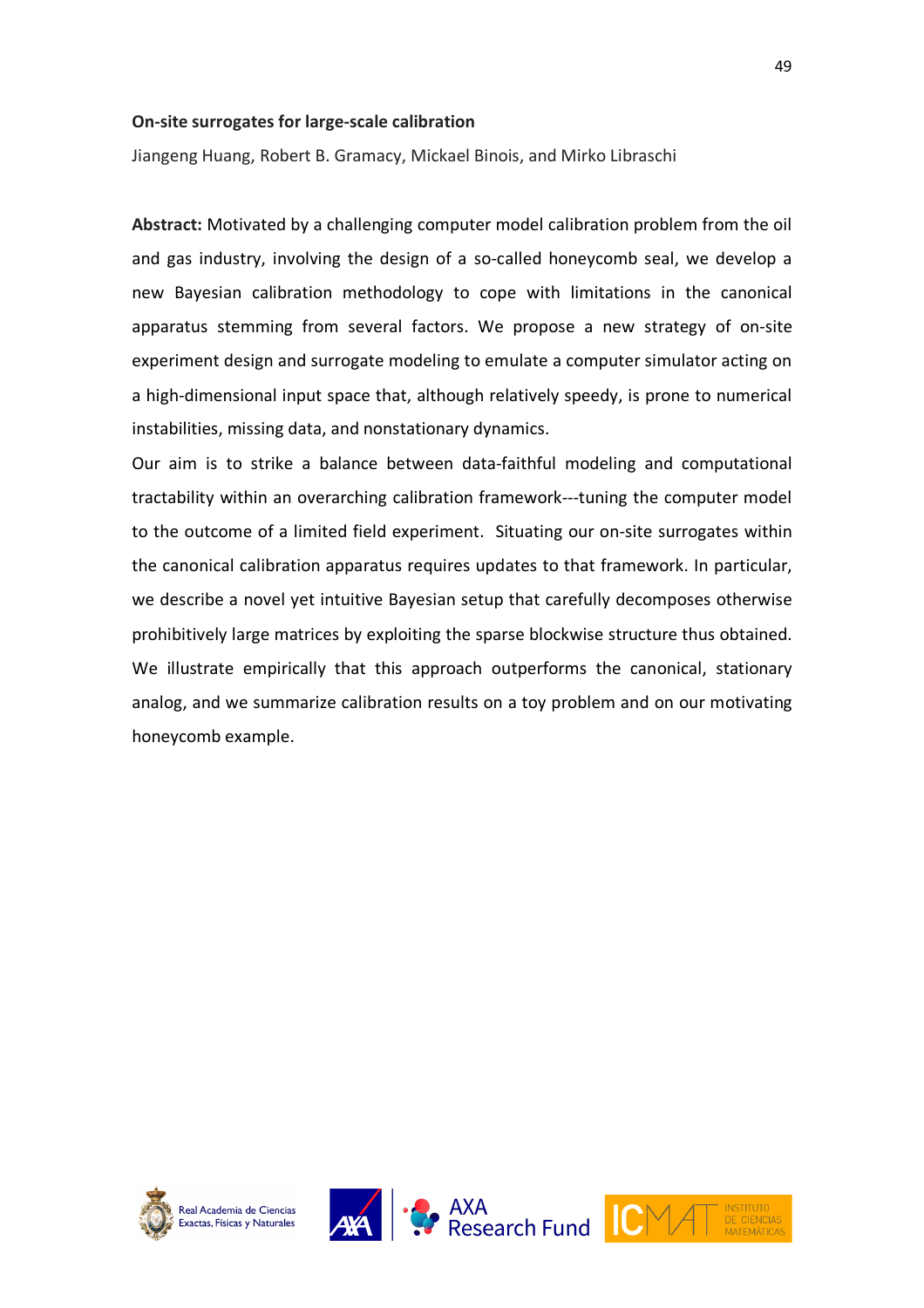#### **Using Correlated Topic Models in Automatic Job-Resume Matching**

*Vu-Hoang Le, Arthur White and Simon Wilson* School of Computer Science and Statistics – Trinity College Dublin leho@tcd.ie, arwhite@tcd.ie. swilson@tcd.ie

**Abstract:** The related tasks of matching job descriptions and resumes efficiently are important for both organizations and individuals. Current solutions to these problems are predominantly based on manual handling through using keyword searches, which are inefficient due to the rich information and ambiguous structure of both documents and the large amount of data available online. Our research uses topic modelling to explore the structure of job descriptions and resumés, then performs an automatic job to resume matching using a similarity measure. We examine different topic modelling techniques, such as a variational approximation, in terms of scalability for implementing the Bayesian inference and for prediction quality. The experimental results show that automatic matching with the Correlated Topic Model, a hierarchical model that describes a document as a mixture of topics, with each topic defined as a distribution over words, can produce a match similar to manual matching while better in term of time and quantity. We show how our method is also a way to solve the coldstart problem in recommender systems, thus it can be used as a compliment to other job recommender systems.

**Keywords:** job-resume matching · bipartite graph · correlated topic model · Variational inference.







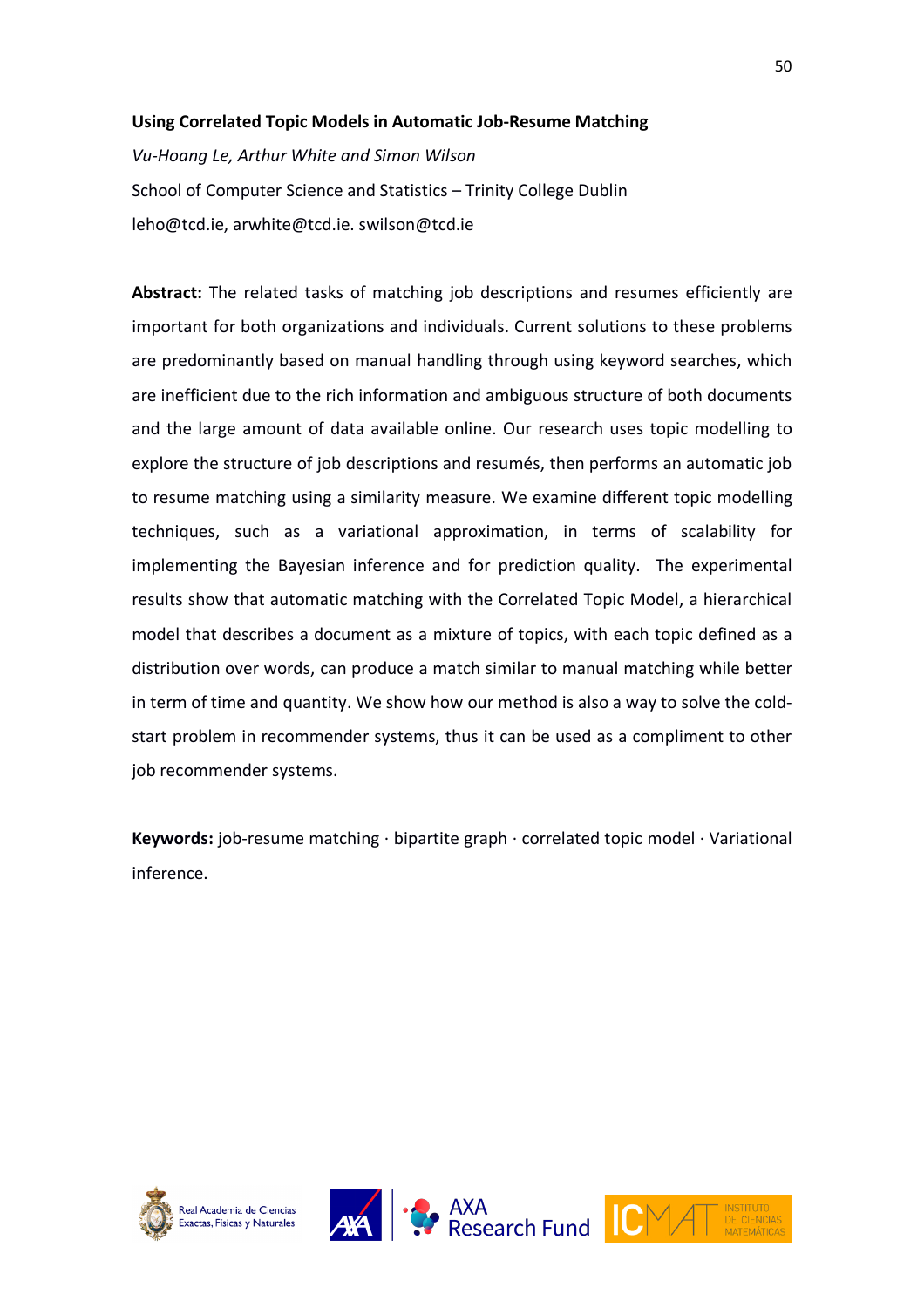## **Mutually Exclusive Spike-and-Slab Priors for Structured Feature Selection in Multiclass Classification Problems**

*Alejandro Catalina-Feliú, Daniel Hernández Lobato* Universidad Autónoma de Madrid alejandro.catalina@uam.es, daniel.hernandez@uam.es

**Abstract:** Many multi-class classification problems are characterized by a small number of observed instances N and a large number of explaining variables P. Under this setting, even a simple linear model is too complex and can lead to severe over-fitting. A strong regularization that has been proven to give better generalization results is to assume sparsity in the coefficients of the linear model. That is, many coefficient values are equal to zero. This has also the advantage of improving interpretability since only a reduced number of explaining attributes will contribute to the predictions made by the model. A very successful approach to introduce the sparsity assumption under a Bayesian setting is to assume a spike-and-slab prior for the model coefficients. Consider K different classes in the problem. Under this setting, there are K different hyperplanes to be estimated, i.e., one hyper-plane wk for each different class  $k = 1, \ldots$ , K. Assume the labeling rule is  $yi = arg$  maxk  $x \top i$  wk + k i, with k i some Gaussian noise. Let  $W \subseteq RK\times P$  be a matrix summarizing all the hyper-planes. Under a spike-andslab prior, each entry of W, w k j, is assumed to be generated from either a Gaussian distribution with zero mean and fixed variance or from a point of probability mass at zero. Nevertheless, there are several different sparsity patterns that can be introduced in the matrix W. For example, one can consider that one can observe zeros arbitrarily at any entry. Another approach is to assume that row entries have to be either all equal to zero or different from zero. This is equivalent to assuming features relevant either for all K class labels or completely irrelevant at all. In this work, we explore a third sparsity pattern in W. Namely, that if one feature is relevant, it will only be relevant to discriminate a particular class label from all the others. This is equivalent to assuming that either all entries in a row of W are equal to zero, or only one entry in that row (i.e., the one corresponding to the class label) is different from zero. This has the advantage over the previous sparsity patterns of improving the interpretability of





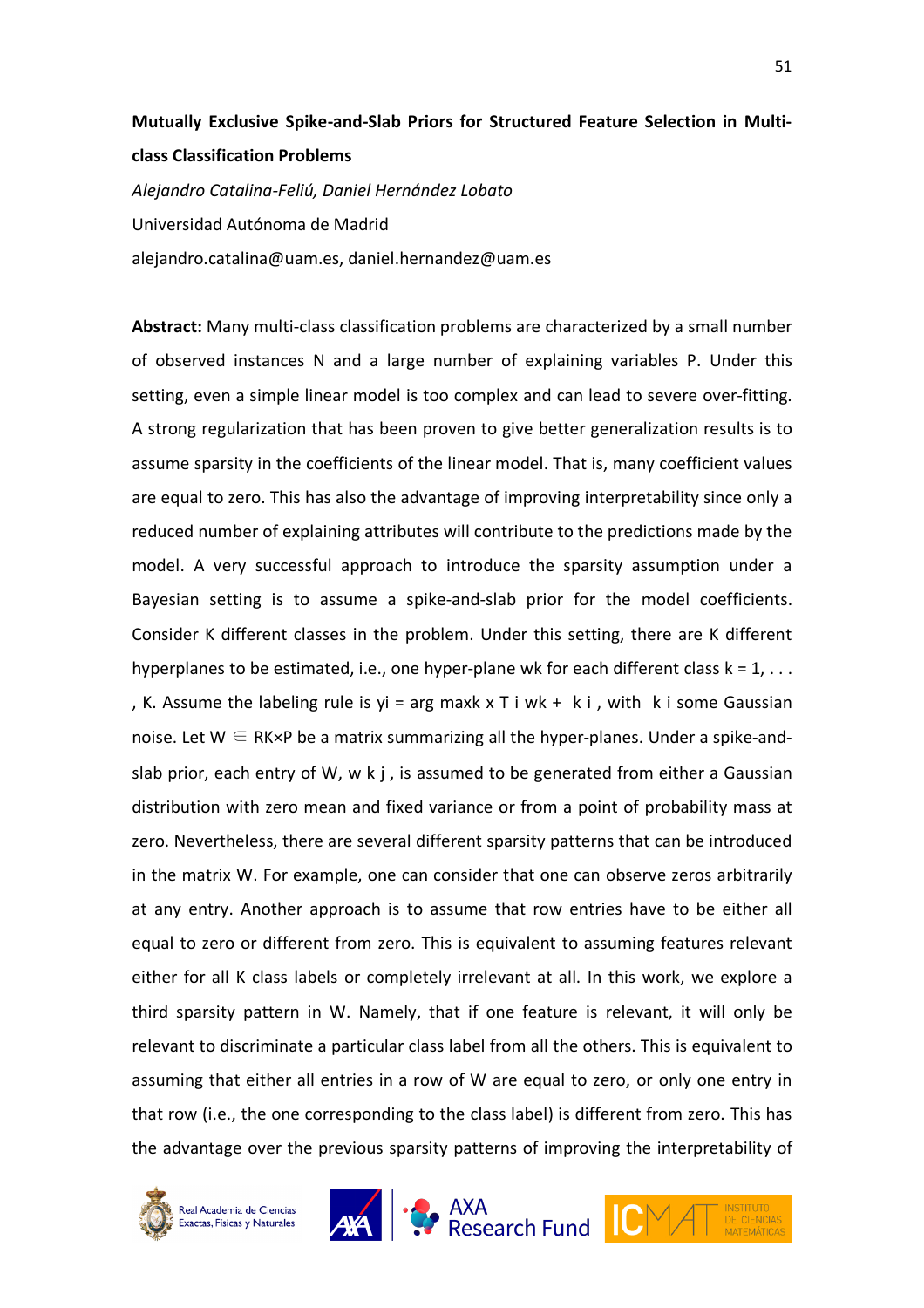the model. With this goal, we describe a novel spike-and-slab prior distribution for the model coefficients W. Exact Bayesian inference in a model under such a prior is intractable. Therefore, one has to use approximate methods in practice. For this, we describe an efficient algorithm based on expectation propagation. We plan to evaluate the performance of such a prior (and approximate inference method) in terms of prediction error and interpretability in several multi-class problems, involving real and synthetic data. A comparison with Markov Chain Monte Carlo methods will also be carried out to assess the bias in the approximation obtained by expectation propagation.







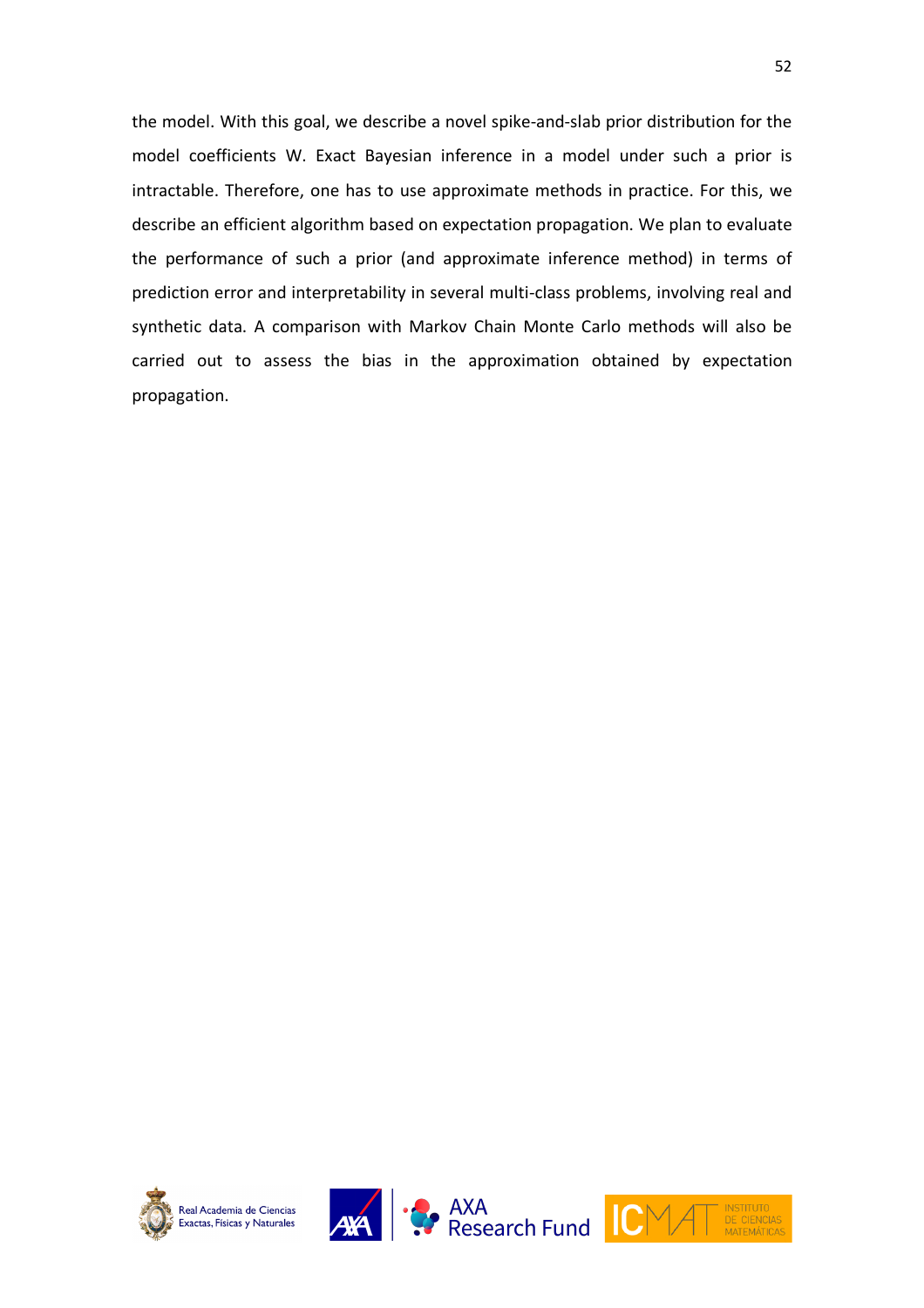#### **Life modelling from GPS traces**

S*. Villanueva, V. Gallego, R. Naveiro, E. Nungesser, and A. Nuñez*  ICMAT-CSIC ernesto.nungesser@icmat.es

**Abstract:** GPS data facilitates human behaviour understanding and tracking with potential uses for policy and marketing. In this paper, we first describe the preprocessing that we need to perform over GPS data to obtain meaningful data and then model such data with the aid of a hierarchical continuous time Markov chain model. We use the model to make relevant inferences and predictions from the sociological and marketing perspectives.

**Keywords:** GPS data, Continuous time Markov chains, Bayesian analysis







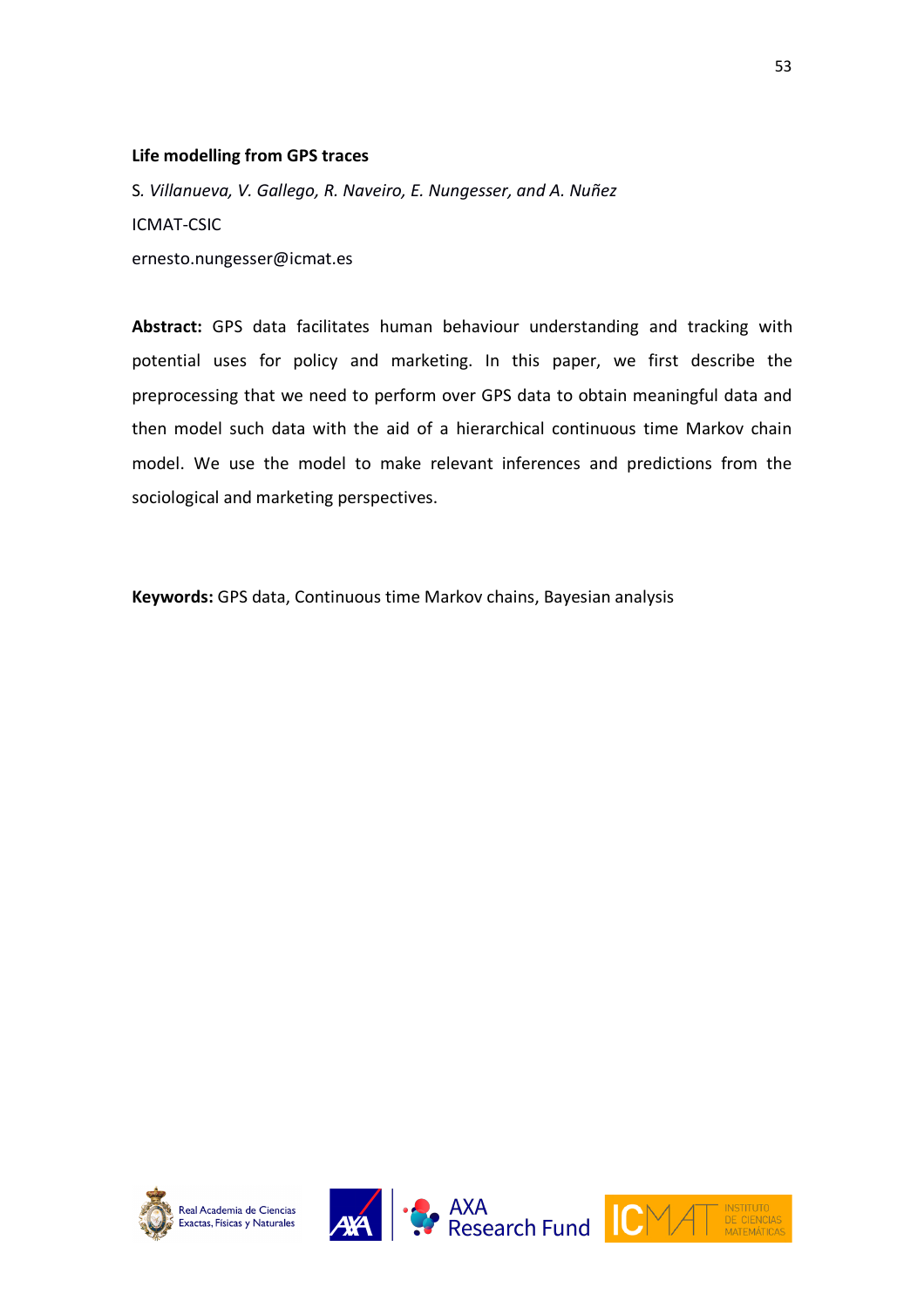## **Inducing Point Methods for Gaussian Process Surrogates of Large-Scale Simulations** *Austin Cole* Virginia Tech, USA davidc89@vt.edu

**Abstract:** Gaussian processes (GPs) provide a flexible methodology for modeling complex surfaces. One challenge with GPs is the computational burden with an increasing sample size or number of dimensions. The machine learning community has turned to pseudo-inputs or inducing points to reduce the computational burden in such contexts. We seek to port this family of methods to build GP surrogates for noisy and even heteroskedastic stochastic processes, with extensions to sequential design and Bayesian optimization. We show that using inducing points extends the reach of GP surrogates in big simulation contexts and makes for efficient design and metamodeling of large scale computer simulation experiments. Examples are provided for epidemiological, industrial, and financial applications.







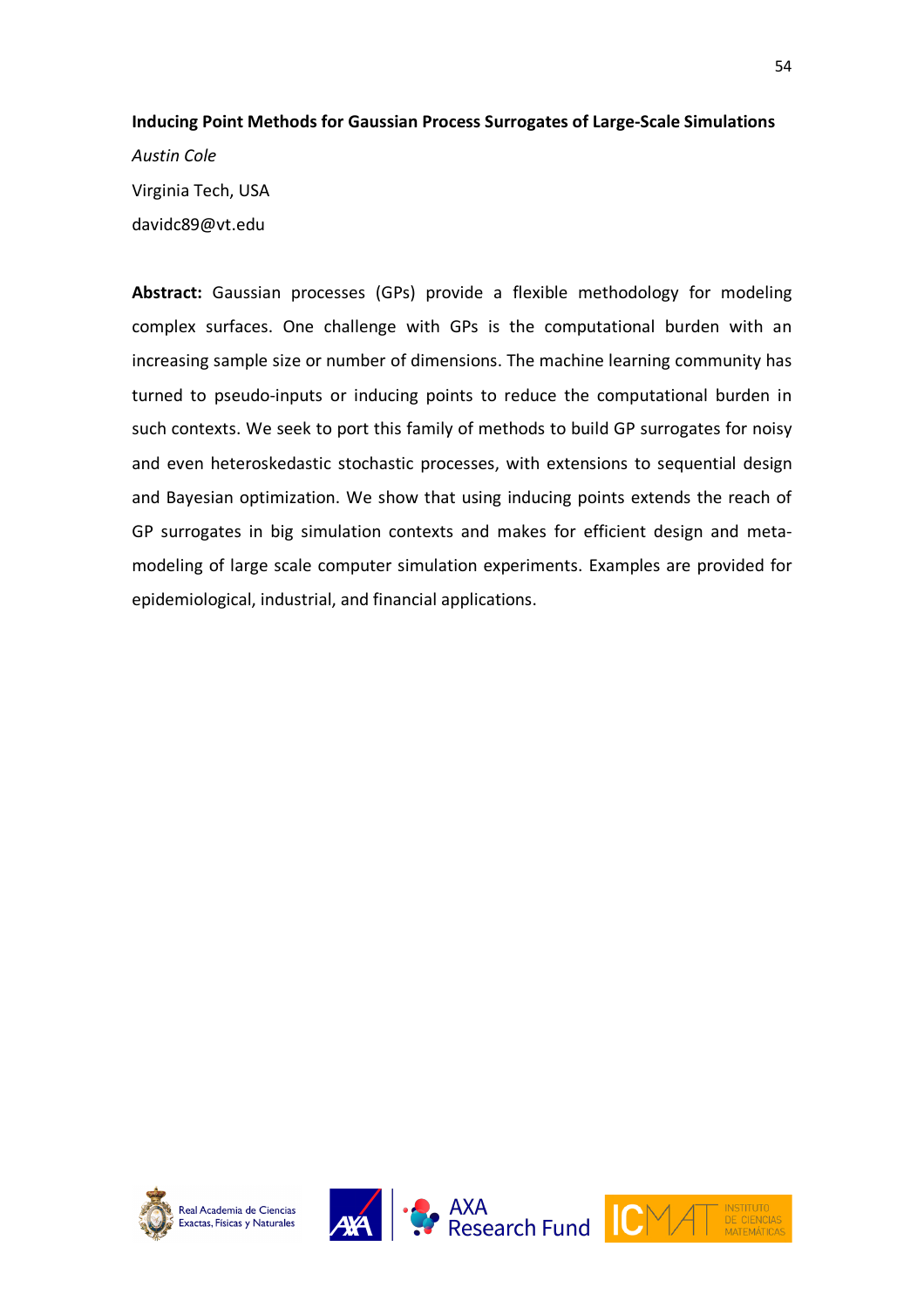## **Accelerating pseudo-marginal Metropolis-Hastings schemes for stochastic kinetic models**

*Tom Lowe and Andrew Golightly* Newcastle University t.lowe@newcastle.ac.uk

**Abstract:** A stochastic kinetic model (SKM) typically refers to a reaction network, an associated rate law and a probabilistic description of the reaction dynamics. Reactions occur continuously in time with a reaction occurrence resulting in a discrete change to the system state. A Markov jump process (MJP) therefore provides a natural description of the time-course behaviour of the species involved in the reaction network. The resulting modelling framework is fairly flexible and consequently, has been used ubiquitously in areas such as epidemiology, population ecology and systems biology. Performing exact fully Bayesian inference is challenging due to the intractability of the observed data likelihood, necessitating the use of computationally intensive techniques such as pseudo-marginal Metropolis-Hastings (PMMH). We propose to increase the computational and statistical efficiency of this approach by leveraging the tractability of an inexpensive surrogate. The surrogate is used in three ways: in the design of a gradient based parameter proposal, to construct an appropriate bridge construct and in the first stage of a delayed acceptance step. We find that the resulting approach offers substantial gains in efficiency over a standard PMMH implementation.

**Keywords:** Stochastic kinetic model, Markov jump process, linear noise approximation, delayed acceptance







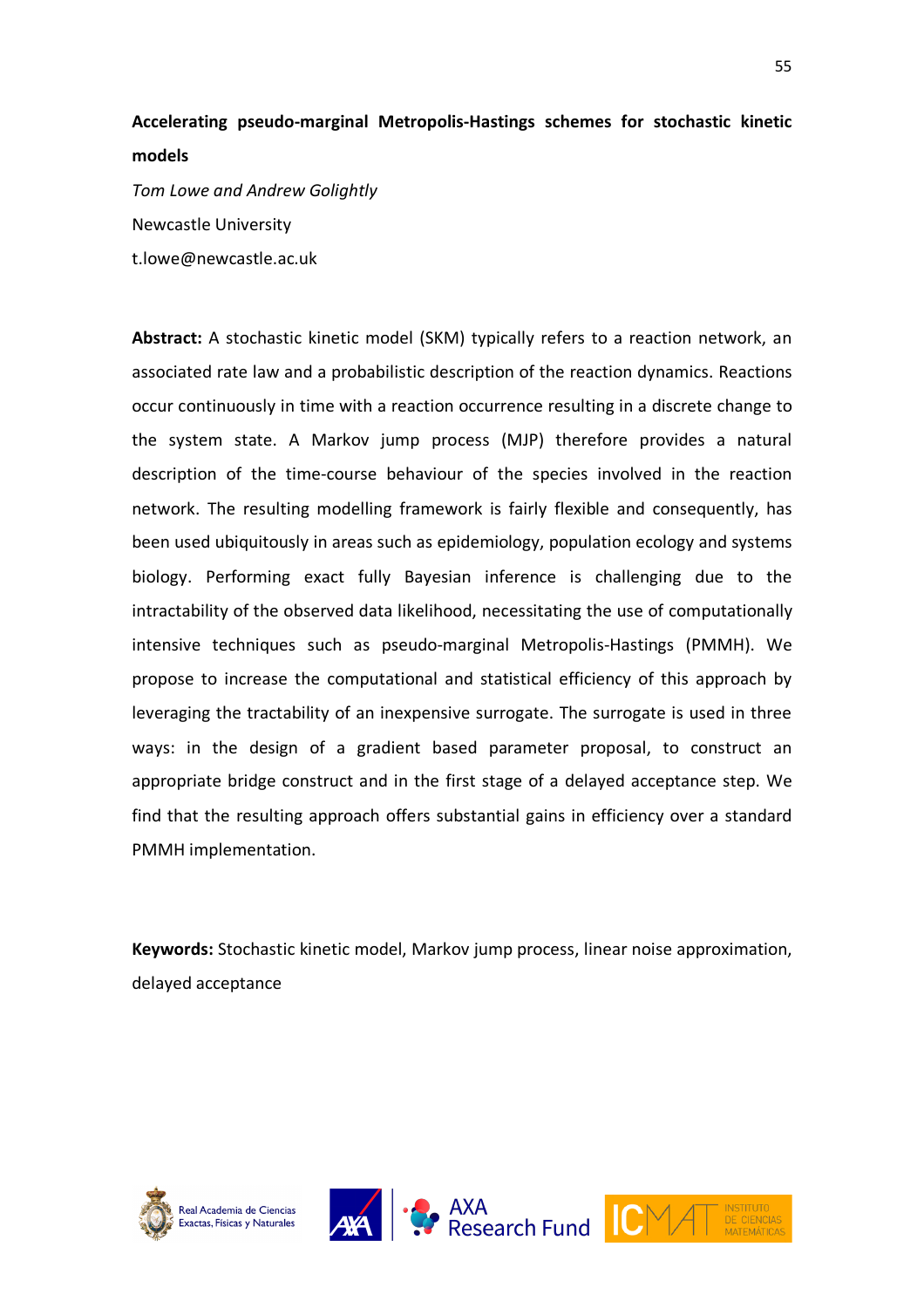#### **Large scale dynamic forecasting for distributed inventory management**

*Bruno Flores, Javier Martín Hernández* Aeroengy bruno.flores@aeroengy.es

**Abstract:** We consider a large scale distributed inventory management problem in relation with a major retail company, with hundreds of shops each one with thousands of references. In our specific case, the shops have little stocking capacity beyond that available on shelves; moreover, inventory information is not fully reliable due to technical and human errors. The company has a hub based logistic system which facilitate product distribution in a moderate time (but not daily). Lack of products on the shelves induce economic and image losses. We describe the general inventory management problem used and focus on the entailed large scale dynamic forecasting problem. We focus on the influence of promotions on product demand.

**Keywords:** Retailing, Inventory management, Large scale forecasting, Bayesian analysis







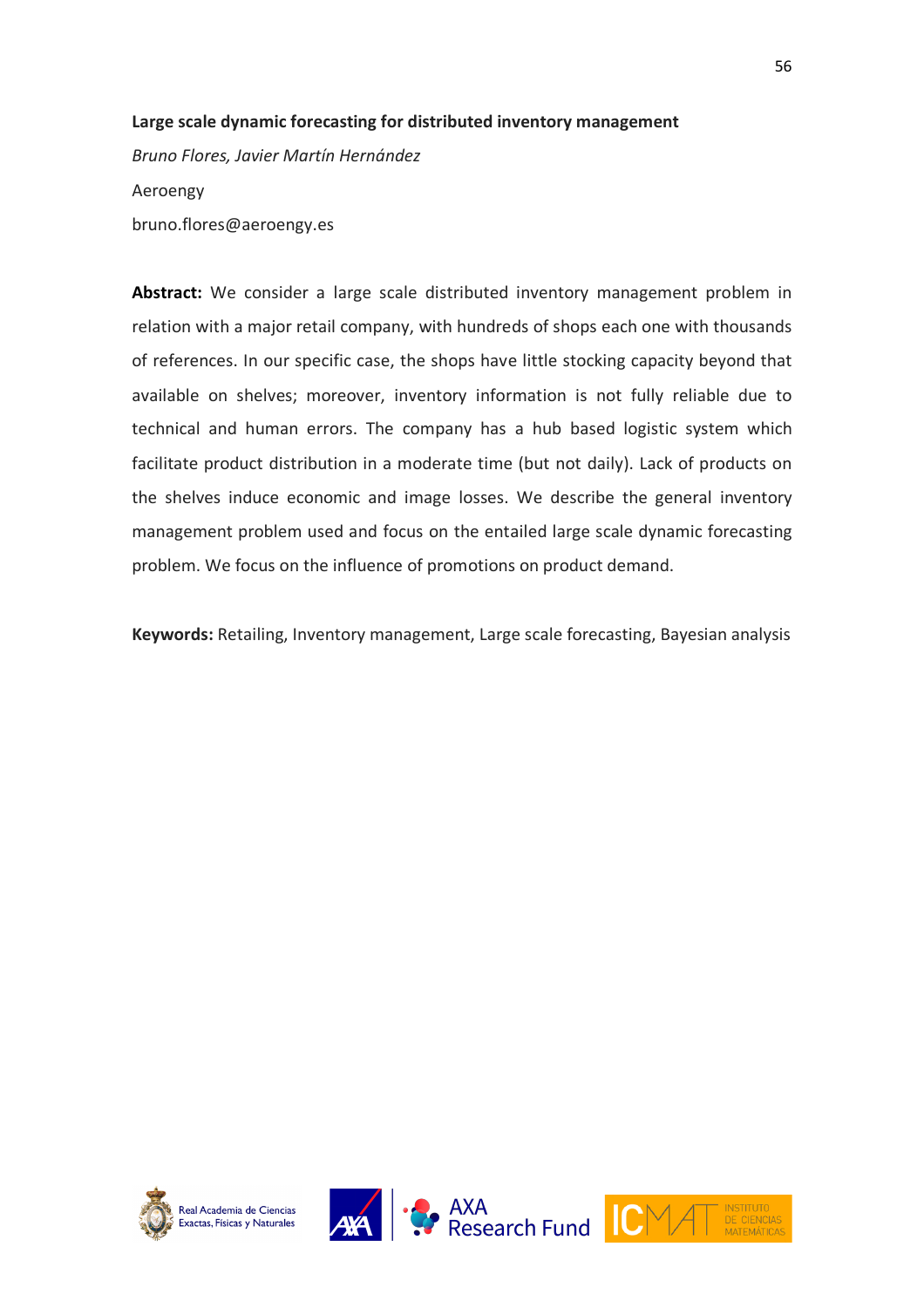## **Spectral Density-Based and Measure-Preserving ABC for Partially Observed Diffusion**

#### **Processes**

*Irene Tubikanec, Evelyn Buckwar, Massimiliano Tamborrino* Institute for Stochastics, Johannes Kepler University Linz irene.tubikanec@jku.at

**Abstract:** Let us consider a n-dimensional SDE whose solution process is only partially observed througha one-dimensional and parameter-dependent output process admitting an invariant distribution. We aim to infer the parameters from discrete time measurements of the invariant output process. Due to the increased model complexity, needed to understand and reproduce the real data, the underlying likelihood is often unknown or intractable. Among several likelihood-free inference methods, we focus on the Approximate Bayesian Computation (ABC) approach [1].

When applying ABC to stochastic processes, two difficulties arise. First, different realizations from the output process with the same choice of parameters may show a large variability, due to the stochasticity of the model. Second, exact simulation schemes are rarely available for general SDEs and, thus, a numerical method for the synthetic data generation within the ABC framework has to be derived. We tackle these issues as follows. To reduce the randomness coming from the underlying model, we propose to make use of the structural properties of the SDE, namely the existence of a unique invariant distribution. We map the synthetic data into their estimated invariant density and invariant spectral density, almost eliminating the variability in the data and, thus, making hidden information about the parameters accessible. Since our ABC algorithm is based on the structural property, it can only lead to successful inference when the invariant measure is preserved in the synthetic data simulation. To achieve this, we propose to use a structure-preserving numerical scheme that, differently from the commonly used Euler-Maruyama method, preserves the properties of the underlying SDE.







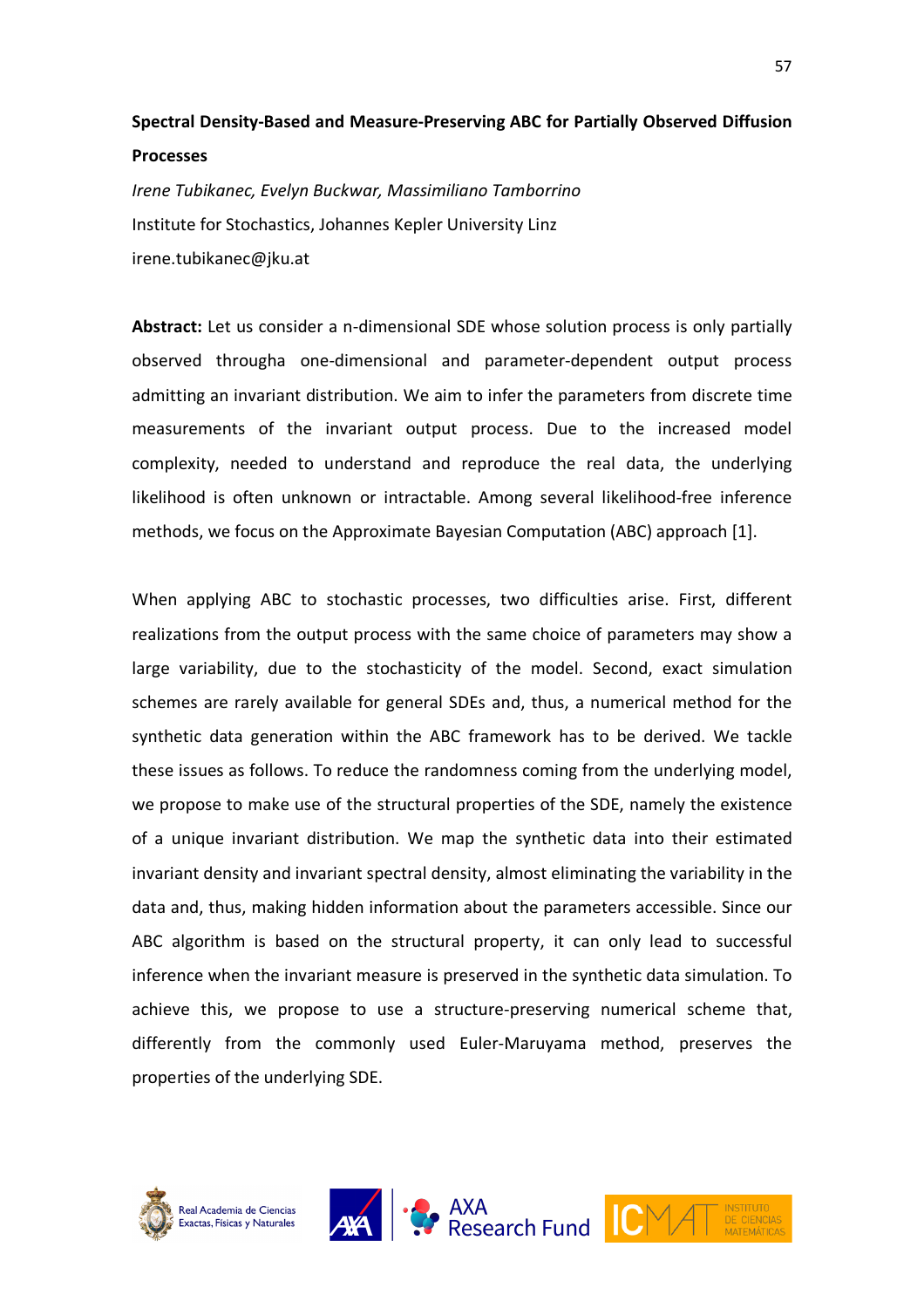Here, we illustrate our proposed Spectral Density-Based and Measure-Preserving ABC Algorithm on the stochastic Jansen and Rit Neural Mass Model (JR-NMM) [2] and the stochastic FitzHugh-Nagumo model (FHN) [3]. Both models are ergodic, which results in the output process admitting an invariant measure. The use of numerical splitting schemes guarantees the preservation of the invariant distribution in the synthetic data generation step. With our new approach, we succeed in the simultaneous estimation of the three most crucial parameters of the JR-NMM and of all four parameters inherent in the FHN model. Finally, we apply our method to fit the JR-NMM to real EEG alpha-rhythmic recordings.

**Keywords:** Approximate Bayesian Computation. Stochastic differential equation. Invariant Measure.

#### **References**

[1] M.A. Beaumont, W. Zhang, D.J. Balding "Approximate Bayesian computation in population genetics". In: Genetics, 162(4), pp.2025-2035 (2002)

[2] M. Ableidinger, E. Buckwar, H. Hinterleitner. "A Stochastic Version of the Jansen and Rit Neural Mass Model: Analysis and Numerics." In: The Journal of Mathematical Neuroscience 7(8) (2017)

[3] J. R. Leon, A. Samson. "Hypoelliptic stochastic FitzHugh-Nagumo neuronal model: mixing, up-crossing and estimation of the spike rate." In: Annals of Applied Probability 28(4), pp.2243-2274 (2018)

[4] E. Buckwar, M. Tamborrino, I. Tubikanec. "Spectral Density-Based and Measure-Preserving ABC for Partially Observed Diffusion Processes. An Illustration on Hamiltonian SDEs." in preparation.

[5] E. Buckwar, A. Samson, M. Tamborrino, I. Tubikanec. "Spectral Density-Based and Measure-Preserving Approximate Bayesian Computation Applied to the Hypoelliptic **Stochastic** 

FitzHugh-Nagumo Neuronal Model." *in preparation".*







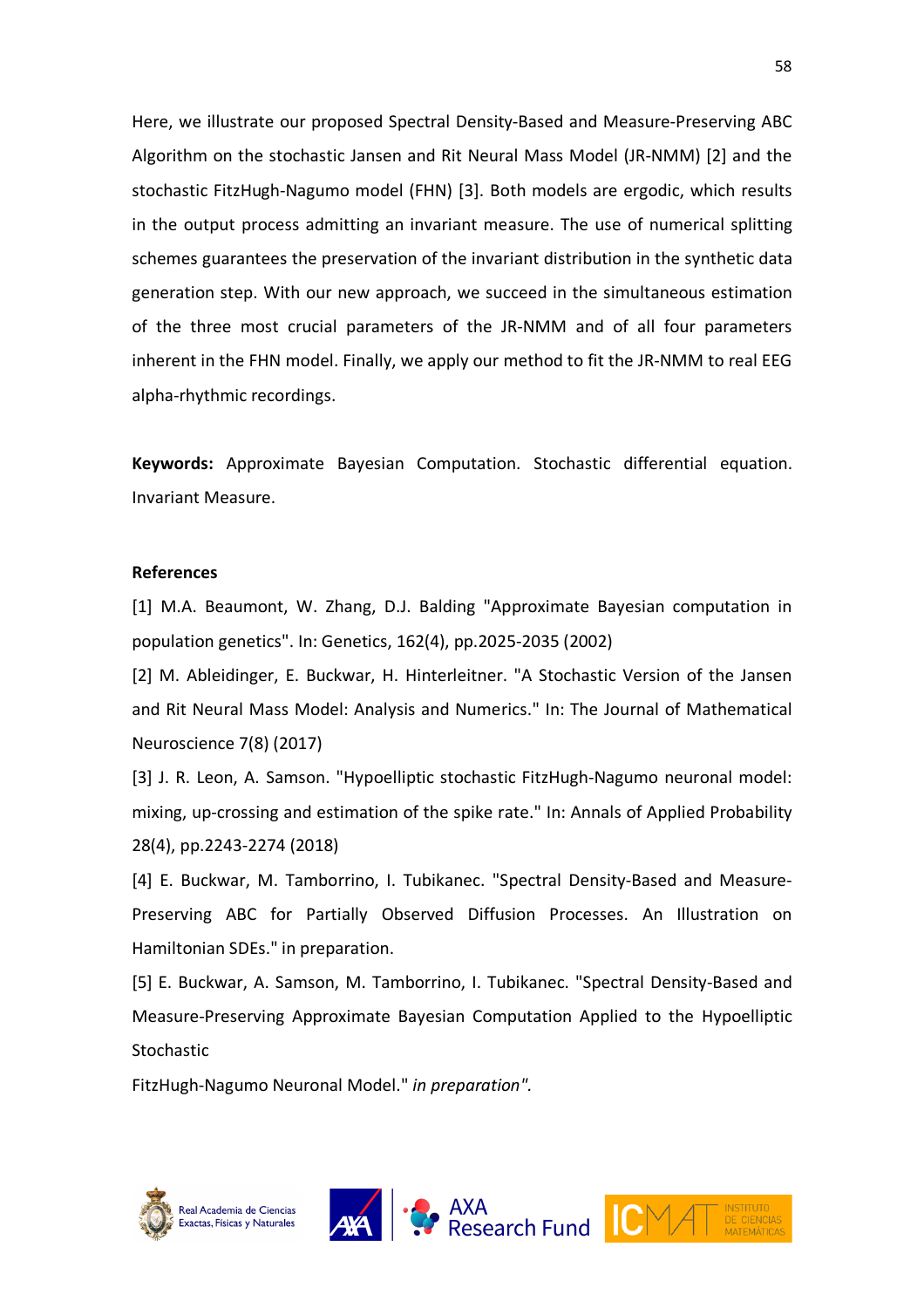## **Importance Sampling with the Integrated Nested Laplace Approximation** *Virgilio Gómez-Rubio* Department of Mathematics, Universidad de Castilla-La Mancha virgilio.gomez@uclm.es

**Abstract:** The integrated nested Laplace approximation (INLA, Rue et al., 2009) provides a framework for approximate Bayesian inference that is computationally faster that traditional Markov chain Monte Carlo (MCMC) methods. However, INLA is restricted to those models that can be expressed as a latent Gaussian Markov random field (GRMF).

Recently, Gómez-Rubio and Rue (2018) have shown that INLA can be combined with the Metropolis-Hastings algorithm to fit a wider class of models. In particular, those that can be expressed as a conditional (on some hyperparameters) latent GMRF. This algorithm, termed INLA within MCMC, works by splitting the set of hyperparameters so that MCMC is used to estimate the posterior distribution of a small subset of hyperparameters  $\theta_1$ . At every step of the MCMC algorithm a model with INLA is fit conditional on the current value of  $\theta_1$ , which also provides the (conditional on  $\theta_1$ posterior marginals of the remainder of hyperparameters in the model. Hence, the posterior marginals of the other set of hyperparameters are obtained by averaging their conditional marginals.

Although flexible, this method has two main problems: it is a sequential algorithm which does not scale well and it requires fitting a model with INLA at every step. This makes INLA within MCMC lose the computational speed of INLA.

In this work we propose replacing the Metropolis-Hastings algorithm by importance sampling (IS). This has the appealing of being a simple yet flexible method for Bayesian inference. In addition, IS can be easily implemented in parallel so that computational times can get close to the actual speed of the INLA method. IS is applied to obtain samples from the set  $\theta_1$  and importance weights are taken as the conditional marginal









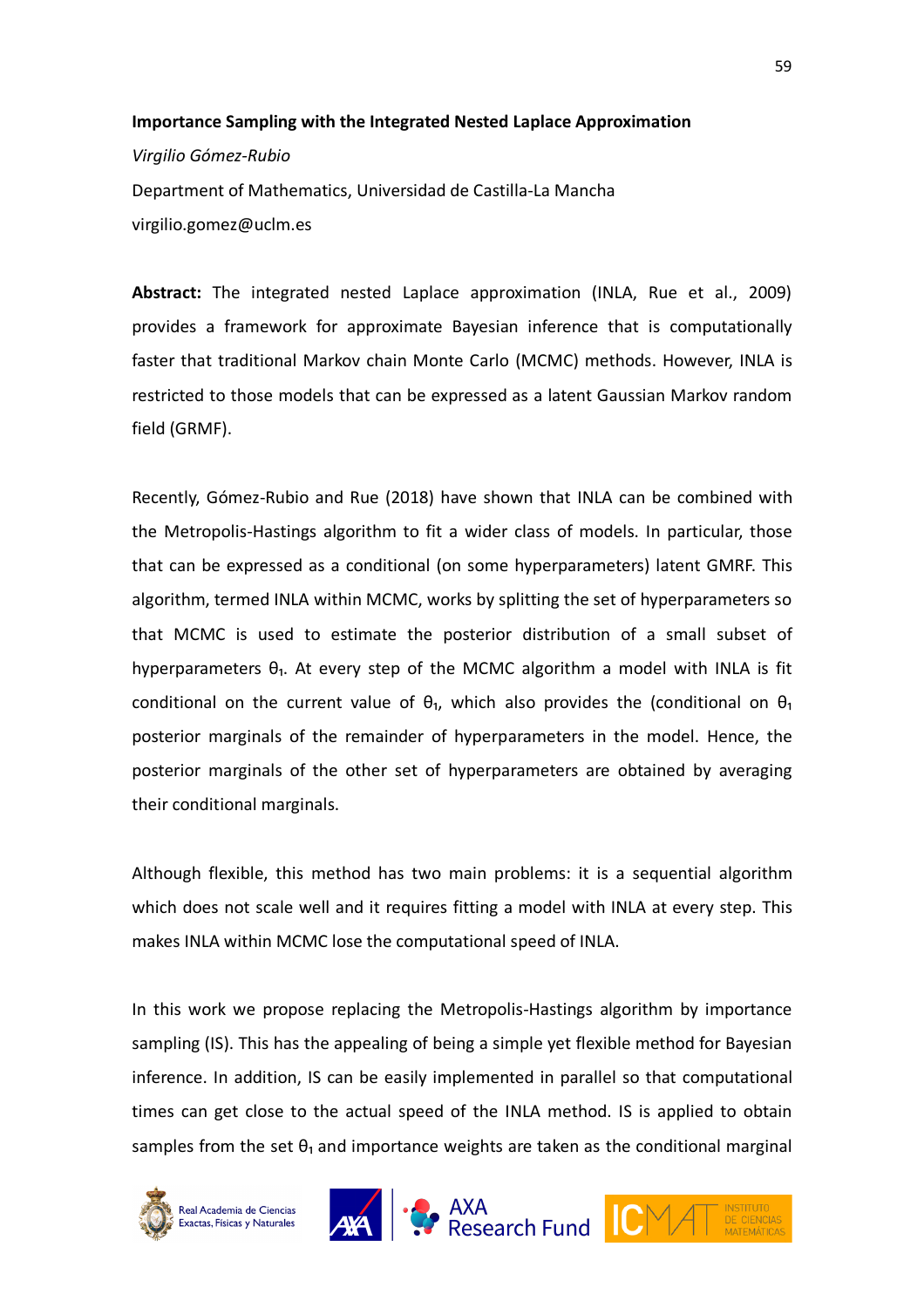likelihood (on  $\theta_1$ ) provided by INLA times the prior of  $\theta_1$ . The posterior marginals of the other hyperparameters in the model are obtained by Bayesian model average of the conditional posterior marginals using the importance weights.

This news approach is illustrated using two examples in spatial econometrics and diseases mapping. In spatial econometrics the computation of the so called impacts (that measure the influence of covariates in neighbouring areas) requires low level multivariate inference, which is tackled effectively with IS and INLA. In disease mapping, we consider the class of multivariate models to study several diseases at the same time and use IS and INLA to estimate the joint posterior distribution of some dependence parameters among the diseases.

#### **References:**

Virgilio Gómez-Rubio and Håvard Rue (2018). Markov chain monte carlo with the integrated nested laplace approximation. Statistics and Computing 28 (5), 1033-1051.

Håvard Rue, Sara Martino, Nicolas Chopin (2009). Approximate Bayesian inference for latent Gaussian models by using integrated nested Laplace approximations. Journal of the royal statistical society: Series b (statistical methodology) 71 (2), 319-392.







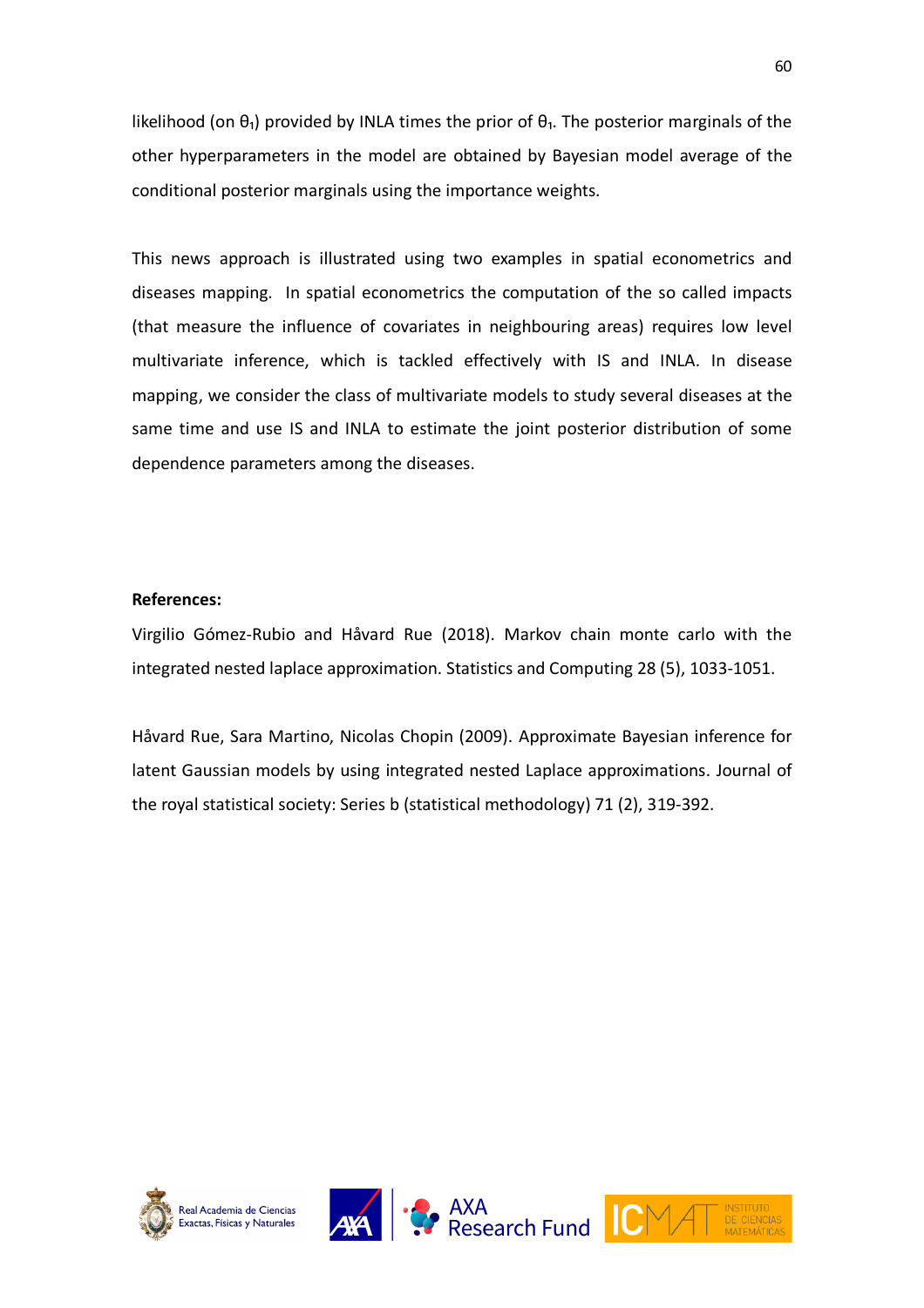#### **Adaptive Bayesian Gauss-Hermite quadrature**

*F. Llorente (1), L. Martino (2), Victor Elvira (3), D. Delgado (1)* (1) Carlos III University of Madrid, (2) King Juan Carlos University, (3) IMT Lille Douai - CRIStAL laboratory (CNRS 9189) felloren@est-econ.uc3m.es

**Abstract:** Computing intractable integrals is a required task when performing Bayesian inference. For instance, the computation of expected values of some function  $(x)$  with respect to a posterior distribution  $(x)$ , i.e. $\int (x)(x)dx$ , is generally intractable. Deterministic quadrature methods represent an efficient alternative for this problem, when they can be applied. Monte Carlo methods, as Markov chain Monte Carlo (MCMC) methods are universal techniques (universal in the sense, they can be virtually always applied) used to approximate this kind of integrals by considering samples generated by a Markov chain with a stationary distribution pre-established by the user. In this work, we present an adaptive Bayesian quadrature scheme combining Gaussian Process (GP) regression methods with MCMC algorithms. In some sense, the proposed scheme can be considered as a multivariate extensions of the Sticky Metropolis techniques.

**Keywords:** Bayesian inference, Markov chain Monte Carlo (MCMC), Adaptive MCMC, GaussHermite quadrature, Gaussian processes, Bayesian quadrature

#### **References:**

1. D. Heestermans Svendsen, L. Martino, M. Campos-Taberner, J. Garcia-Haro, G. Camps-Valls, "Joint Gaussian Processes for Biophysical Parameter Retrieval", IEEE Transactions on Geoscience and Remote Sensing, Volume 56, Issue 3, Pages: 1718- 1727, 2018.

2. Martino, L., Casarin, R., Leisen, F., & Luengo, D. (2018). Adaptive independent sticky MCMC algorithms. EURASIP Journal on Advances in Signal Processing, 2018(1), 5.

3. O'Hagan, A. (1991). Bayes–hermite quadrature. Journal of statistical planning and inference, 29(3), 245-260.





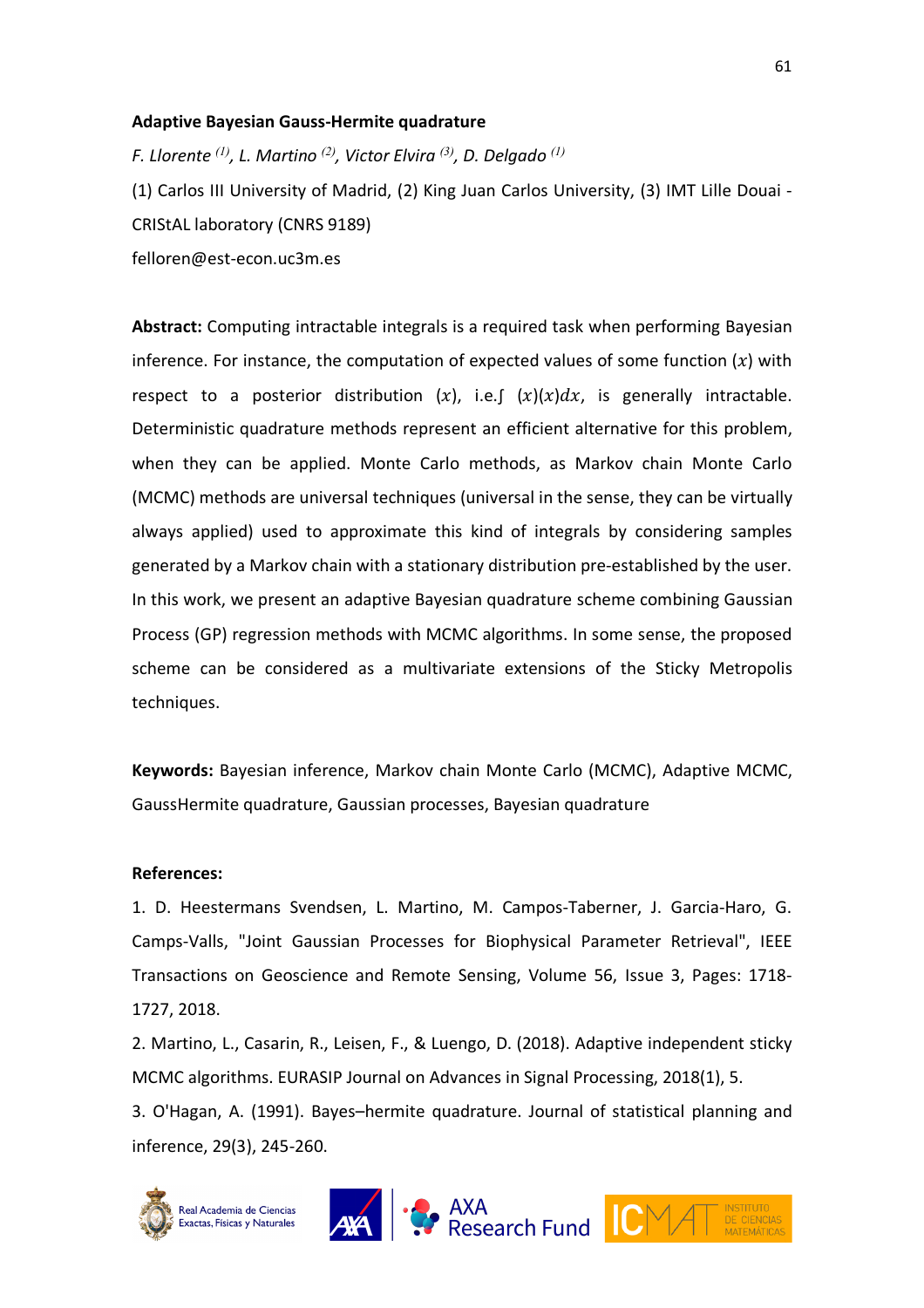4. Liu, Q., & Pierce, D. A. (1994). A note on Gauss—Hermite quadrature. Biometrika, 81(3), 624-629.







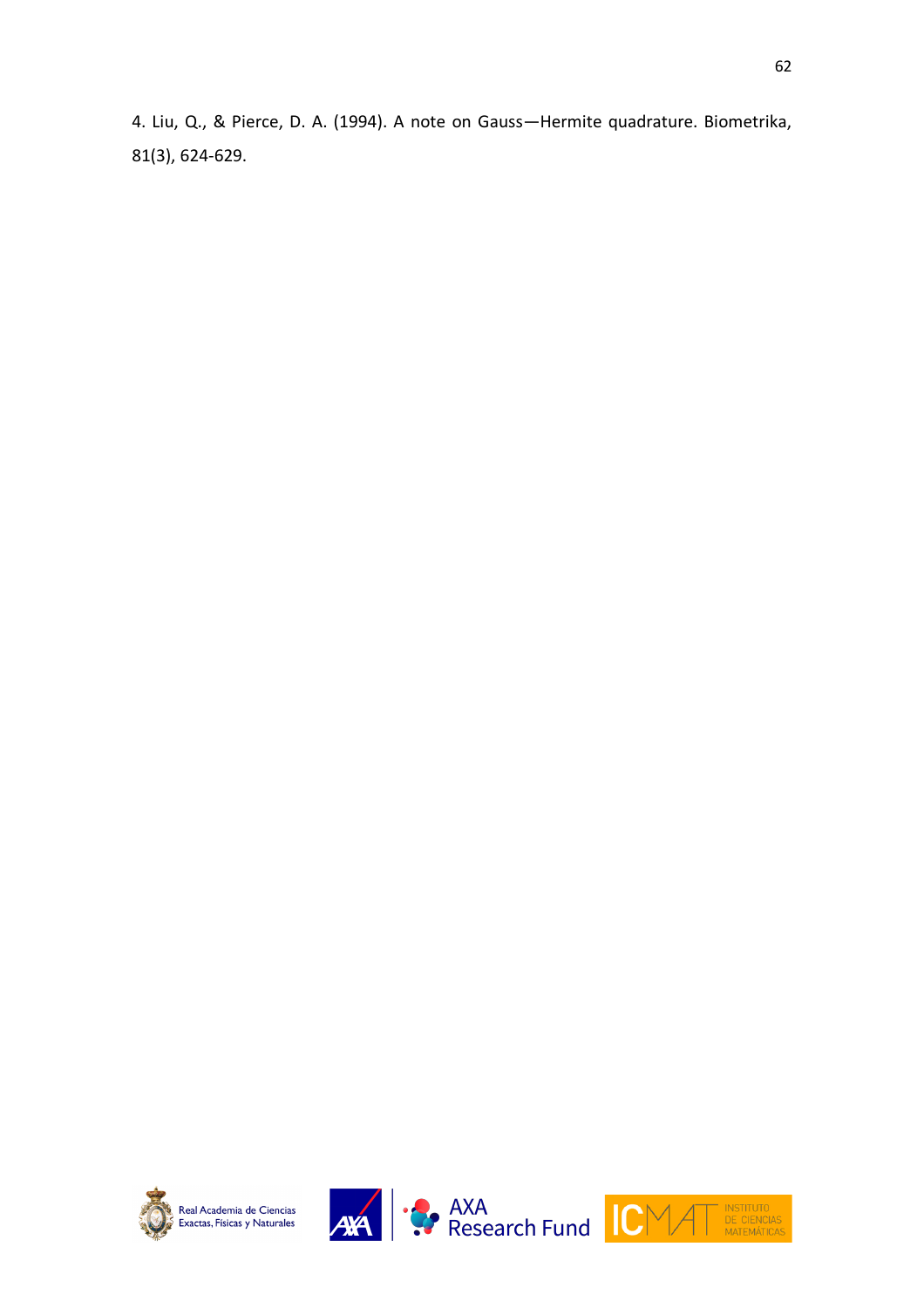## **Bayesian Sensitivity Analysis of Value-at-risk and expected shortfall of a GPD using distorted band classes**

*Eva L. Sanjuán, J. Pablo Arias-Nicolás, Jacinto Martín and Maribel Parra* Universidad de Extremadura, Departamento de Matemáticas etlopez@unex.es

**Abstract:** Extreme value theory is a set of statistical tools employed for modeling and predicting the occurrence of rare events. It is well known that, when we consider the values of the sample space above a certain value, called threshold, the limit distribution function is a Generalized Pareto Distribution (GPD). Therefore, such distribution has been widely employed to model exceedances in several fields such as hydrology, finance, insurance and environmental science. Most useful and reliable risk measures are value-at-risk and expected shortfall. We set a distorted band class for the prior distribution based on concave and convex classical distortion functions. We compute the range of the parameters of the GPD, and the two risk measures under a Bayesian framework. Due to the fact that the distorted band depends on the election of the reference prior distribution (and also on the distorted functions considered), we illustrate with some numerical examples how this choice affects the calculation of the measures.

**Keywords**: Bayesian sensivity analysis, distortion functions, risk measures







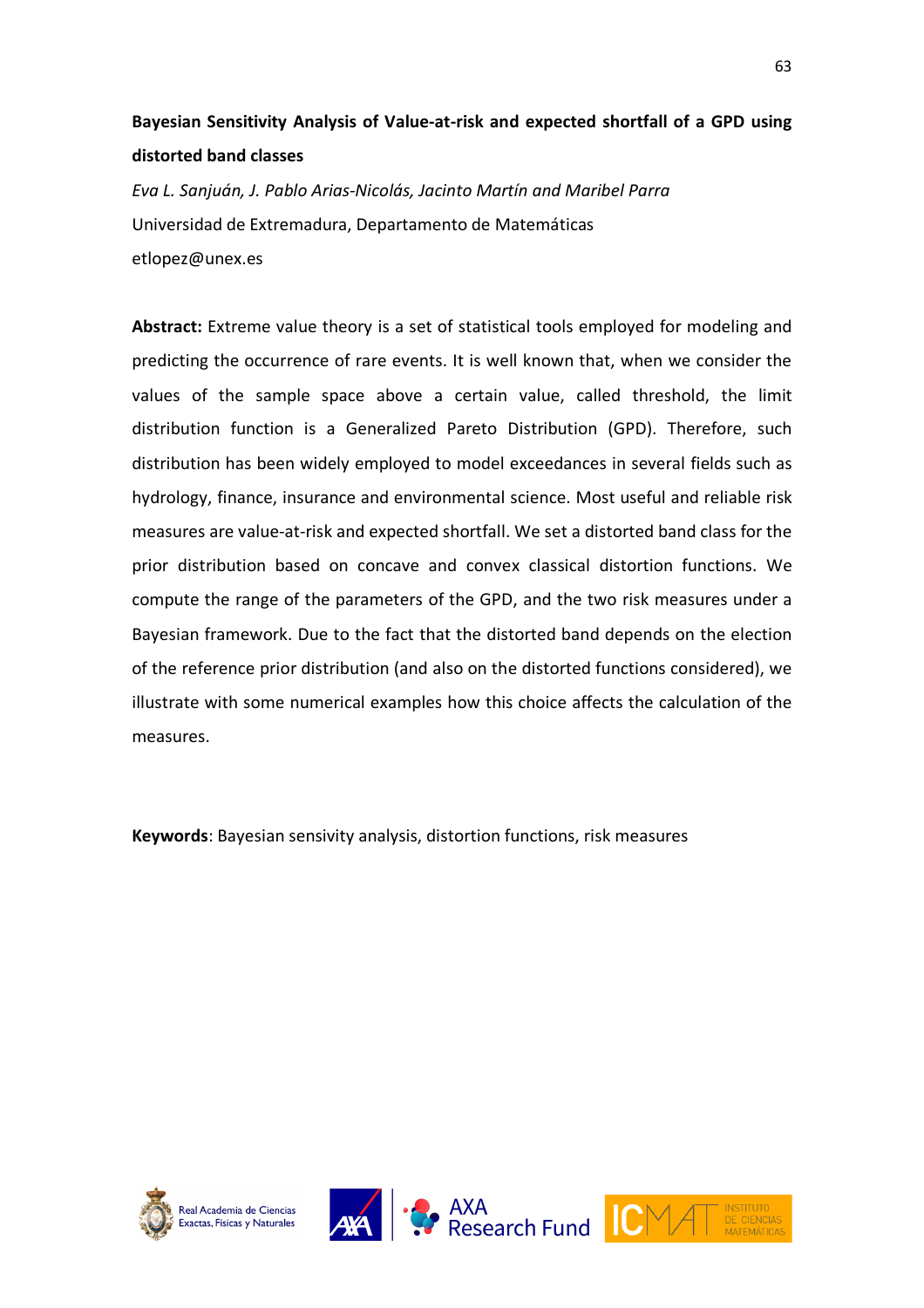#### **Nonparametric Bayesian Functional Regression with application to shot put data**

*Alessandro Lanteri, Raffaele Argiento and Silvia Montagna*

University of Torino alessandro.lanteri@unito.it

**Abstract:** In sport analytics, there is often interest in predicting elite athlete's performance at a future sporting event given his/her competitive results tracked throughout the athlete's career and other (time-varying) covariates. Such predictions can be useful both for scouting purposes, and to build red flag indicators of unexpected increases in athlete performance for targeted anti-doping testing. We propose a predictive model for the longitudinal trajectory of athlete's performance where we characterize the curve with a sparse basis expansion allowing individual time-dependent covariates to impact the shape of the estimated trajectories. Moreover, we introduce random intercepts, distributed according to a nonparametric hierarchical process, in order to induce clustering while borrowing statistical information across curves. In particular, we assume a hierarchical normalized generalized gamma process to grants great flexibility in clustering and accuracy in prediction. We apply our model to a longitudinal study on shot put athletes, where their competitive results are tracked throughout their career.

**Keywords:** Bayesian Nonparametric, Functional Regression, Sport Data